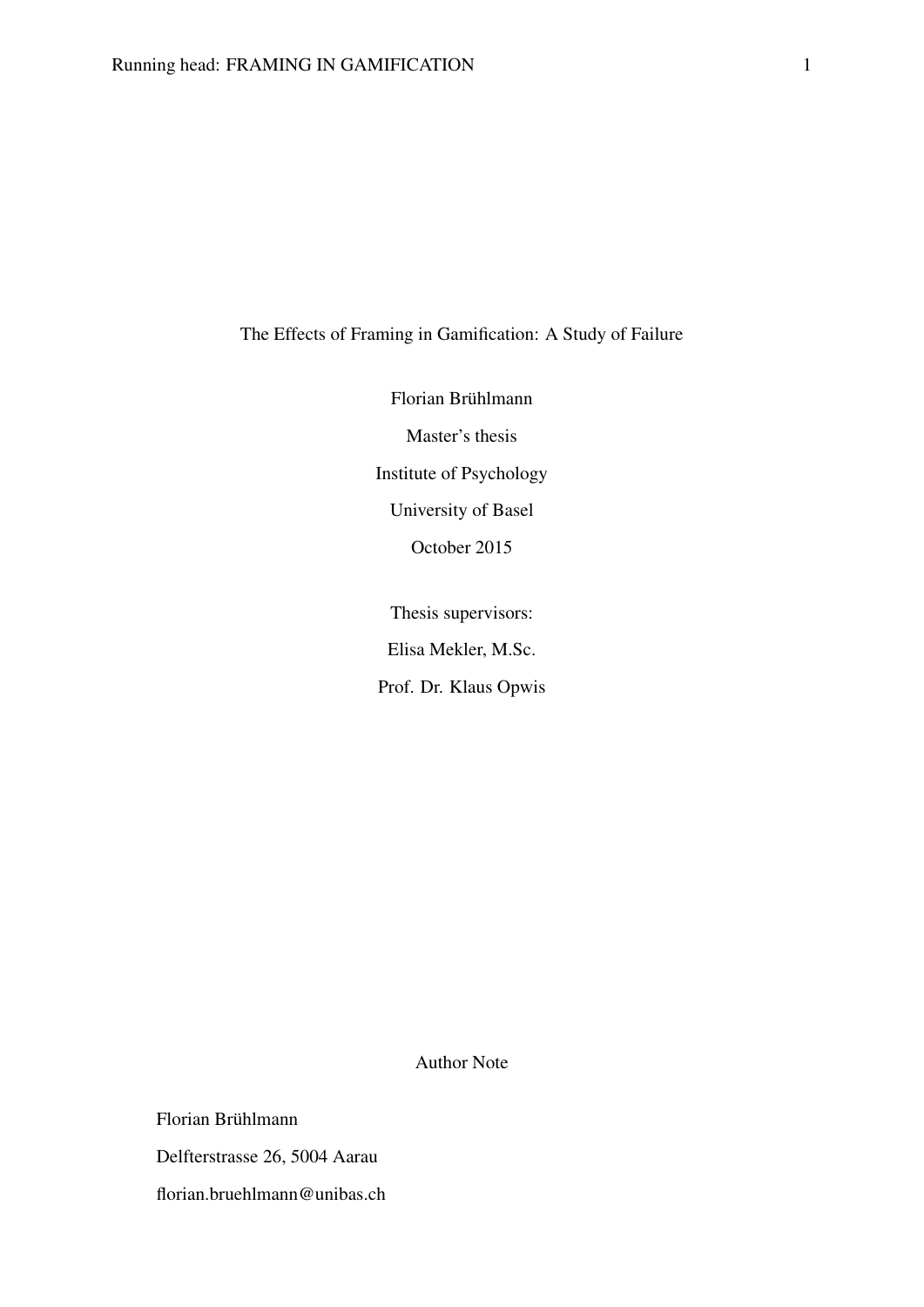#### Abstract

In human-computer interaction research, interest in the unique experiences that digital games offer is increasing. One characteristic of digital games is the failure of players, which is arguably the core of what makes games interesting and fun. Gamification seems to transfer some of the motivational effects of digital games in non-entertainment contexts by reframing an activity. Hence, this thesis sheds light on the psychological effects of failing in different contexts to gain a better understanding of the effects of games and gamified applications. Two mixed-design experiments ( $N_1 = 148$ ,  $N_2 = 63$ ) were conducted. The first examined the effect of failing in a task, game, test, and task with meaning condition. Participants in this experiment were compensated for participation. In the second experiment, the framing conditions task, game, and test were examined, and no compensation was given for participation. Results showed that framing an activity as a game did not reduce the negative effect of failing on intrinsic motivation. However, having additional information about the task seemed to buffer the negative effect of failing on positive affect in the first experiment. Furthermore, perceived value and particularly change in autonomy was found to predict playing of additional rounds after the study.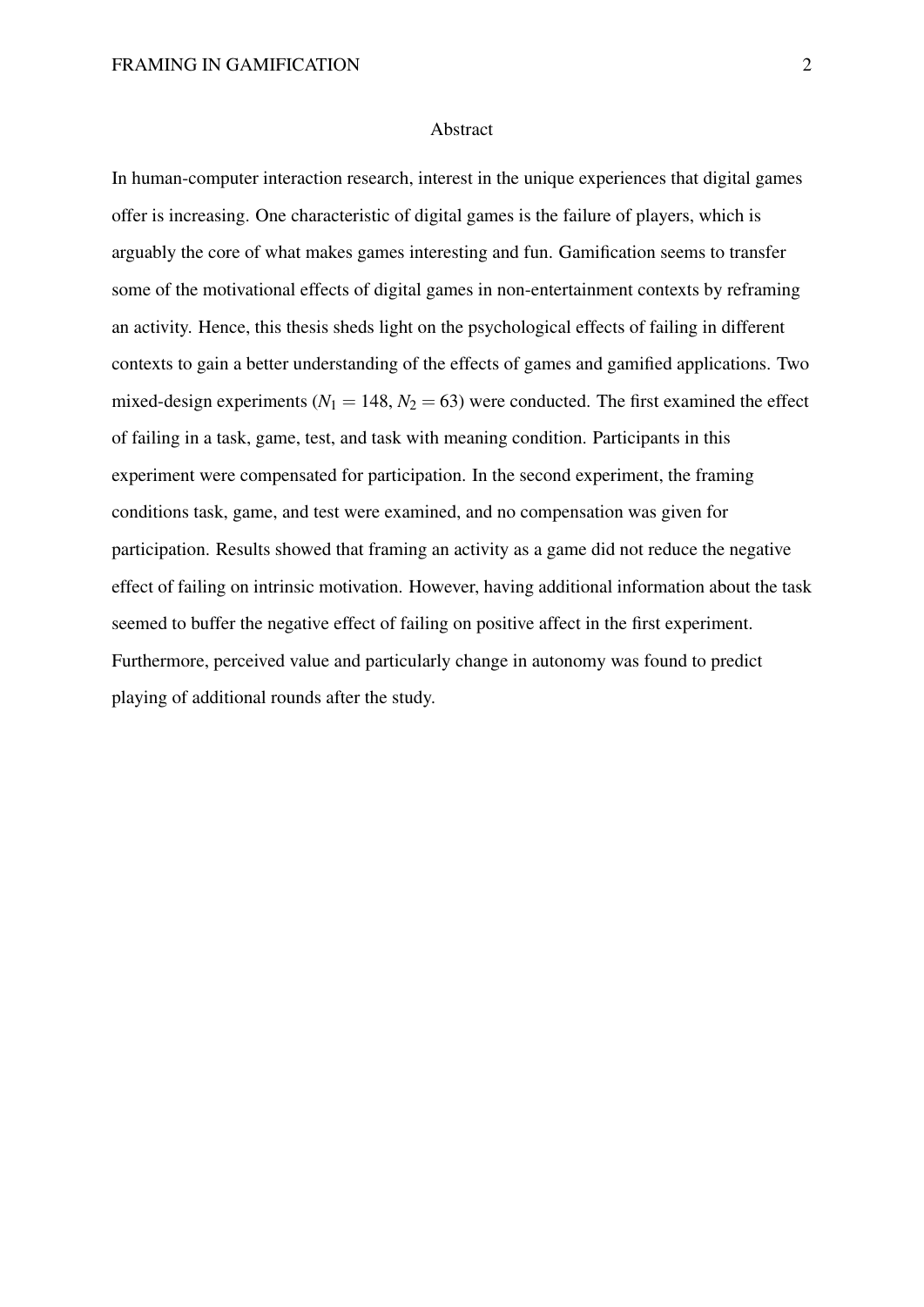The Effects of Framing in Gamification: A Study of Failure

#### Introduction

In recent years, the focus of human-computer interaction (HCI) research shifted from usability aspects of digital products to a holistic view of the user experience. Thus, HCI research pays increasing attention to hedonic aspects of interactions such as affective, emotional, motivational, and aesthetic aspects of the user experience (Hassenzahl  $\&$ [Tractinsky, 2006\)](#page-58-0). Part of this shift is the increasing interest of practitioners and researchers in the unique experiences that digital games can offer.

The idea that video game design can inspire the design of other digital products has been considered at least since the 1980s (e.g., [Malone, 1981\)](#page-58-1). However, designing digital games is very different from designing other applications. For example, if a user wants to set the font size in a word processor to 11 points, the user should be able to do this intuitively, quickly and without any obstacles. But a game that allows the user to reach the goal as efficiently as possible is not an interesting game for the simple reason that it lacks challenge [\(Malone, 1981\)](#page-58-1). Games incorporate obstacles that the player has to overcome. Hence, a game designer designs deliberately — but not exclusively — for negative experiences. Players seek out games that very likely include the experience of failure, although people generally try to avoid failure and dislike losing [\(Schmierbach, Chung, Wu, & Kim, 2014\)](#page-60-0).

In the book *The Art of Failure* [\(Juul, 2013\)](#page-58-2), game designer and theorist Jesper Juul argues that this *paradox of failure* is the core of what makes games interesting. The paradox is defined thus: 1) players generally avoid failure, 2) players experience failure when playing games and 3) players seek out games, even though they will experience something that they normally avoid. Games make players feel inadequate but motivate them to play more to repair this inadequacy. According to [Juul](#page-58-2) [\(2013\)](#page-58-2), this is a central aspect of the enjoyment of games. Overcoming an obstacle in the progress of a game provides clear proof that a player has improved. [Juul](#page-58-2) [\(2013\)](#page-58-2) argues that examining the nature of failure in games is important because it tells us why games are enjoyable and also what effects games might have when applied outside of entertainment.

The discussion about possible effects of games on the lives of players is still ongoing.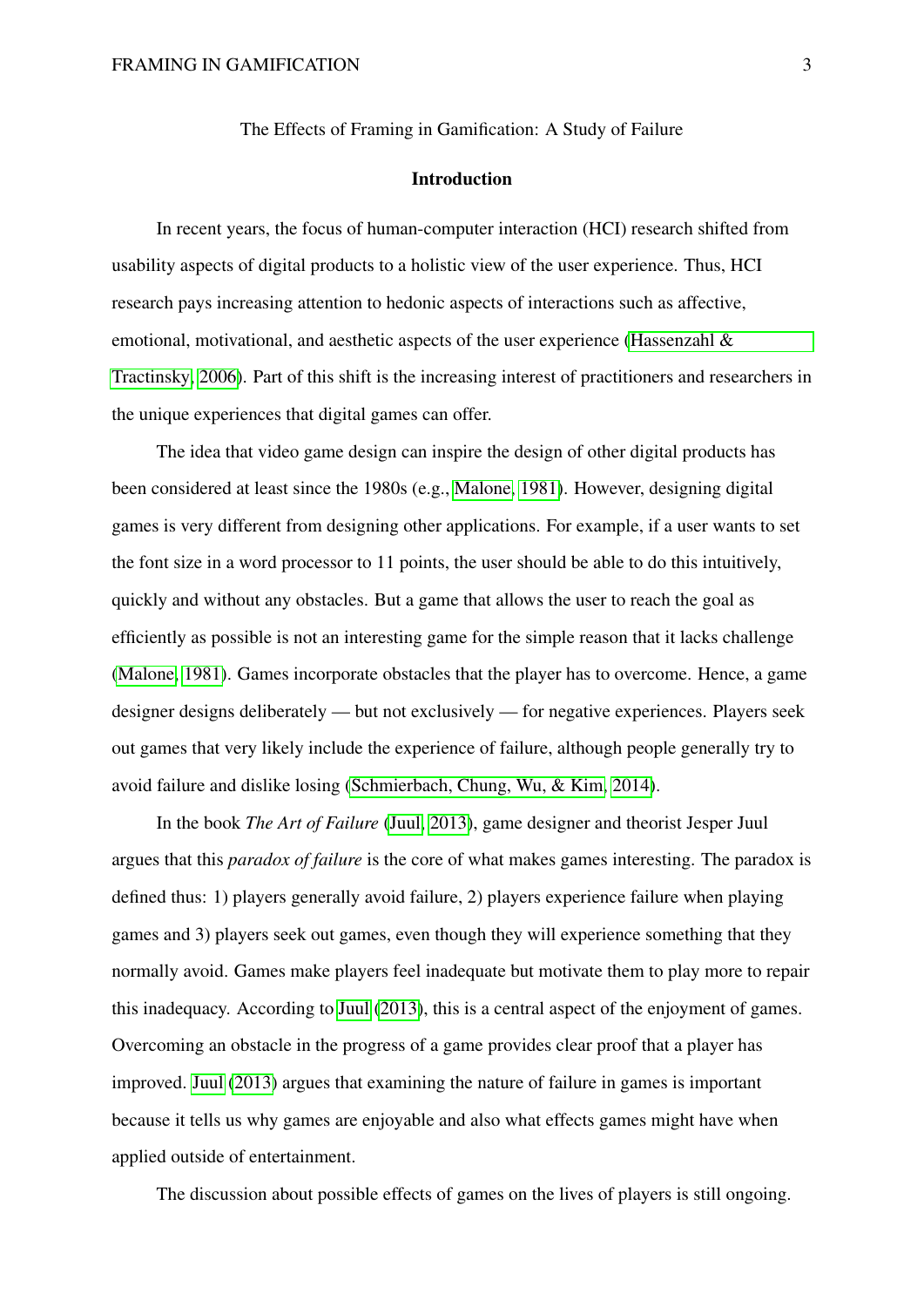The vast amount of time people spend playing digital games, — 73 min per day among 8- to 18-year-olds in the US [\(Kaiser Family Foundation, 2010\)](#page-58-3) — raised concerns about possible negative effects of playing (often violent) digital games such as increased levels of aggression, social isolation, and reduced prosocial behavior [\(Anderson & Bushman, 2001\)](#page-56-0). Other researchers have argued that playing digital games might have no practically significant negative effects [\(Valadez & Ferguson, 2012\)](#page-60-1) or may even have positive effects on players [\(Bavelier et al., 2011;](#page-56-1) [Ferguson, 2007\)](#page-57-0). The fact that people can invest many hours in a game attracted the interest of motivation research [\(Ryan, Rigby, & Przybylski, 2006\)](#page-60-2). Besides foundational research on games and motivation, one central area of investigation is transferring the "motivational pull" of digital games to other domains such as education and health [\(Rigby & Ryan, 2011\)](#page-59-0).

The idea that game design principles can be applied outside of a game context resurfaced in HCI in 2010 with a new term: *gamification*. The term originates from the marketing industry, in which different types of rewards such as flight miles or discounts for returning customers have been used for a long time [\(Deterding, Dixon, Khaled, & Nacke,](#page-57-1) [2011\)](#page-57-1). Gamification is most commonly defined as "the use of game design elements in non-game contexts" [\(Deterding et al., 2011\)](#page-57-1). This definition indicates that gamification is not the development of a full-fledged video game, but the use of some game design elements. Gamification aims to transfer what makes digital games motivating to other contexts to make, for instance, learning, physical exercise or tagging images more interesting and to keep users motivated for a longer period of time. Using one or more game design elements in a context in which entertainment is not the main goal can be described as gamification. Implementations of gamification design elements can come in many different forms such as badges in Codeacademy, a website that uses game-like elements to teach users how to program computers, or gamified to-do lists with role-playing game elements such as EpicWin, a smartphone application that enriches the mundanity of crossing of tasks on a to-do list with experience points, avatars and story elements. What they have in common is that they apply game design elements in contexts such as learning or organization that are not pure entertainment contexts. It is, however, still debated when and how gamification should be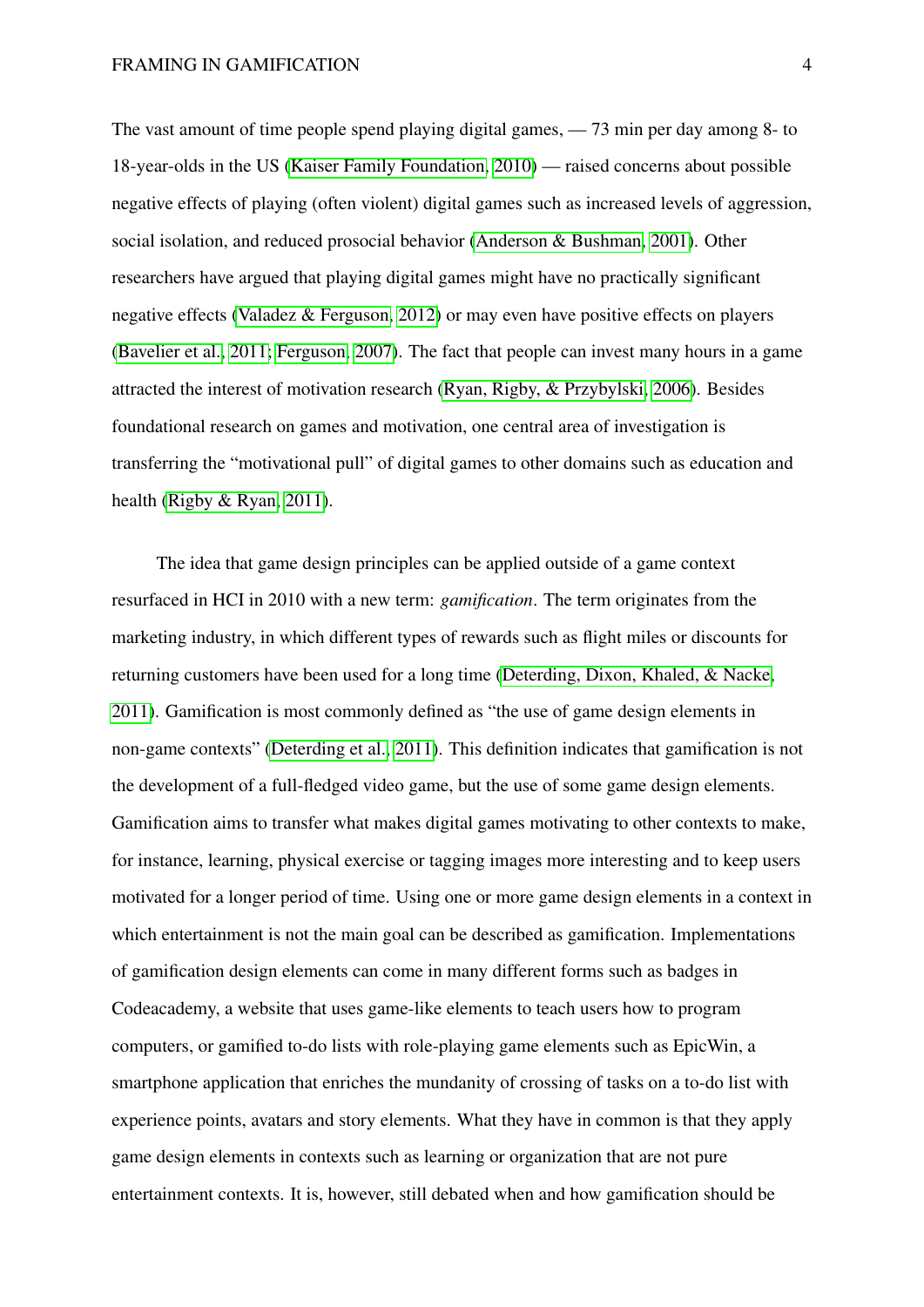applied to create meaningful experiences [\(Nicholson, 2012\)](#page-59-1).

The effectiveness of game design patterns such as points, levels and leaderboards have been studied in various domains (refer to [Hamari, Koivisto, & Sarsa, 2014](#page-57-2) and [Seaborn &](#page-60-3) [Fels, 2015](#page-60-3) for an overview). But to date, little is known about the possible psychological mechanisms driving user behavior [\(Mekler, Brühlmann, Tuch, & Opwis, in press\)](#page-59-2) and it is still unclear under what conditions gamification might work [\(Hamari et al., 2014\)](#page-57-2). This is partly due to lack of the proper thoroughness and low generalizability of many studies of gamification. Another shortcoming is the rare combination of behavioral and psychological measures in studies with experimental design [\(Hamari et al., 2014\)](#page-57-2). However, [Lieberoth](#page-58-4) [\(2015\)](#page-58-4) showed that introducing a game-frame to an activity can shape users' attitudes and motivation as well as behavior and increase performance in a brainstorming task. This suggests that there is some sort of psychological effect if people perceive an activity as a *game* compared to a regular *task*. One possible explanation might be that a game environment is associated with lack of consequences for poor performance, creating a secure area in which failing is allowed or even expected. Hence, in such an environment, failing is not expected to have as negative effects on intrinsic motivation as in a non-game environment.

The aim of this thesis is to study the effects of failing on motivation and behavior in a task, game, test, and task with meaning context from a self-determination theory perspective. This thesis contributes to the research by using theory of human motivation to empirically study effects of framing in an experimental design while assessing psychological and behavioral outcomes.

#### Theoretical background

In this section, self-determination theory, the role of context and the perception of failing will be discussed. Self-determination theory (SDT) has a rich body of research concerning the effects of external events on intrinsic and extrinsic motivation [\(Cerasoli,](#page-56-2) [Nicklin, & Ford, 2014\)](#page-56-2). The majority of research in gamification draws from this theory [\(Seaborn & Fels, 2015\)](#page-60-3) to predict and explain the effects of game design elements on motivation since many of the common game design elements applied in gamified services use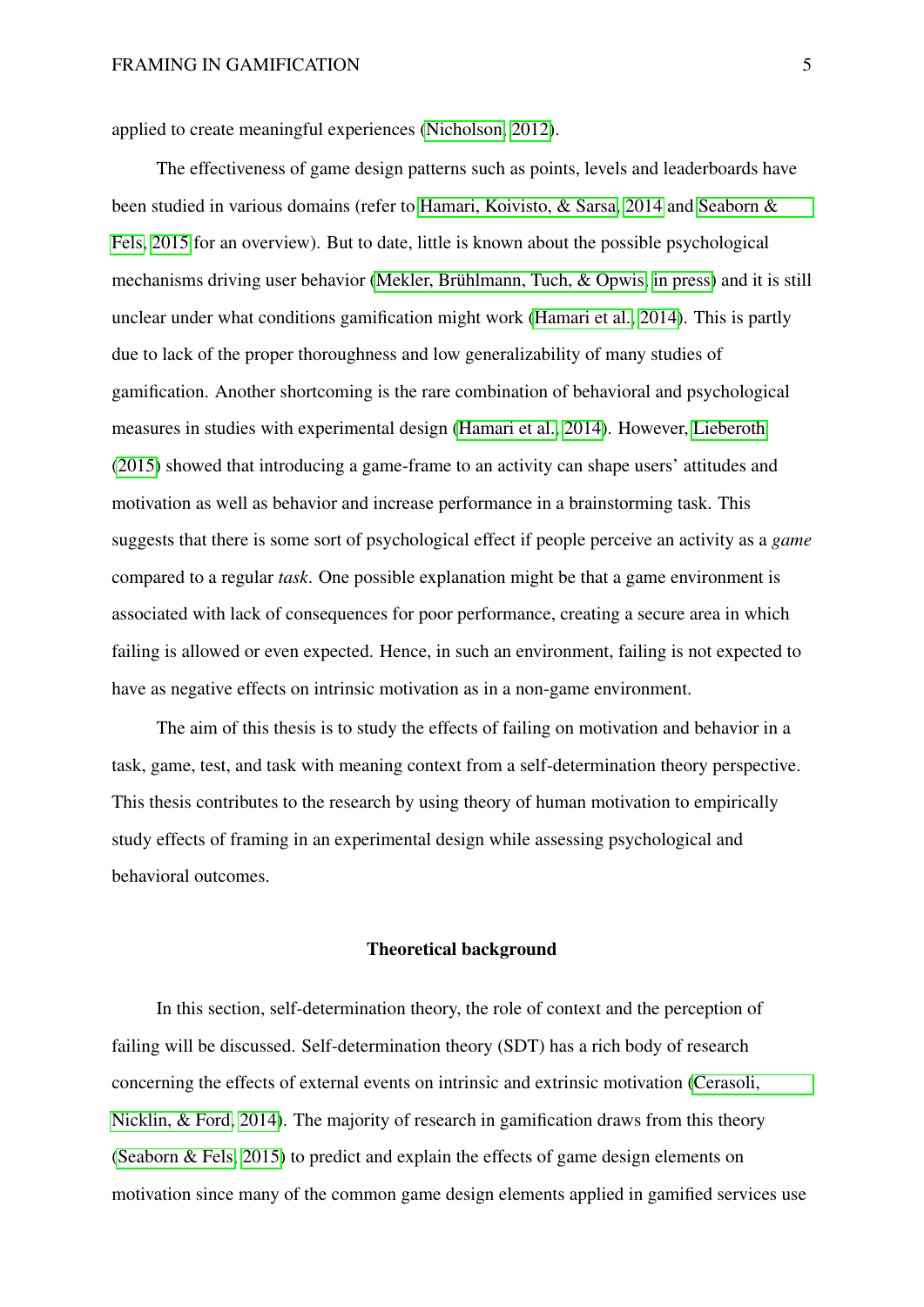some form of reward. Additionally, SDT has been applied in the study of motivational effects of video games (e.g., [Ryan et al., 2006\)](#page-60-2).

#### The perspective of self-determination theory

Self-determination theory originates from humanistic psychology and was developed over the last 40 years by [Ryan and Deci](#page-60-4) [\(2000\)](#page-60-4). The theory is based on three basic human needs as a source of personal growth and psychological well-being [\(Ryan & Deci, 2000\)](#page-60-4): 1) autonomy, which is the ability to have as much freedom about one's actions and decisions as possible; 2) competence, the perception that one's own actions are the cause of desired consequences in one's environment; and 3) relatedness, the desire to interact and be connected to others. The urge to fulfill these three basic human needs is regarded as the source of intrinsic motivation [\(Ryan & Deci, 2000\)](#page-60-4). In organismic integration theory, a sub-theory of SDT, several types of motivation can be distinguished, the most important being amotivation (the lack of motivation); extrinsic motivation, motivation regulated by external events; and intrinsic motivation, which is regulated internally. Intrinsic motivation is associated with a wide range of positive effects on well-being, learning and personal growth [\(Ryan & Deci,](#page-60-4) [2000\)](#page-60-4). The regulation of motivation can to some extent shift from externally to more internally regulated motivation through integration of the activity in one's self-concept if it has personal value and meaning [\(Deci & Ryan, 2004\)](#page-57-3).

Cognitive evaluation theory, another sub-theory of SDT, postulates that external events such as rewards or negative feedback can influence intrinsic motivation depending on a person's perception of how these events influence his or her competence and self-determination [\(Deci & Ryan, 2004\)](#page-57-3). Events supporting competence can increase intrinsic motivation if these events are perceived as self-determined. Extrinsic incentives have been found to increase performance but also undermine intrinsic motivation and therefore decrease subsequent performance when the incentive is no longer present. This *undermining effect* has been documented extensively in self-determination theory research (see [Deci, Koestner, &](#page-56-3) [Ryan, 1999,](#page-56-3) for a review).

The use of game design elements such as points, badges, levels and leaderboards, which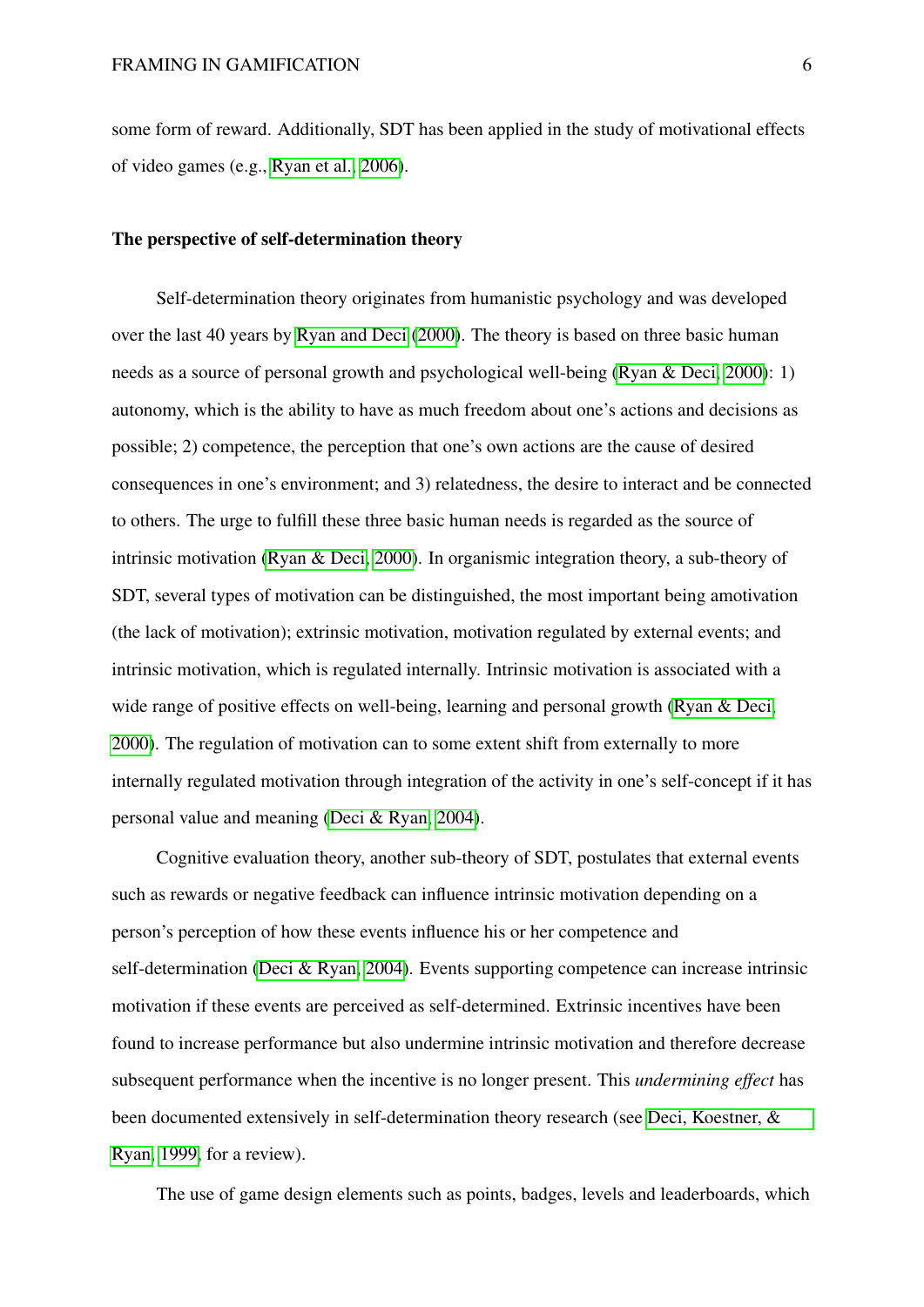are arguably the most common elements applied in gamification [\(Mekler, Brühlmann, Opwis,](#page-59-3) [& Tuch, 2013b\)](#page-59-3), can be viewed from a SDT perspective as forms of performance or completion-contingent rewards. The undermining effect is a major concern of researchers in the field of gamification [\(Brühlmann, 2013;](#page-56-4) [Hanus & Fox, 2015;](#page-57-4) [Mekler et al., 2013b;](#page-59-3) [Thom,](#page-60-5) [Millen, & DiMicco, 2012\)](#page-60-5), but to date, there is not enough empirical evidence for the existence of this effect in gamification. Therefore, it is still inconclusive how these gamification elements affect intrinsic motivation. They might be perceived as both informational and controlling, depending on the user and the context [\(Mekler et al., in press\)](#page-59-2).

#### The role of context in the perception of feedback

[Lieberoth](#page-58-4) [\(2015\)](#page-58-4) examined the effect of different degrees of gamification on intrinsic motivation and behavior. In what he called a *shallow gamification* condition, 22 participants were given a game board without any additional game mechanics. The players just progressed along the board as they discussed various business-related questions in groups of 6. In the so-called *deep gamification* condition, 25 participants were provided a game board and introduced to some game mechanics. In particular, they progressed in spaces on the board based on the rating of their discussion. In the control condition, 23 participants discussed the questions and were not given any game-related instructions. It was found that participants in the gamification conditions reported increased intrinsic motivation. [Lieberoth](#page-58-4) [\(2015\)](#page-58-4) concluded that applying a game-frame can alter perception and thus make a task more engaging and create a lighter mind-set. However, this requires further research because the sample size was small with 3 to 4 groups per condition, framing was confounded with a game artifact (the board), and the behavioral data were limited.

[Burgers, Eden, van Engelenburg, and Buningh](#page-56-5) [\(2015\)](#page-56-5) examined the effect of feedback valence (positive vs. negative) and feedback type (descriptive, comparative, evaluative) on need satisfaction, motivation and intention to play a brain-training game again. Results showed that mere informative feedback did not have significant effects, while evaluative feedback increased willingness to immediately play again and comparative feedback intention to play again in a week. Negative feedback decreased competence but increased willingness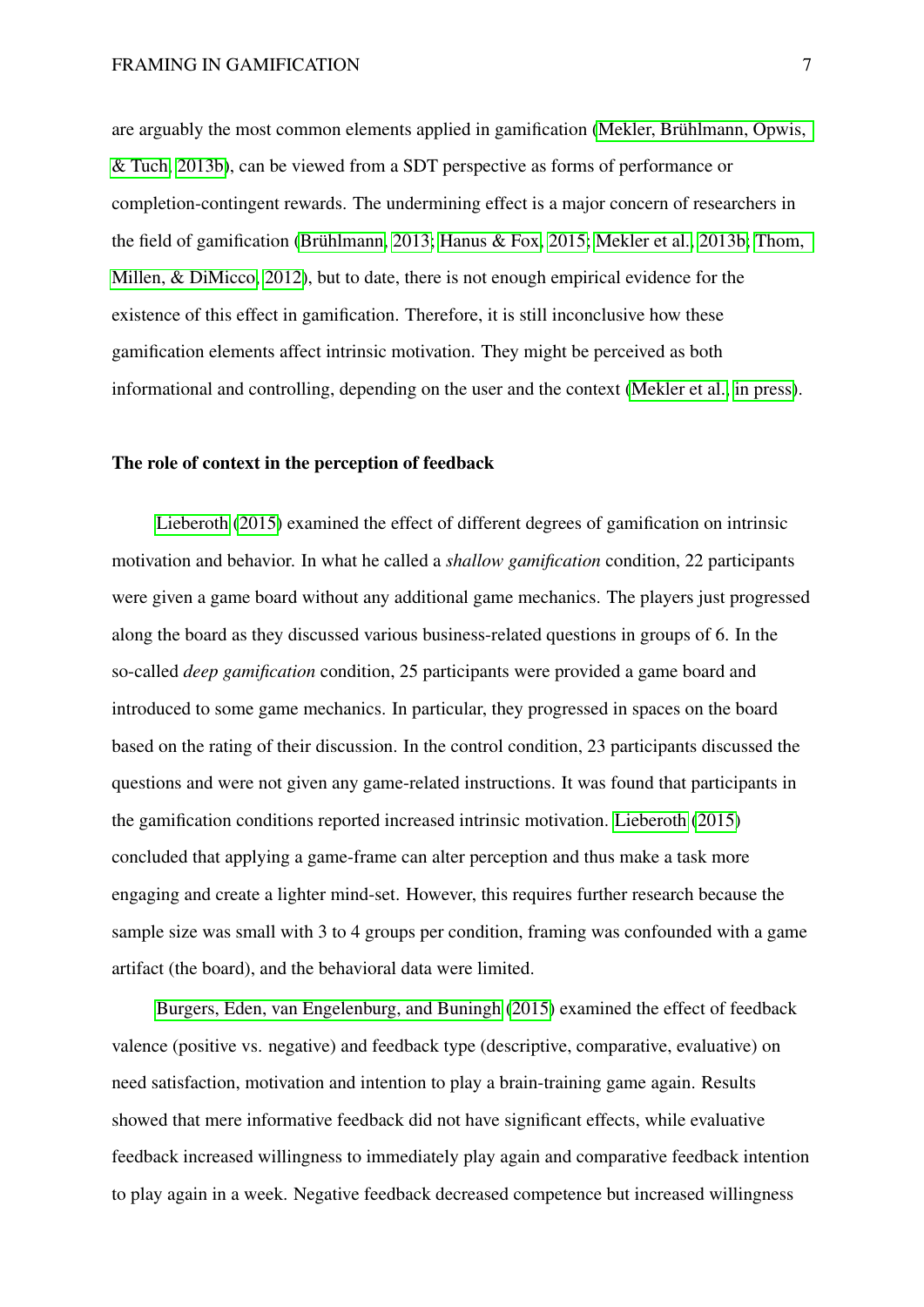for immediate replay. Positive feedback fostered long-term motivation and long-term willingness to play again. However, the context of this study was a brain-training game, a very specific type of game with a possible benefit outside of the game environment such as increased cognitive abilities. In their study, negative feedback increased immediate replay while reducing self-reported intrinsic motivation, which is, according to [Deci and Ryan](#page-57-3) [\(2004\)](#page-57-3), a pattern describing introjected regulation, a more internally regulated type of extrinsic motivation. The question remains: What would have happened if the game was not introduced as a game with a purpose outside of entertainment? If people do not feel as pressured as they do when playing a brain-training game, how do they respond motivationally and behaviorally to failing?

[Reeve and Deci](#page-59-4) [\(1996\)](#page-59-4) examined the role of interpersonal context in the effects of winning and losing. They found that in highly pressuring contexts, any reward or event is likely to have a negative effect on intrinsic motivation. In non-controlling environments, the same events might have a less negative effect on intrinsic motivation. In a more recent study, [Vansteenkiste and Deci](#page-61-0) [\(2003\)](#page-61-0) showed that winners were more intrinsically motivated than losers, but losers who were given a normative standard and received positive feedback for meeting the standard were less negatively affected by losing a reward in a competition. This suggests that although failing or losing has negative effects on intrinsic motivation, the type of feedback and the interpersonal context (pressuring vs. non-pressuring) can absorb some of the negative effects.

These examples show that the context and perception of failure are important, because if the informational aspect of feedback is more salient than the controlling aspect, negative feedback should have a less severe impact on intrinsic motivation [\(Deci & Ryan, 2004\)](#page-57-3). In terms of behavior, the effect of failing depends on what people can expect from engaging in the activity again. If they can expect to improve their self-image (as in the case of brain-training game), increased engaging in the activity immediately after seems likely. For truly intrinsic regulation of behavior, meaning that engaging in the activity is desired because the activity itself is enjoyable, it is expected that negative feedback reduces the subsequent behavior because it "takes out the joy" of doing the task. However, the strength of this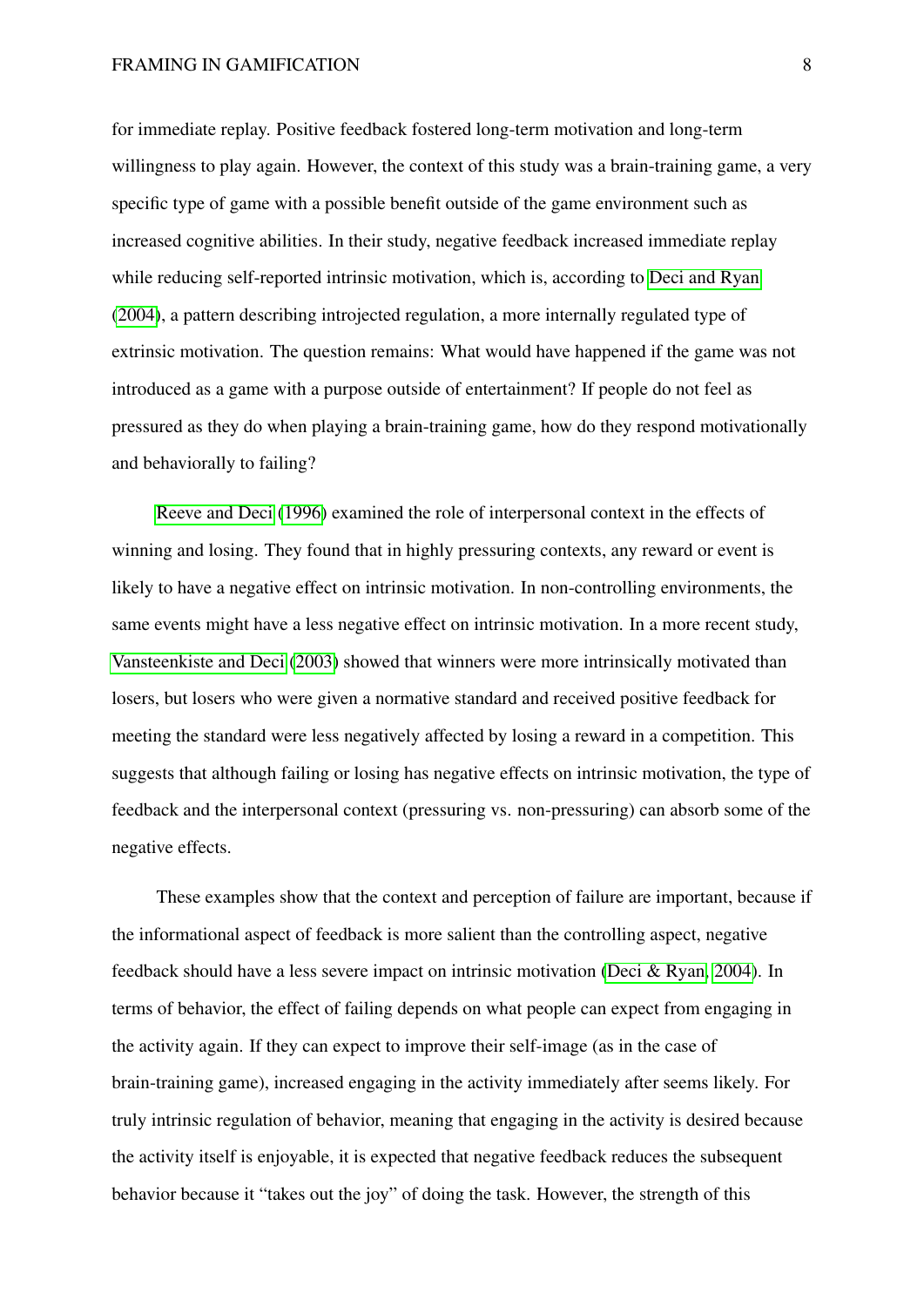reduction of intrinsic motivation depends on the relative salience of informational and controlling aspects of the negative feedback [\(Deci & Ryan, 2004\)](#page-57-3). If people perceive negative feedback as helpful in supporting their learning and progress, instead of reprimanding and pointing to one's weaknesses, it is expected to have less negative consequences. In the game context, feedback in general and especially negative feedback might be perceived as more informational and thus might reduce autonomy less strongly. As a consequence, negative feedback might be less threatening to motivation and long-term behavior.

#### Failing and uncertainty in games

In the book *The Art of Failure* [\(Juul, 2013\)](#page-58-2), Jesper Juul describes the *paradox of failure* in games, which means that people generally avoid failure but experience failure when playing games and still seek out games. A possible explanation for this behavior might be that failing in games is not painful or very unpleasant. But while this might be true in some cases, most players try to avoid failing and are upset when they fail [\(Juul, 2013\)](#page-58-2). Another explanation explored by [Juul](#page-58-2) [\(2013\)](#page-58-2) is that failing in games has low costs, since it bears no consequences for the player outside of the game and offers plausible deniability. Players could attribute failure to a lack of skills, but they might also attribute it to the unfair game, bad luck or insufficient time invested. These attributions are seldom accepted in non-game contexts [\(Juul,](#page-58-2) [2013\)](#page-58-2).

Players prefer games that are challenging and include the possibility of failure, but they also do not like to fail too much [\(Juul, 2013;](#page-58-2) [Schmierbach et al., 2014\)](#page-60-0). Thus, a game should neither be too easy or too hard; it should have an optimal challenge for the skill of the player. This optimal balance is part of the requirements to allow players to reach the psychological state of flow (the autotelic experience; [Csikszentmihalyi, 1990\)](#page-56-6) as described by [Chen](#page-56-7) [\(2007\)](#page-56-7). An extended explanation is offered by [Abuhamdeh, Csikszentmihalyi, and Jalal](#page-56-8) [\(2015\)](#page-56-8), who found that outcome uncertainty increases suspense, which in turn increases the enjoyment of a game. Players who experienced high outcome uncertainty also preferred this game over a different game with lower outcome uncertainty. This means that the possibility of failure increases suspense, which is associated with enjoyment in games and possibly with increased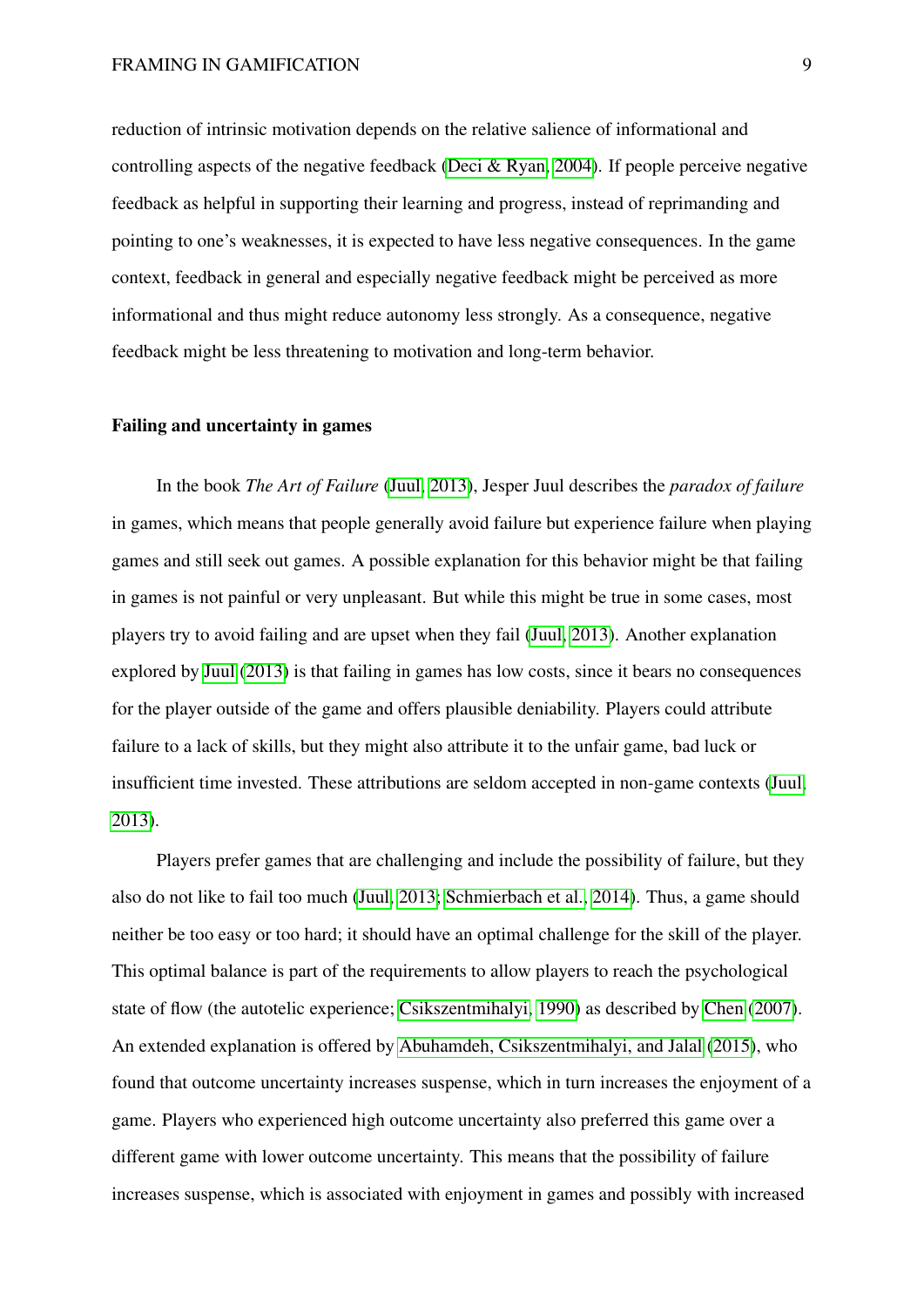levels of intrinsic motivation. Still, little is known about the reasons people continue playing a game in which they fail frequently.

In this thesis, it is hypothesized that failing within games has different motivational consequences than outside of games. A game context might offer a secure area in which actions are expected to be relatively free from outside consequences and therefore are perceived as less controlling and reduce the negative impact of failing on intrinsic motivation and behavior.

#### Research questions

The aim of this thesis is to examine whether framing a task as a game can reduce the negative impact of failing on intrinsic motivation. This was investigated in two experiments: In the first experiment participants received a monetary reward upon completion of the study, resulting in a motivation to participate that was tied to extrinsic rewards. Participants in the second experiment received no compensation for participating and thus were expected to partake for intrinsic reasons only.

The objective was to replicate the framing effect found by [Lieberoth](#page-58-4) [\(2015\)](#page-58-4) and extend this study with the findings of [Burgers et al.](#page-56-5) [\(2015\)](#page-56-5), who found positive effects of negative feedback on willingness to play the game again immediately in an brain-training game context. In this thesis, instead of self-reported willingness to play again actual behavior of participants was recorded. The effects of failing were examined in four different contexts: 1) task (serves as a control condition), 2) game, 3) test of cognitive abilities, and 4) task with meaning condition (similar to many gamified applications; was earlier found to increase performance in [Chandler & Kapelner, 2013\)](#page-56-9). Refer to the method section of Experiment 1 for details.

It is hypothesized that in a game context participants perceive failing (negative feedback) as less controlling than in the other conditions, thus diminishing perceived autonomy and consequently intrinsic motivation less strongly. Furthermore, it is expected that framing an activity as a test of cognitive abilities increases pressure and creates a controlling situation, thereby affecting intrinsic motivation more severely compared to a control condition when failing. See [Table 1](#page-10-0) for an overview of all research questions.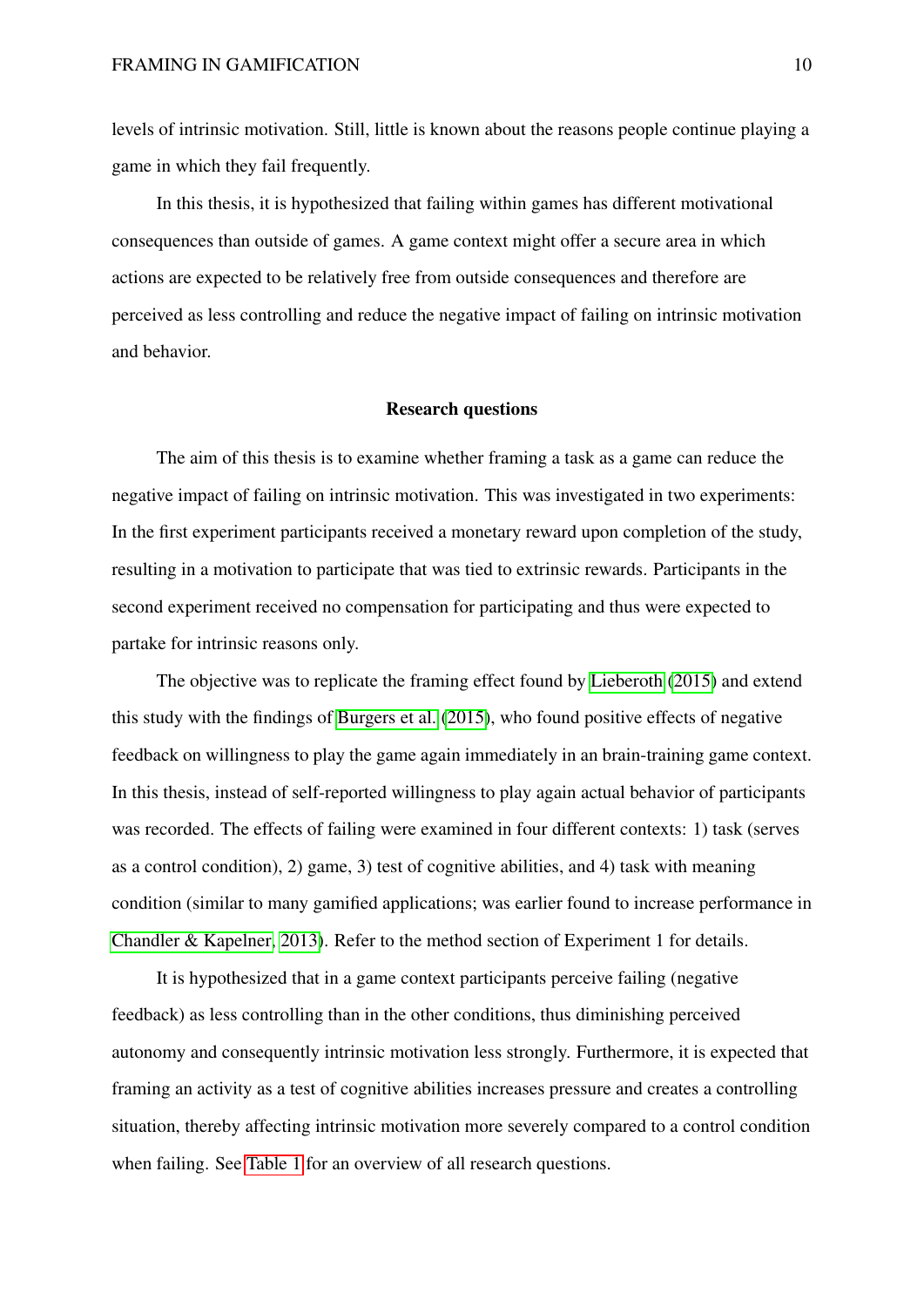# <span id="page-10-0"></span>Table 1

# *Overview of the six research questions investigated in this thesis.*

| Nr. | <b>Research Question</b>                                                                    |
|-----|---------------------------------------------------------------------------------------------|
| 1   | What are the effects of the four different conditions on the main dependent variables?      |
|     | (change in autonomy, competence, intrinsic motivation as well as change in affective state) |
| 2   | What are the effects of the four different conditions on the secondary dependent variables? |
|     | (value, importance, tension)                                                                |
| 3   | What are the effects of the four different conditions on the score of the participants?     |
| 4   | What are the effects of the four different conditions on the behavioral measures?           |
|     | (number of extra rounds played, additional time spent)                                      |
| 5   | Which variables best predict whether participants play additional rounds?                   |
| 6   | What differences can be observed between participants in the two experiments?               |
|     | (compensation vs. no compensation)                                                          |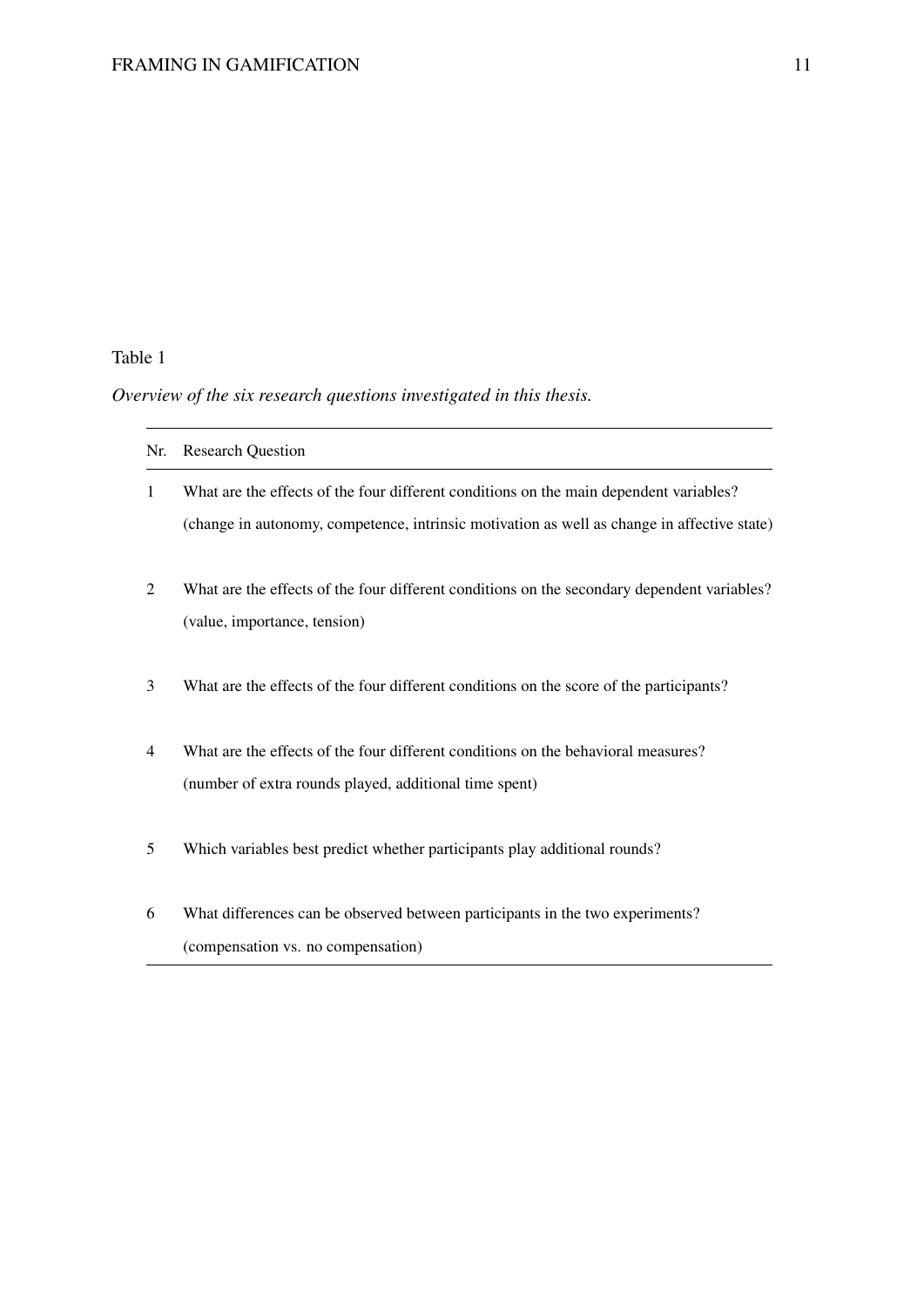#### Experiment 1 (with compensation)

To investigate the effects of framing on need satisfaction, motivation, and affective response when failing in an activity, an online experiment with a mixed design was implemented. The between-subjects variable was type of framing (task vs. game vs. test vs. task with meaning) and the within-subjects variable was time (pre and post experiment). The dependent motivational and affective variables were measured before and after the experiment. Participants were recruited on a crowdsourcing platform and paid 65 US cents for completion of the study.

#### Method

To frame an activity believably as a test of cognitive abilities, as a task, a task with meaning, and as a game, it was decided to use a relatively abstract game that is reasonably hard to master: *Flood It*[1](#page-11-0) is a puzzle game in which a player starts on the top left corner of board which is filled with squares of different colors. The aim is to "flood" the board with one color in a certain number of steps (see [Figure 1\)](#page-12-0). It was decided to stick relatively closely to the original games rules, hence a maximum of 25 steps was allowed to fill the whole board. The number of allowed steps increased by 1 after losing a round to make it possible to at least win one or two rounds of the game. The aim was to keep to player motivated but still have the majority of users lose more than half of the rounds. All participants were asked to complete at least five rounds. An adapted version of the original Flood It was developed with HTML and Javascript by the author.

*Procedure.* Once participants commenced with the survey, they were randomly assigned to one of the four conditions. After a brief introduction, participants were led to a trial page, on which they could complete three rounds of Flood It. Following this page, a first assessment of intrinsic motivation, need satisfaction (autonomy and competence), and affect was applied to see if these variables were distributed comparatively across all conditions and to have a pre-framing measurement point. This was necessary to see how strongly intrinsic motivation, need satisfaction, and affect decreased after failing in Flood It. In a next step, the

<span id="page-11-0"></span> $1$ <https://bruehlmann.io/projects/floodit/start.html>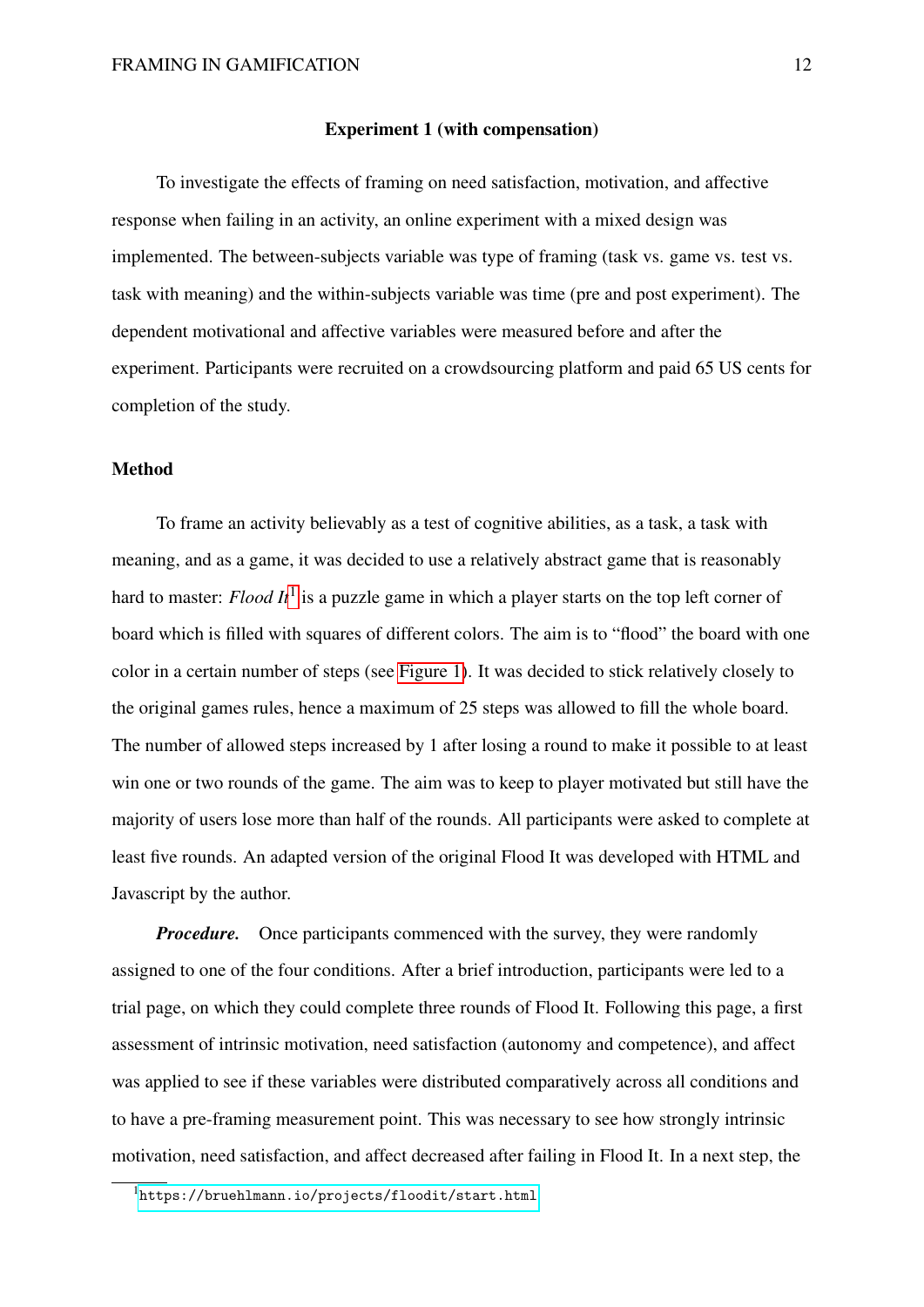<span id="page-12-0"></span>

*Figure 1*. In Flood It, the goal is to flood the whole board with one color within a limit of steps.

framing was introduced (see [Table 2\)](#page-13-0). Subsequently, participants started with the activity and completed at least 5 rounds of Flood It. After each round explicit feedback was given ("You failed!" or "Well done!") and after 5 or more rounds participants had the option to return to the survey (see [Figure 2\)](#page-13-1). In the last part of the survey a second assessment of intrinsic motivation, need satisfaction, and affect was conducted and participants were asked to rate the activity on the value, importance, and tension scales.

*Dependent variables.* Intrinsic motivation was measured with the subscale interest/enjoyment of the intrinsic motivation inventory [\(Ryan, 1982\)](#page-60-6). Perceived autonomy, competence as well as the variables perceived value ("I believe doing this activity could be beneficial to me"), importance ("It was important to me to do well at this task"), and tension ("I felt very tense while doing this activity") were also subscales of the same validated instrument. Participants rated the statements of the intrinsic motivation inventory on a scale from 1 ("not at all true") over 5 ("somewhat true") to 7 ("very true"). To measure affective state, the short form of the positive and negative affect schedule developed by [Thompson](#page-60-7) [\(2007\)](#page-60-7) was applied. The items on positive and negative affect were rated on a scale from 1 ("Not at all") to 5 ("Extremely"). All scales showed good internal consistency with Cronbach's  $\alpha$  ranging from .82 to .93, except tension (.72; acceptable).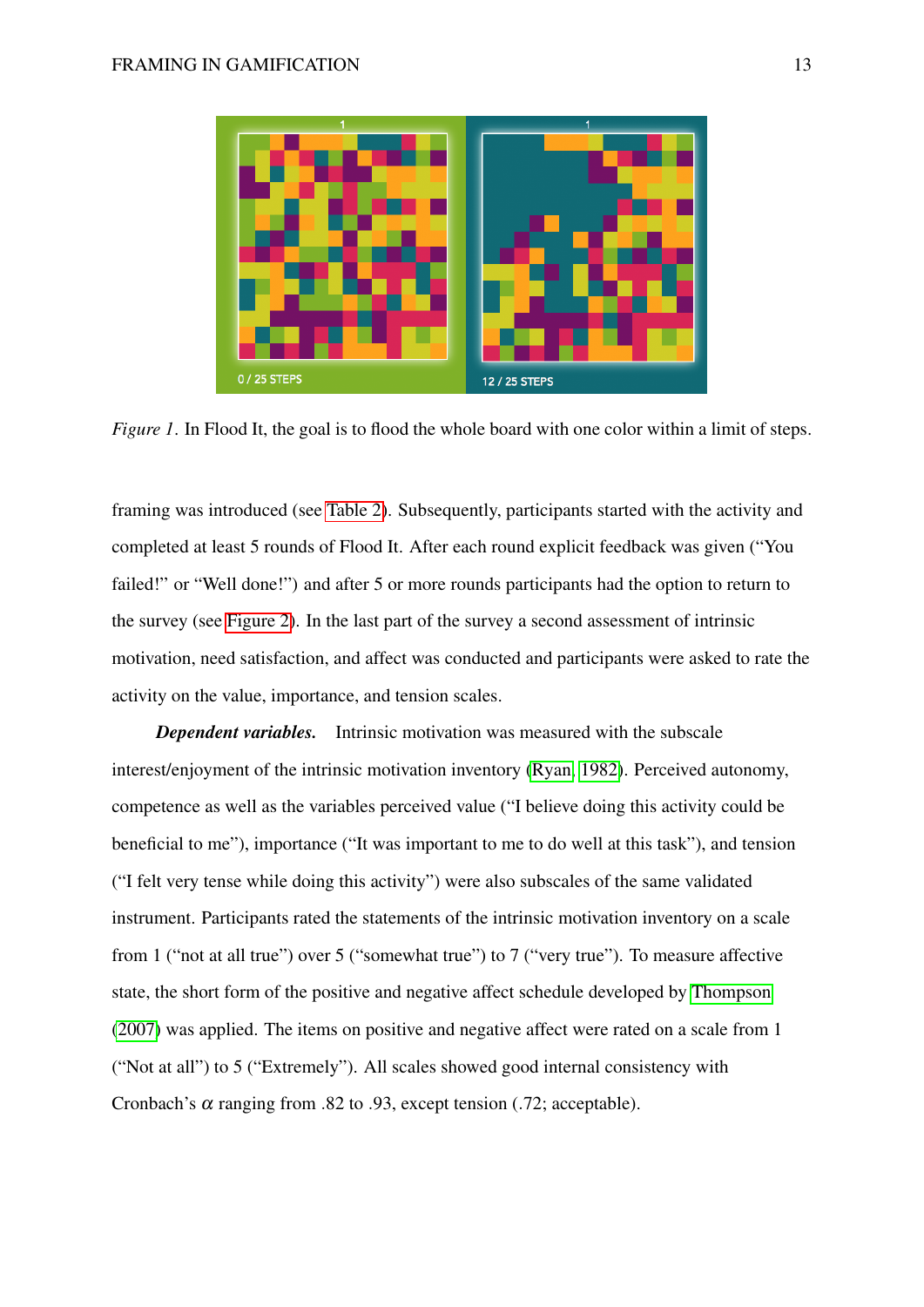# <span id="page-13-1"></span>You failed!

You have completed the required attempts. You may continue or return to the survey.



*Figure 2*. The modal window shown to participants who won only the first of 5 required rounds. The numbers in the bullets correspond with the performance of the participant, red bullets depict a failed attempt while successful rounds are shown in green.

## <span id="page-13-0"></span>Table 2

|  |  |  |  | The framing that was applied to experimentally manipulate the context of the activity. |  |  |  |  |  |  |
|--|--|--|--|----------------------------------------------------------------------------------------|--|--|--|--|--|--|
|--|--|--|--|----------------------------------------------------------------------------------------|--|--|--|--|--|--|

| Condition         | Framing                                                                                      |
|-------------------|----------------------------------------------------------------------------------------------|
| Task              | Next you will complete 5 rounds of Flood It. The aim is to flood the whole area with one     |
|                   | color in less than 25 steps. Please continue to the page to complete the task.               |
| Game              | Flood It! is a game and we are trying to get some idea of what people think about it and     |
|                   | whether they like it. Next you will play 5 rounds of Flood It! The aim is to flood the       |
|                   | whole board with one color in less than 25 steps. Please continue to the page to play the    |
|                   | game.                                                                                        |
| Test              | Flood It! is a test of problem solving and planning abilities; it will show how well you are |
|                   | able to plan ahead and solve complex problems. In fact, preliminary research with this       |
|                   | instrument suggests that people with high intelligence tend to do better at it. Next you     |
|                   | will complete 5 rounds of Flood It! The aim is to flood the whole area with one color in     |
|                   | less than 25 steps. Please continue to the page to complete this test.                       |
| Task with meaning | Flood It! is a complex computational problem (NP-hard) and we would like to train our        |
|                   | algorithm with the solution processes you generate. Next you will complete 5 rounds of       |
|                   | Flood It! The aim is to flood the whole area with one color in less than 25 steps. Please    |
|                   | continue to the page.                                                                        |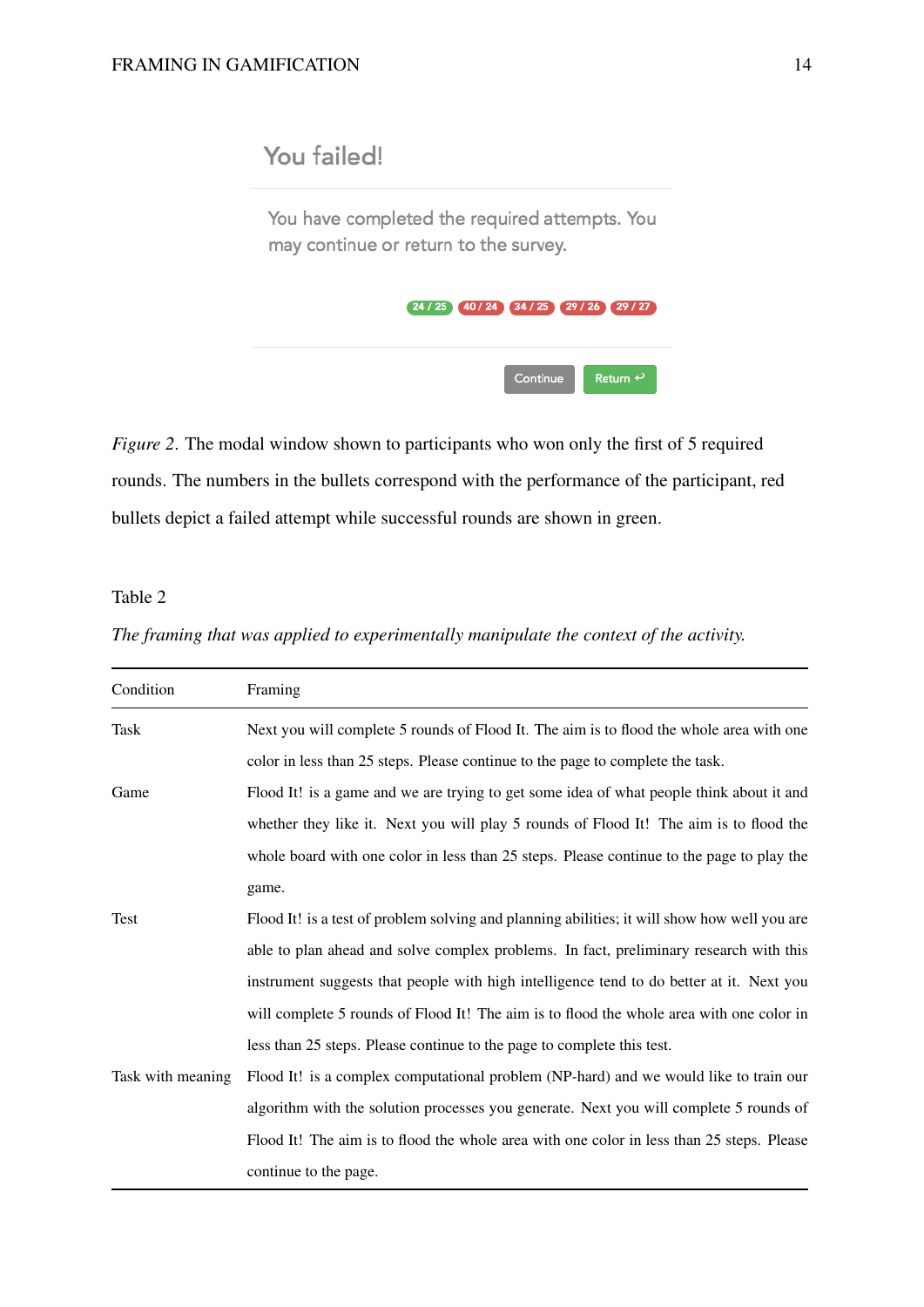#### Results Experiment 1

*Data cleaning.* To ensure valid and useful responses, several steps were taken to guarantee data quality. Based on the recommendations by [Meade and Craig](#page-59-5) [\(2012\)](#page-59-5), the following data were removed from the full data set  $(N = 236)$ :

- 1. Responses from people who dropped out before the last question.
- 2. Responses from people who did not select the right answer in an attention check question.
- 3. Respondents whose response time was identified as an outlier by the box-plot criterion [\(Tukey, 1977\)](#page-60-8).

In some cases participants managed to win more than half of the rounds of Flood It. It is likely that those participants did not perceive their performance as insufficient and perceived the feedback differently. Thus, data of these participants were removed from the analysis.

*Descriptives.* Out of 157 remaining participants, one managed to win all 5 rounds (an outcome not anticipated by the author), one participant won 4 rounds, 7 participants won 3 rounds, 30 won 2 rounds, 57 won one round, and 61 participants lost all rounds. As described in the method section of Experiment 1, only participants who lost more than half (3 or more) of the required rounds were included in the analysis. Hence, a sample of  $N = 148$ observations remained.

*Gender.* Forty participants were in the task condition (28 female, 12 male), 36 in the game (20 female, 16 male), 35 in the test (19 female, 16 male), and 37 in the test condition (16 female, 21 male). The observed distribution of gender revealed no significant differences between the conditions,  $\chi^2(3, N = 148) = 5.672$ ,  $p = .13$ .

*Age.* The age range was diverse with values from 18 to 74, with a median of 38. No significant age differences between the conditions were observed,  $F(3, 144) = 0.29$ ,  $p = .83$ .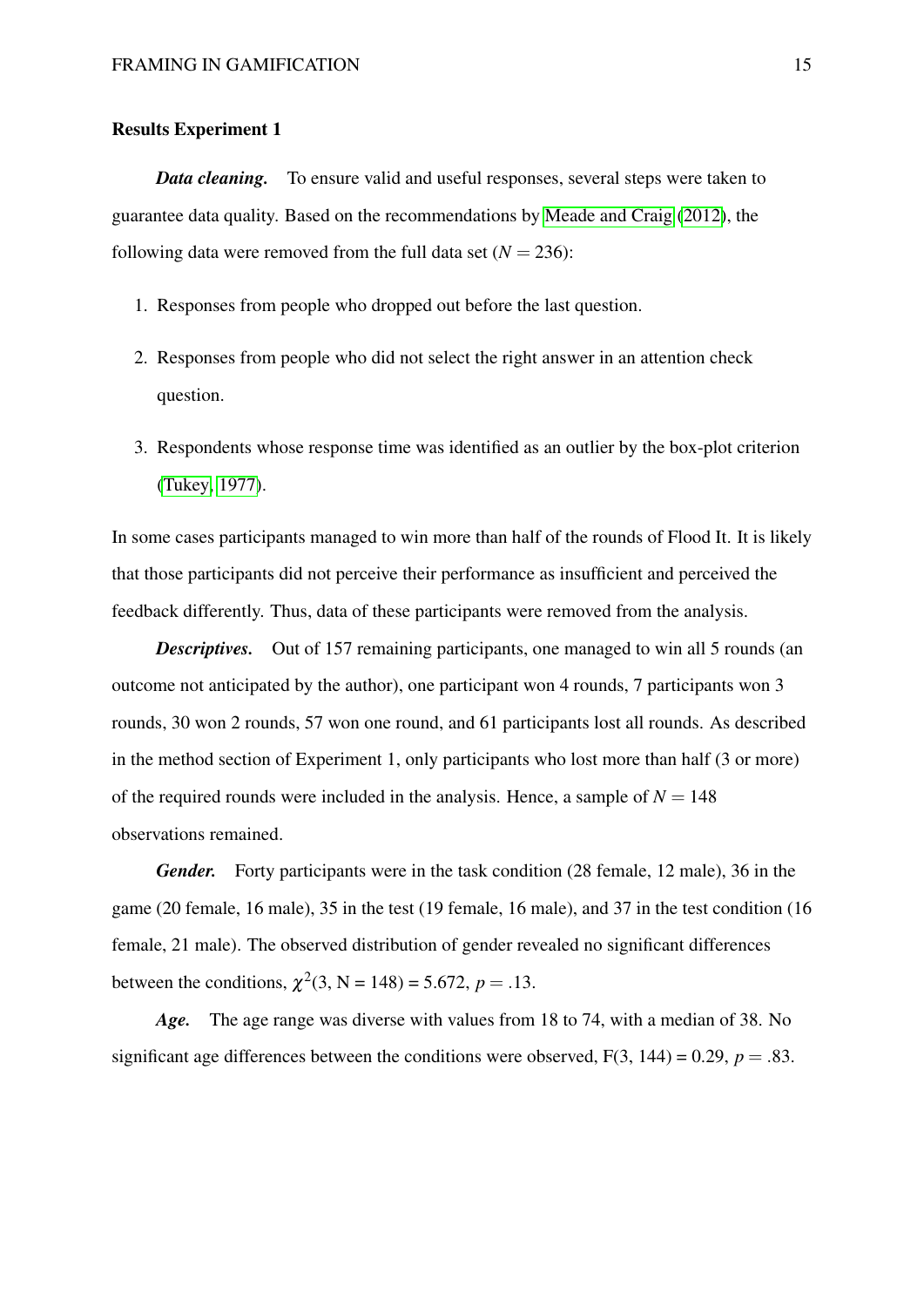*Effects of framing on change in need satisfaction, intrinsic motivation and affect.* A multivariate analysis of variance (MANOVA) was conducted to understand the effect of framing on change in the different motivational variables and affect. Subsequently, mixed-design analyses of variance (ANOVA) were conducted to examine the effects of losing in different conditions. All significance tests were carried out at an  $\alpha$ -level of .05. The means and standard deviations of each dependent variable are presented in Table [3.](#page-16-0) Unless noted, all data were checked for normal distribution of residuals. Sphericity tests were not needed for the repeated-measures ANOVA with only two levels in the repeated factor.

*MANOVA.* A one-way (type of framing: task, game, test, task+meaning) MANOVA was conducted with change in perceived competence, change in perceived autonomy, change in intrinsic motivation, and the two affective state variables (change in positive and negative affect) as dependent variables. Investigation of the variance-covariance matrices suggested differences between the groups. However, given the reasonable sample size, larger variances and covariances lead to conservative probability values and reduce type-I error [\(Field, Miles,](#page-57-5) [& Field, 2012\)](#page-57-5). Nevertheless, homogeneities of the variances were investigated using the Bartlett and Flinger-Killeen test. No significant deviations were observed. In a next step, multivariate normality for each group was examined using Shapiro-Wilk tests. For all groups, significant deviations from multivariate normality were observed. Thus, multivariate Q-Q plots for each group and an Adjusted Quantile  $(AO)$  plot<sup>[2](#page-15-0)</sup> were examined to investigate the degree of deviation from normality and possible outliers. Based on the AQ-plot, 27 multivariate outliers were identified and excluded. The MANOVA showed no main effect for framing (Willks'  $\Lambda = .89789, F(3,117) = 0.829, p = .65$ ). Thus, no further univariate analysis was conducted with ∆-values.

<span id="page-15-0"></span><sup>2</sup>The AQ-plot of the *mvoutlier* package for *R* [\(Filzmoser & Gschwandtner, 2015\)](#page-57-6) plots the ordered squared robust Mahalanobis distances (MD) of the observations against the empirical distribution function of the squared MD. Multivariate outliers are identified based on a 0.975  $\chi^2$ -quantile [\(Filzmoser, 2005\)](#page-57-7).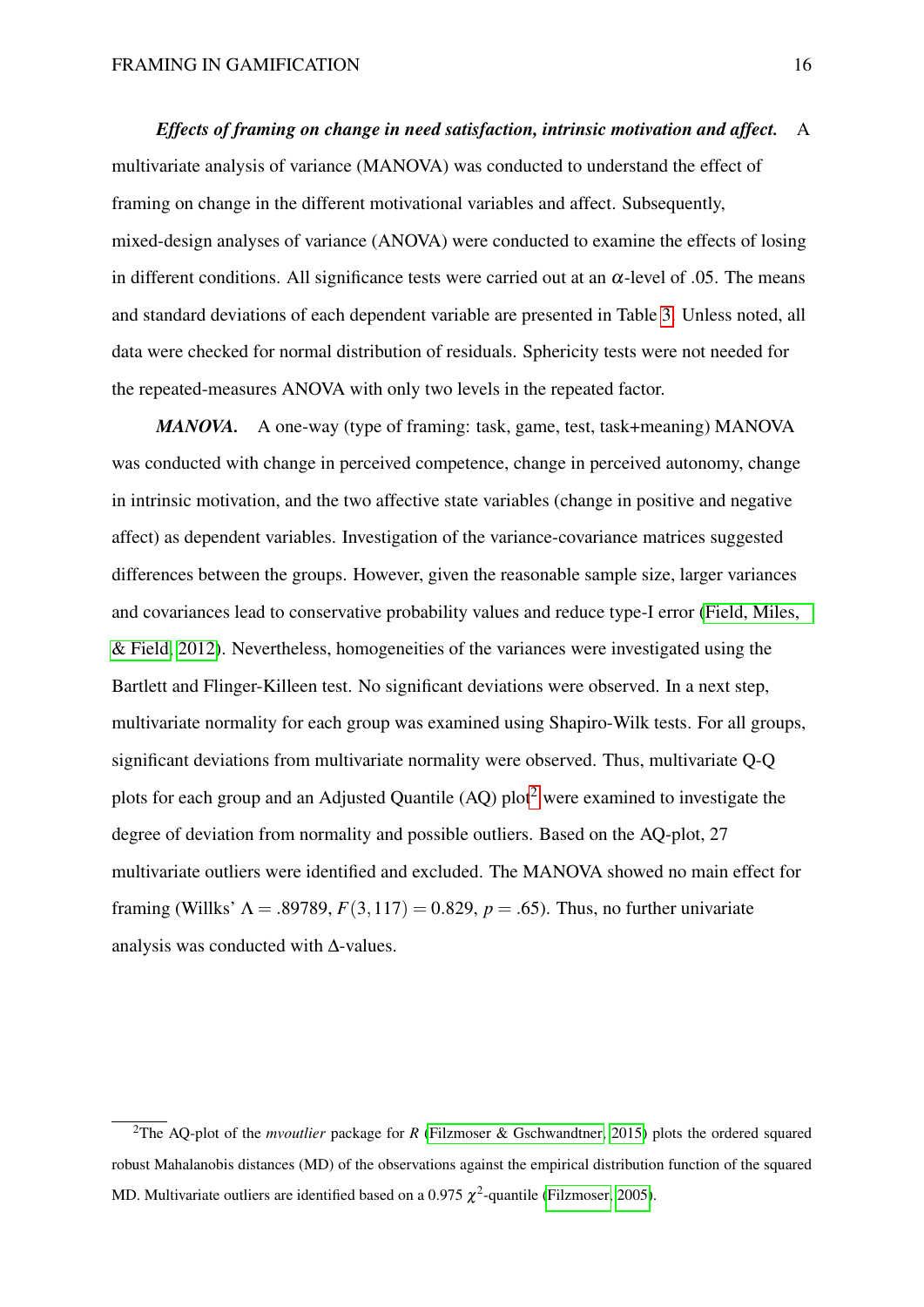# <span id="page-16-0"></span>Table 3

|  |  |  |  |  | Means (and standard deviations) of dependent variables by condition for Experiment 1. |  |
|--|--|--|--|--|---------------------------------------------------------------------------------------|--|
|  |  |  |  |  |                                                                                       |  |

| Variable             | Framing |                 |                     |                  |               |                  |                  |                  |  |
|----------------------|---------|-----------------|---------------------|------------------|---------------|------------------|------------------|------------------|--|
|                      |         | Task            |                     | Game             |               | <b>Test</b>      |                  | $Task + meaning$ |  |
| Autonomy             |         |                 |                     |                  |               |                  |                  |                  |  |
| Pre                  | 5.34    | (1.57)          | 5.18                | (1.24)           | 5.35          | (1.24)           | 5.17             | (1.4)            |  |
| Post                 | 5.54    | (1.4)           | 5.27                | (1.44)           | 5.23          | (1.39)           | 5.18             | (1.48)           |  |
| $\Delta$ (change)    | 0.2     | (0.91)          | 0.09                | (0.83)           |               | $-0.12$ $(0.63)$ | $\boldsymbol{0}$ | (0.85)           |  |
| Competence           |         |                 |                     |                  |               |                  |                  |                  |  |
| Pre                  | 5.75    | (0.98)          | 5.44                | (0.92)           | 5.33          | (0.96)           | 5.53             | (1.02)           |  |
| Post                 | 2.91    | (1.06)          | 3.1                 | (1.65)           | 3.33          | (1.5)            | 3.32             | (1.56)           |  |
| $\Delta$ (change)    | $-2.84$ | (1.27)          | $-2.33$             | (1.55)           | $-2$          | (1.41)           | $-2.22$          | (1.79)           |  |
| Intrinsic motivation |         |                 |                     |                  |               |                  |                  |                  |  |
| Pre                  | 5.53    | (1.31)          | 5.4                 | (1.36)           | 5.58          | (1.12)           | 5.37             | (1.21)           |  |
| Post                 | 4.9     | (1.49)          | 5.06                | (1.6)            | 4.93          | (1.55)           | 4.86             | (1.46)           |  |
| $\Delta$ (change)    | $-0.62$ | (0.83)          |                     | $-0.34$ $(0.79)$ | $-0.65$       | (1.02)           | $-0.51$          | (0.97)           |  |
| Positive affect      |         |                 |                     |                  |               |                  |                  |                  |  |
| Pre                  | 3.79    | (0.98)          | 3.71                | (0.87)           | 3.69          | (0.84)           | 3.66             | (0.93)           |  |
| Post                 | 3.26    | (1.13)          | 3.51                | (0.97)           | 3.44          | (0.75)           | 3.52             | (0.99)           |  |
| $\Delta$ (change)    | $-0.53$ | (0.73)          | $-0.19$             | (0.56)           | $-0.25$ (0.7) |                  | $-0.15$          | (0.49)           |  |
| Negative affect      |         |                 |                     |                  |               |                  |                  |                  |  |
| Pre                  | 1.22    | (0.49)          | 1.24                | (0.6)            | 1.28          | (0.61)           | 1.23             | (0.53)           |  |
| Post                 | 1.57    | (0.6)           | 1.55                | (0.74)           | 1.56          | (0.7)            | 1.49             | (0.65)           |  |
| $\Delta$ (change)    |         | $0.36$ $(0.59)$ | $0.31 \quad (0.54)$ |                  |               | $0.28$ $(0.4)$   |                  | $0.26$ $(0.57)$  |  |
| Importance           | 5.49    | (1.09)          | 5.54                | (1.09)           | 5.55          | (1.1)            | 5.28             | (1.36)           |  |
| Value                | 3.31    | (1.47)          | 4.1                 | (1.62)           | 4.06          | (1.45)           | 3.77             | (1.54)           |  |
| Tension              | 2.82    | (1.02)          | 3.34                | (1.25)           | 2.94          | (1.42)           | 3.02             | (1.14)           |  |
| Played again         | 0.28    | (0.45)          | 0.25                | (0.44)           | 0.31          | (0.47)           | 0.3              | (0.46)           |  |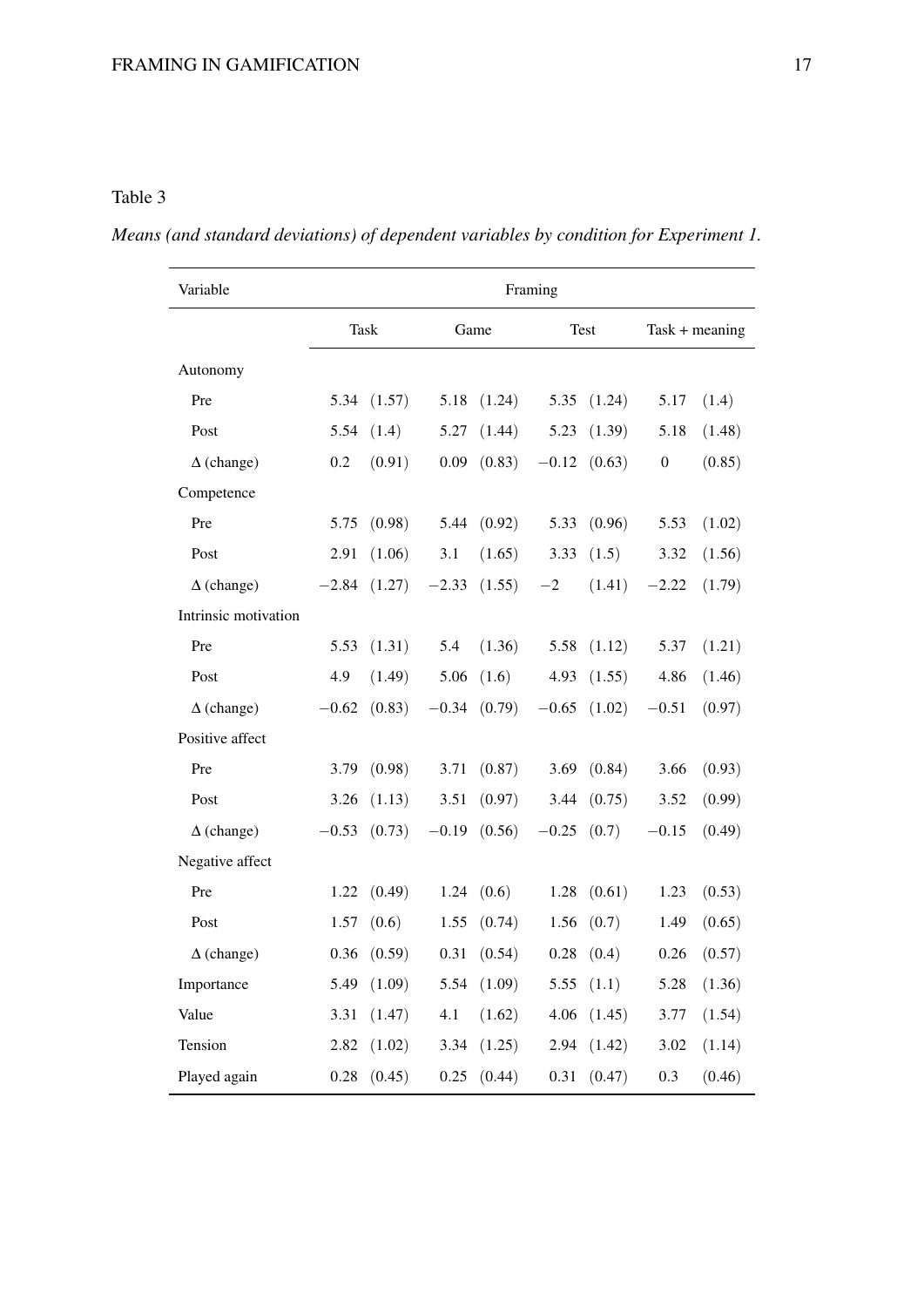*Autonomy.* A two-way ANOVA with repeated measures in one factor was conducted to compare the effect of framing type on autonomy need satisfaction in task, game, test, and meaningful task conditions before and after playing the main game (factor time; see Figure [3\)](#page-17-0). The analysis showed no significant main effect for framing,  $F(3,144) = 0.27$ ,  $p = .85$ ,  $\eta^2 = 0.01^3$  $\eta^2 = 0.01^3$ ; no significant main effect for time,  $F(1,144) = 0.41$ ,  $p = .52$ ,  $\eta^2 < 0.01$  and the interaction between condition and time was also not significant,  $F(3,144) = 1.04$ ,  $p = .38$ ,  $\eta^2 < 0.01$ .

<span id="page-17-0"></span>

*Figure 3*. Change in autonomy and type of framing. The rhombus indicates the mean of the variable. *Played again* refers to whether a participant played an additional round of the game after the experiment or not.

<span id="page-17-1"></span><sup>&</sup>lt;sup>3</sup>All effect sizes for ANOVA are *generalized*  $\eta^2$ , calculated with the formula by [Olejnik and Algina](#page-59-6) [\(2003\)](#page-59-6). Generalized  $\eta^2$  can be compared to [Cohen](#page-56-10) [\(1988\)](#page-56-10) guidelines for small (0.2 - 0.3), medium (0.5) and large (0.8) effects.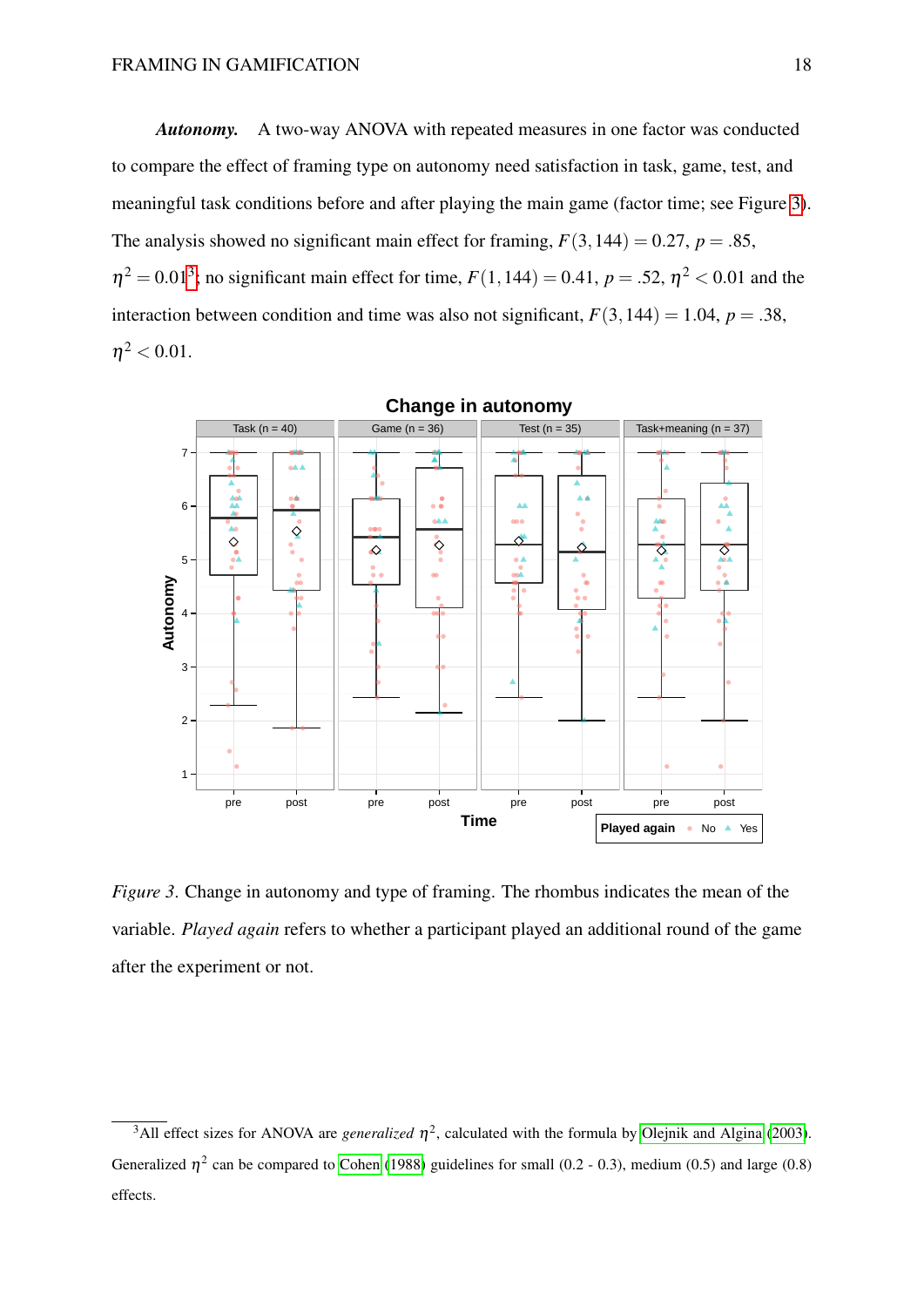*Competence.* A two-way repeated measures ANOVA was conducted to compare the effect of framing type on competence need satisfaction in task, game, test, and meaningful task conditions before and after playing the main game (see Figure [4\)](#page-18-0). The analysis showed no significant main effect for framing,  $F(3,144) = 0.16$ ,  $p = .92$ ,  $\eta^2 < 0.01$ ; a significant main effect for time,  $F(1,144) = 354.97$ ,  $p < .001$ ,  $\eta^2 = 0.48$ ; the interaction between condition and time was not significant,  $F(3,144) = 2.10$ ,  $p = .10$ ,  $\eta^2 = 0.02$ .

<span id="page-18-0"></span>

**Change in competence**

*Figure 4*. Change in competence and type of framing.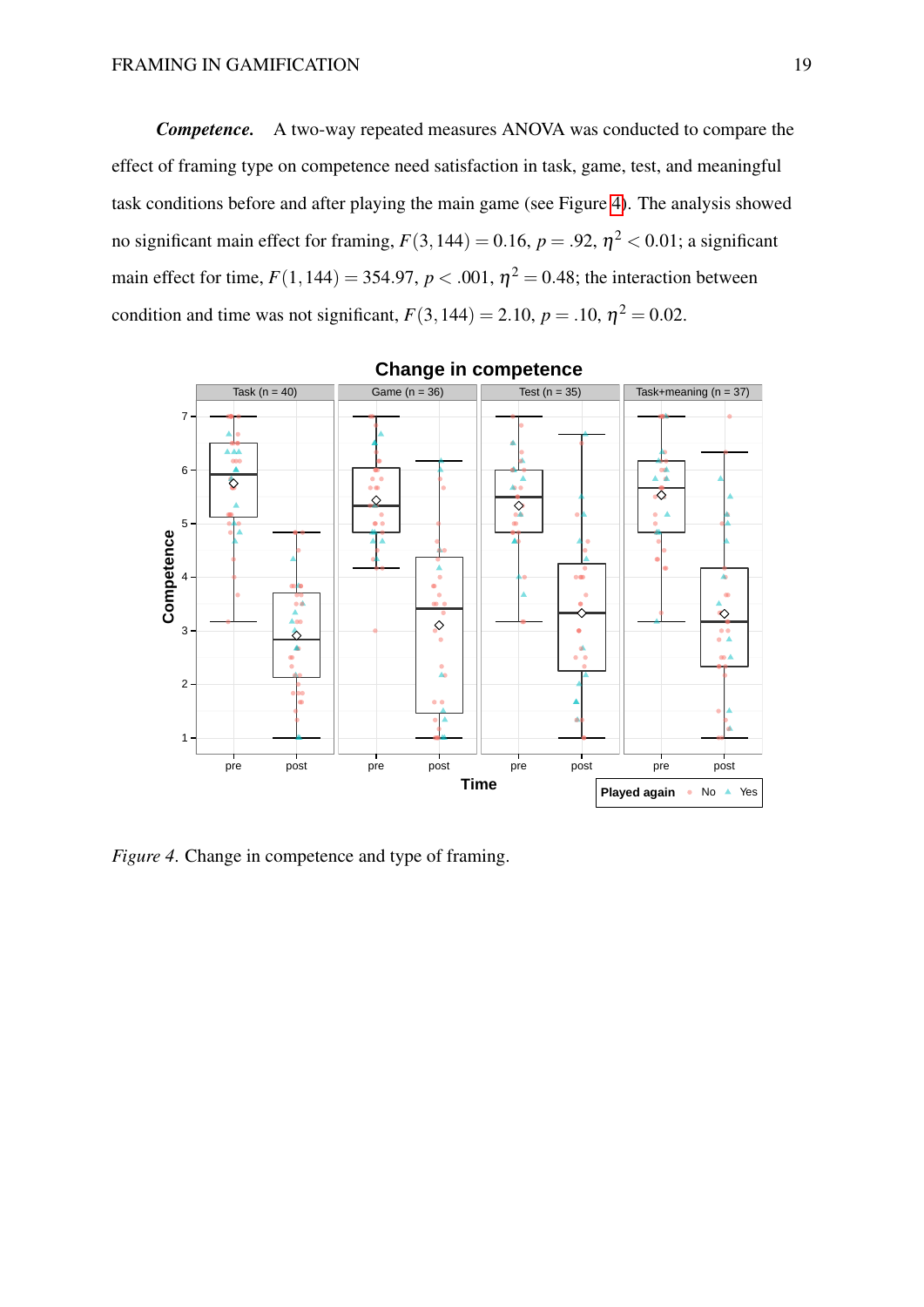*Intrinsic motivation.* A two-way repeated measures ANOVA was conducted to compare the effect of framing type on intrinsic motivation in task, game, test, and meaningful task conditions before and after playing the main game (see Figure [5\)](#page-19-0). The analysis showed no significant main effect for framing,  $F(3,144) = 0.08$ ,  $p = .97$ ,  $\eta^2 < 0.01$ ; a significant main effect for time,  $F(1,144) = 50.58$ ,  $p < .001$ ,  $\eta^2 = 0.04$ ; the interaction between condition and time was not significant,  $F(3,144) = 0.87$ ,  $p = .46$ ,  $\eta^2 < 0.01$ .

<span id="page-19-0"></span>

**Change in intrinsic motivation**

*Figure 5*. Change in intrinsic motivation and type of framing.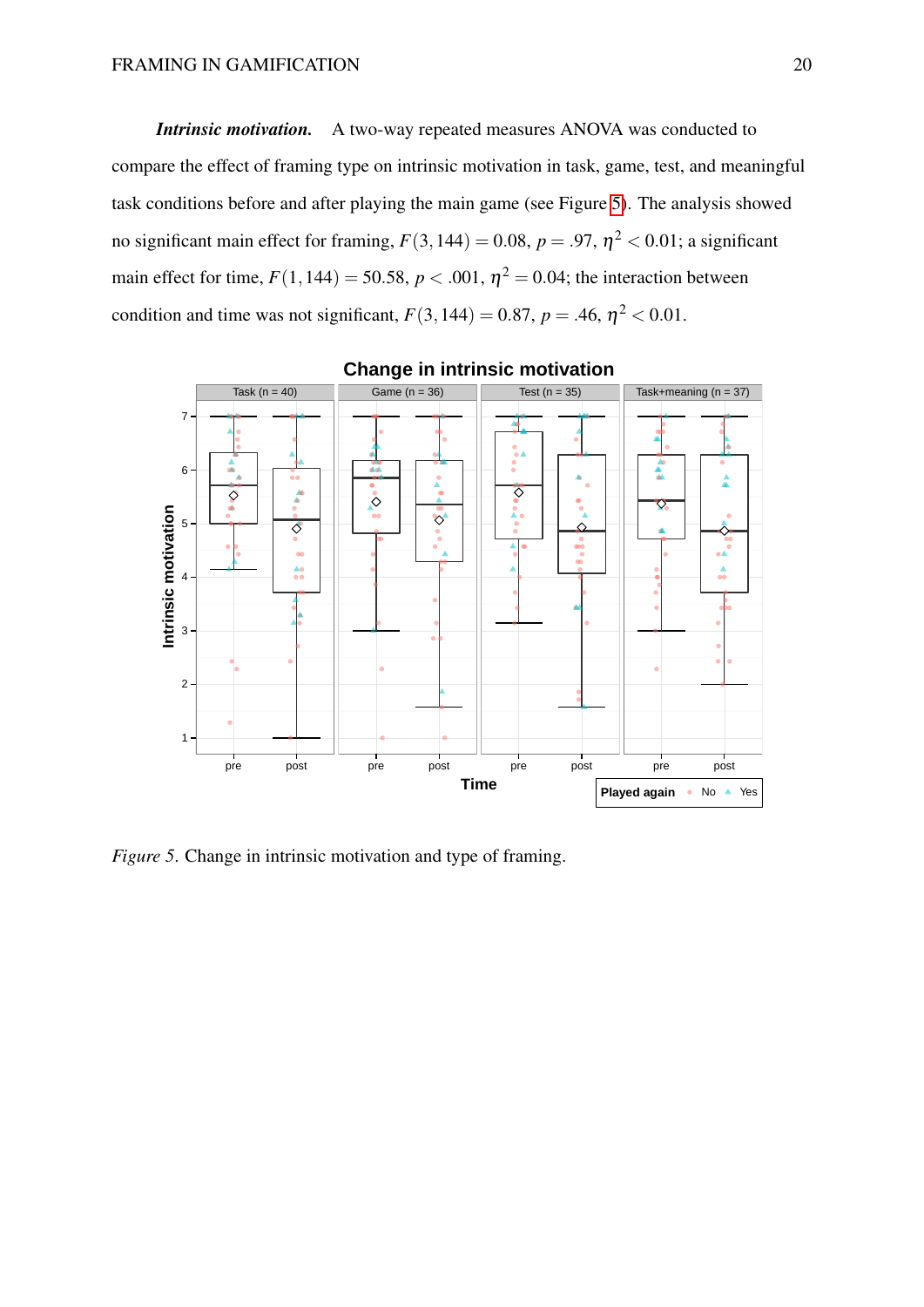*Positive and negative affect.* A two-way repeated measures ANOVA was conducted to compare the effect of framing type on positive affect in task, game, test, and meaningful task conditions before and after playing the main game (see Figure [6\)](#page-20-0). The analysis showed no significant main effect for framing,  $F(3,144) = 0.06$ ,  $p = .98$ ,  $\eta^2 < 0.01$ ; a significant main effect for time,  $F(1,144) = 29.19$ ,  $p < .001$ ,  $\eta^2 = 0.02$ ; the interaction between condition and time was significant,  $F(3,144) = 2.93$ ,  $p < .05$ ,  $\eta^2 < 0.01$ . Post hoc comparison with paired t-tests (using Holm-Bonferroni correction; [Holm, 1979\)](#page-58-5) revealed a significant reduction of positive affect in the Task condition  $t(39) = 4.62$ ,  $p < .0125$ ,  $d = 0.73$ , but not in the Game  $t(39) = 2.07$ ,  $p = .05$ ,  $d = 0.19$ , Test  $t(34) = 2.09$ ,  $p = .04$ ,  $d = 0.34$  and Task + meaning  $t(37) = 1.82$ ,  $p = .08$ ,  $d = 0.30$ , conditions (see Figure [7\)](#page-21-0). The analysis for negative affect showed no significant main effect for framing,  $F(3,144) = 0.08$ ,  $p = .97$ ,  $\eta^2 < 0.01$ ; a significant main effect for time,  $F(1,144) = 47.56$ ,  $p < .001$ ,  $\eta^2 = 0.06$ ; the interaction between condition and time was not significant,  $F(3,144) = 0.26$ ,  $p = .85$ ,  $\eta^2 < 0.01$ .

<span id="page-20-0"></span>

#### **Change in positive affect**

*Figure 6.* Change in positive affect and type of framing.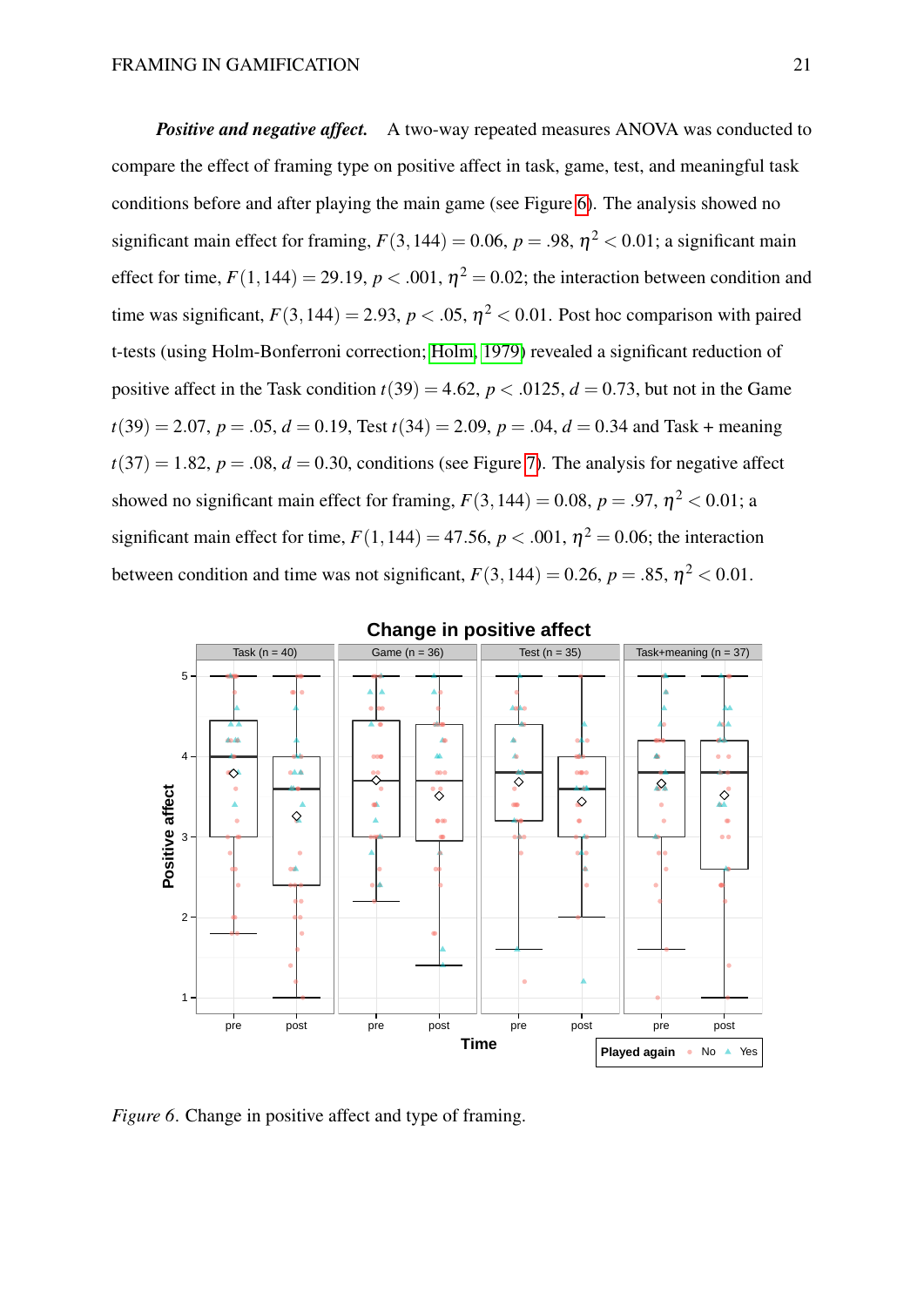<span id="page-21-0"></span>

*Figure 7.* Change in negative affect and type of framing.

*Importance, value, and tension.* Three one-way ANOVA were conducted to examine the effect of framing type on personal importance, value, and perceived tension (see Figure [8\)](#page-22-0). There was no significant difference in personal importance observed,  $F(3,144) = 0.42$ ,  $p = .74$ ,  $\eta^2 < 0.01$ . Also for value and tension, no significant difference was found,  $F(3,144) = 2.21, p = .09, \eta^2 = 0.04, F(3,144) = 1.24, p = .30, \eta^2 = 0.03$ , respectively. Levene's Test revealed no significantly different variances between the conditions for importance,  $F(3,144) = 0.45$ ,  $p = .72$ ; value,  $F(3,144) = 0.40$ ,  $p = .75$ ; and tension  $F(3,144) = 1.68$ ,  $p = .17$ . The residuals of all three variables were approximately normally distributed, except for importance. However, because no significant differences were found, there was no risk of type-I error inflation [\(Schmider, Ziegler, Danay, Beyer, & Bühner, 2010\)](#page-60-9).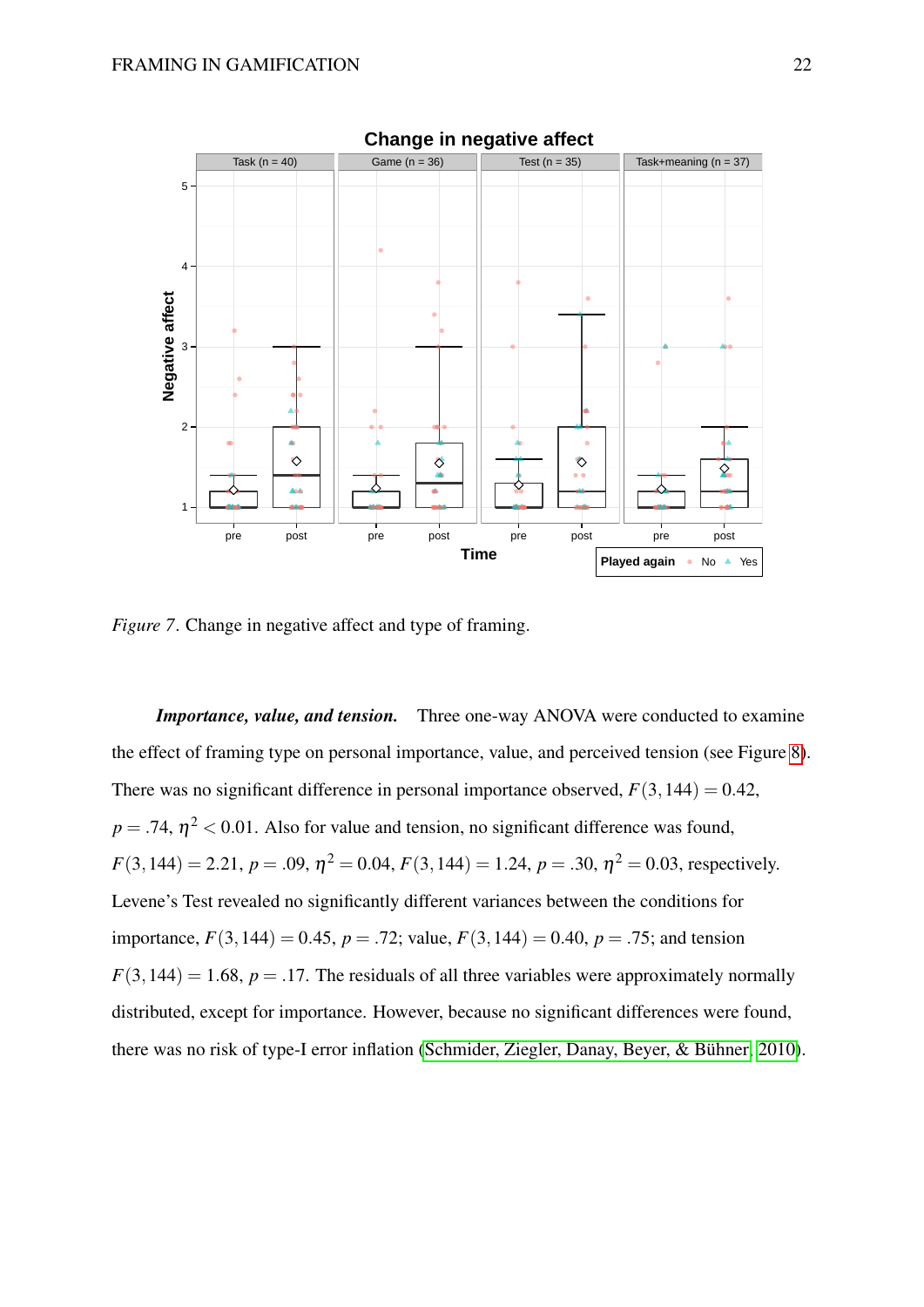<span id="page-22-0"></span>

*Figure 8*. Ratings of covariates and type of framing.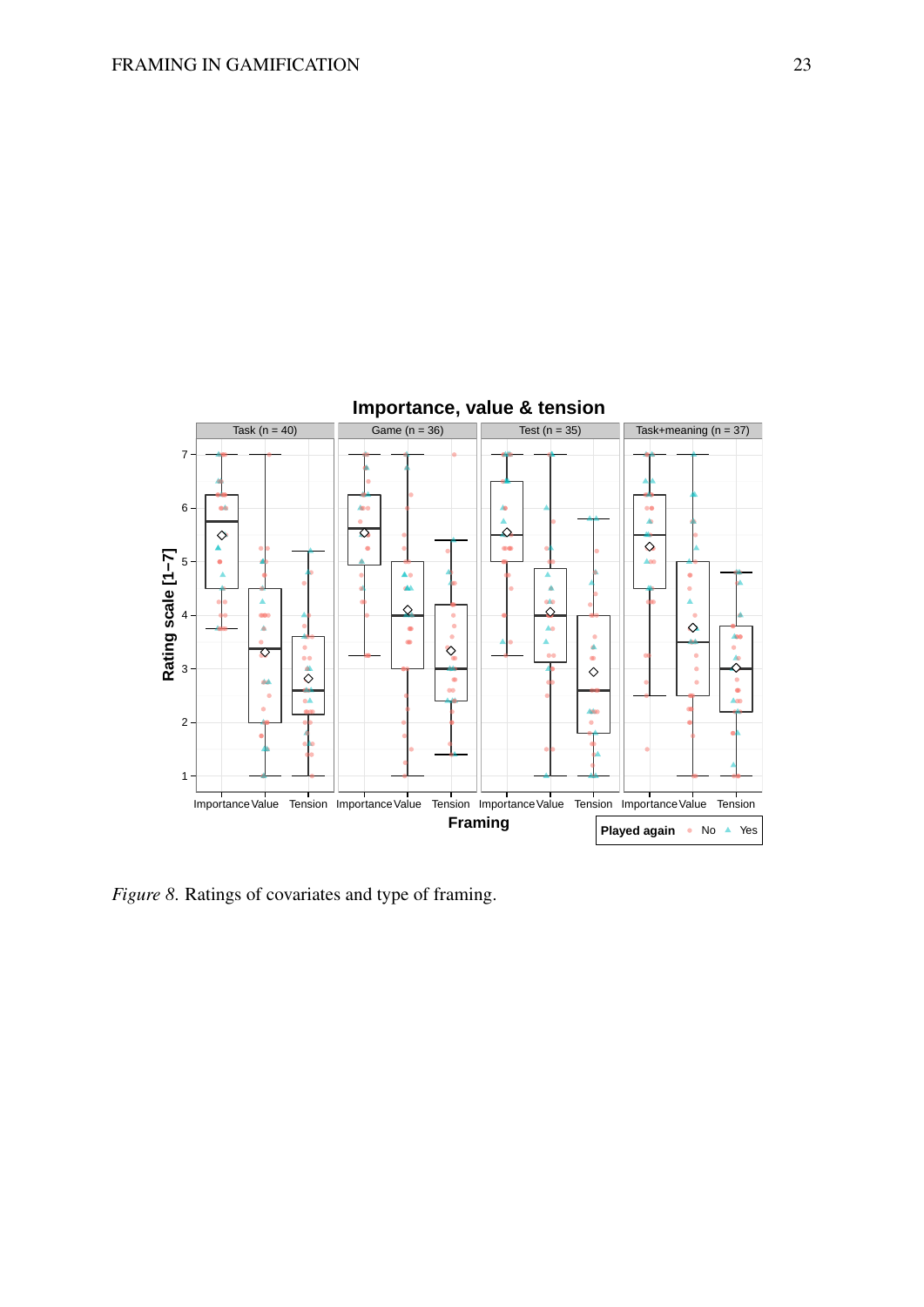*Score and time.* Score was defined as how many steps people were below the maximum allowed number of steps. There were no significant differences between the conditions observed,  $F(1,144) = 0.546$ ,  $p = .65$ ,  $\eta^2 = 0.01$ . Levene's test revealed no significantly different variances between the conditions,  $F(3,144) = 0.660$ ,  $p = .58$ . In terms of the time invested (reciprocal transformed for analysis) in the five required rounds, again no significant differences were observed,  $F(1,144) = 0.869$ ,  $p = .45$ ,  $\eta^2 = 0.02$ . Levene's test was also not significant,  $F(3,144) = 0.857$ ,  $p = .47$ . Values of the score and time variables are depicted in [Figure 9](#page-23-0) and [Figure 10.](#page-24-0)

<span id="page-23-0"></span>

**Scores in all conditions**

*Figure 9*. Score and type of framing.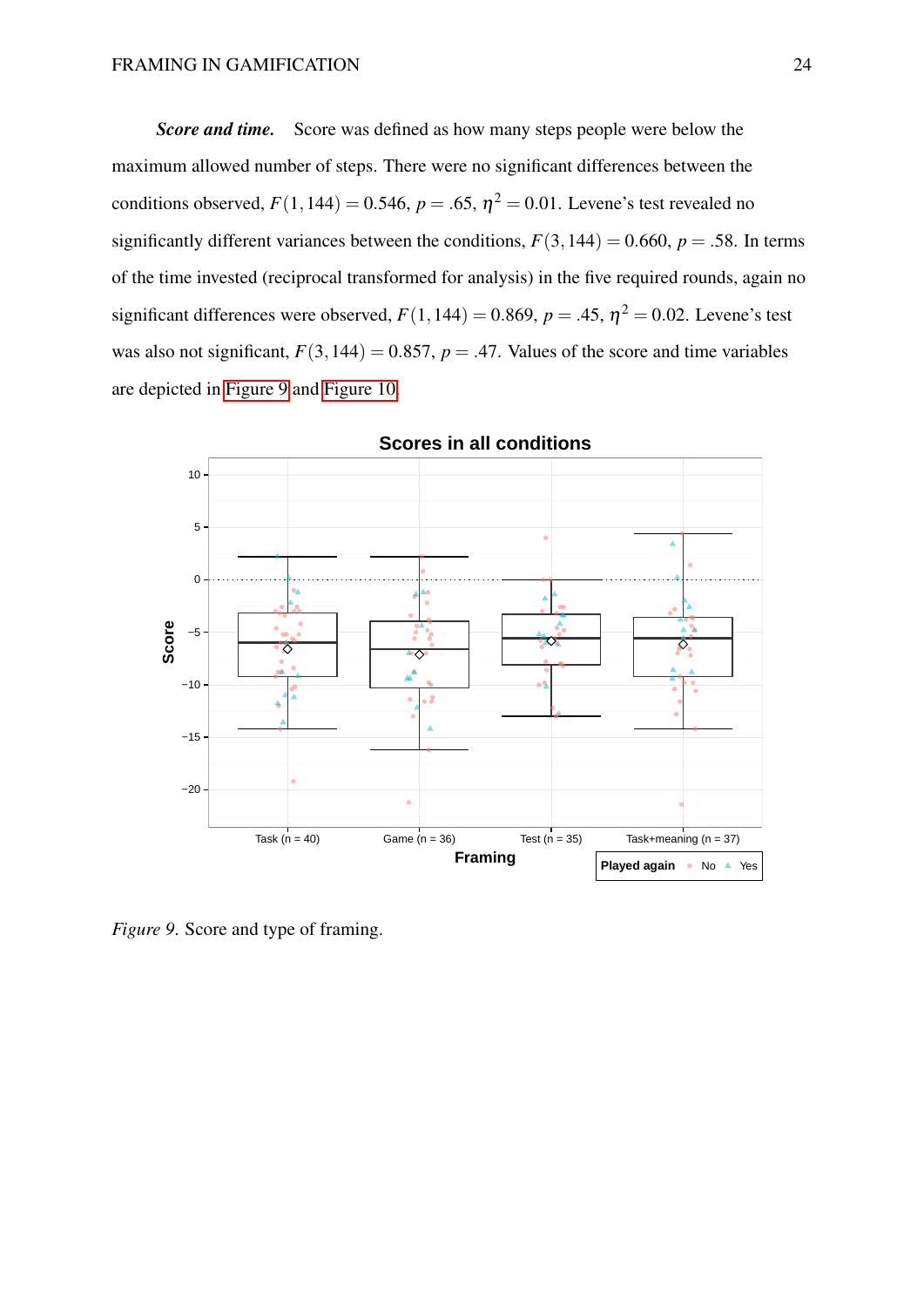<span id="page-24-0"></span>

*Figure 10*. Playtime and type of framing.

*Number of extra rounds and extra playtime.* Participants had the option to play extra rounds after completing the minimum required amount of rounds. The distribution of extra rounds was right-skewed (see Figure [11\)](#page-25-0) and the distribution of residuals significantly differed from normality. Log-transformation of data did not reduce the deviation, thus it was decided to run a Kruskal-Wallis rank sum test to compare the different conditions. Results showed no significant difference between the conditions  $\chi^2(3) = 0.48$ ,  $p = .92$ . As with the extra rounds, the distribution of extra playtime deviated from normal distribution. Log-transformation of data reduced the deviation and it was decided to analyze data using ANOVA and Kruskal-Wallis rank sum test. Only the nonparametric results are reported: No significant difference was observed  $\chi^2(3) = 3.26$ ,  $p = .35$  (see Figure [11\)](#page-25-0).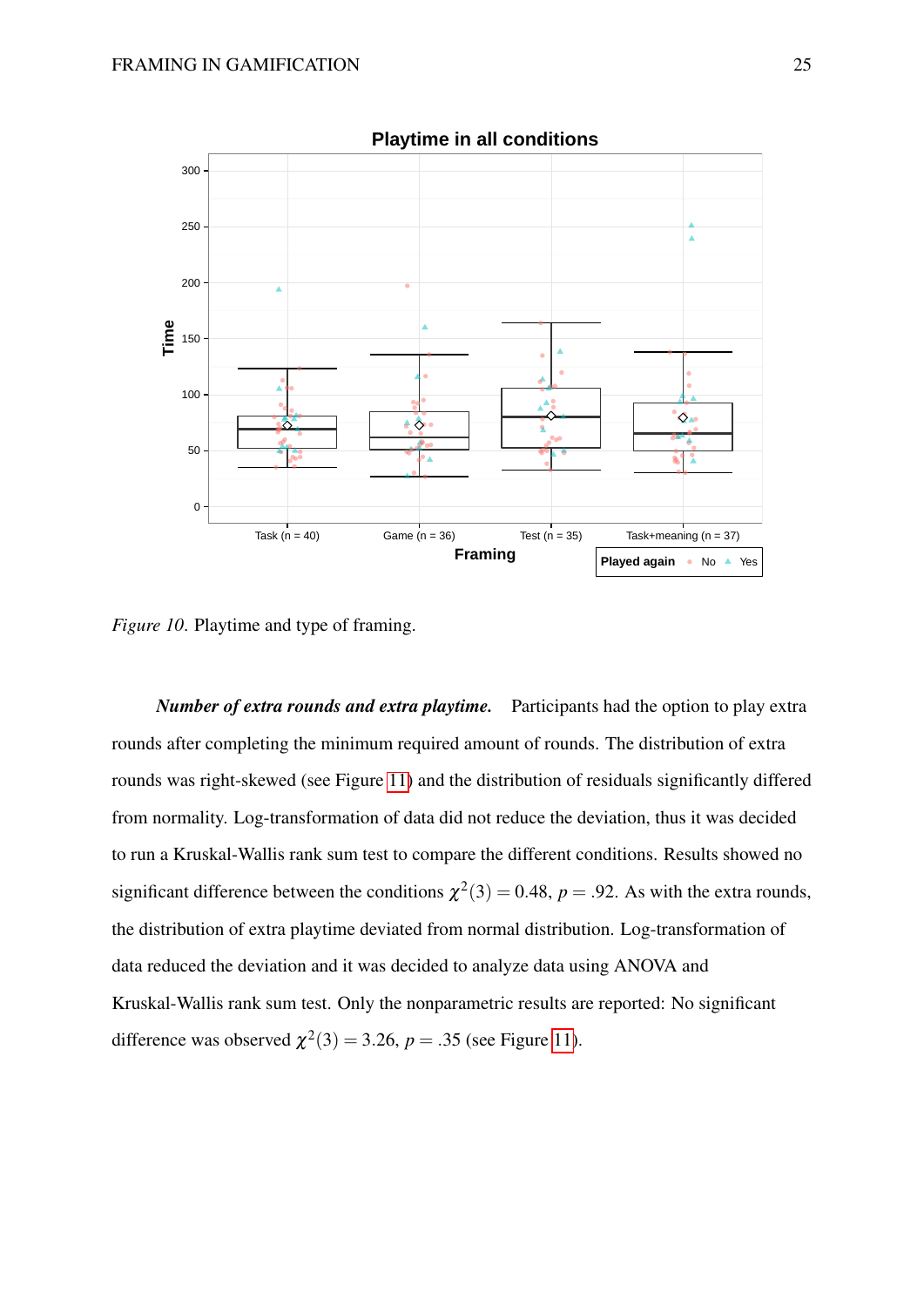<span id="page-25-0"></span>

*Figure 11*. Number of extra rounds played by the participants and extra playtime in all four conditions.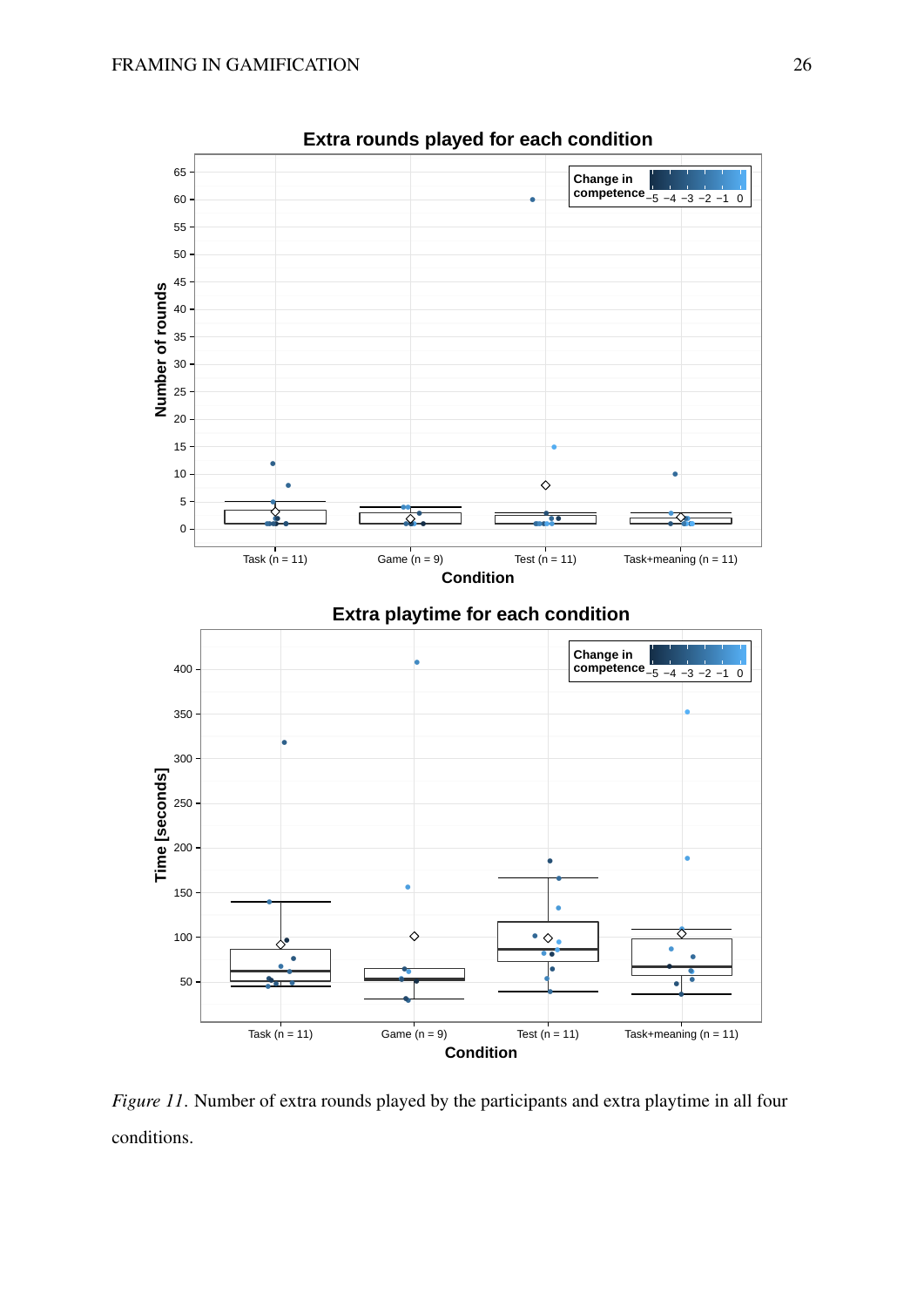*Correlation of change in competence and intrinsic motivation.* To see if losing and the subsequent loss in competence was also associated with a loss of intrinsic motivation, scatter-plots were investigated (see Figure [12\)](#page-26-0). As explained before, multivariate outliers were identified using AQ-plots (shaded in blue in Figure [12\)](#page-26-0). Based on the relatively large number of outliers and deviation from normal distribution it was decided to calculate Kendall rank correlation. A significant correlation of change in self-reported intrinsic motivation and change in competence was observed in the test condition  $(r_{\tau} (N = 35) = .22, p < .05,$ 95% *CIbs*(.05, .39), 95%CI(.04, .4)). However, this relationship was not significant in the task  $(r_{\tau}$ ( $N = 40) = -.09$ ,  $p = .58$ , 95%  $CI_{bs}$ (-.37, .18), 95% CI(-.36, .21)) and game  $(r_{\tau}$ ( $N = 36) = .0$ ,  $p = .93$ , 95%  $CI<sub>bs</sub>(-.22, .21)$ , 95% CI(-.23, .21)) and task + meaning  $(r_{\tau}(N=37) = .1, p = .47, 95\% \ CI_{bs}(.14, .37), 95\% \ CI(.16, .34))$  conditions. For the test, game and meaningful task conditions, a loss in competence was not associated with a loss in intrinsic motivation, but in the test condition it was significantly associated.

<span id="page-26-0"></span>

*Figure 12.* Scatterplot of change in competence and change in autonomy with regression lines, 95% confidence area shaded in grey, and multivariate outliers shaded in blue.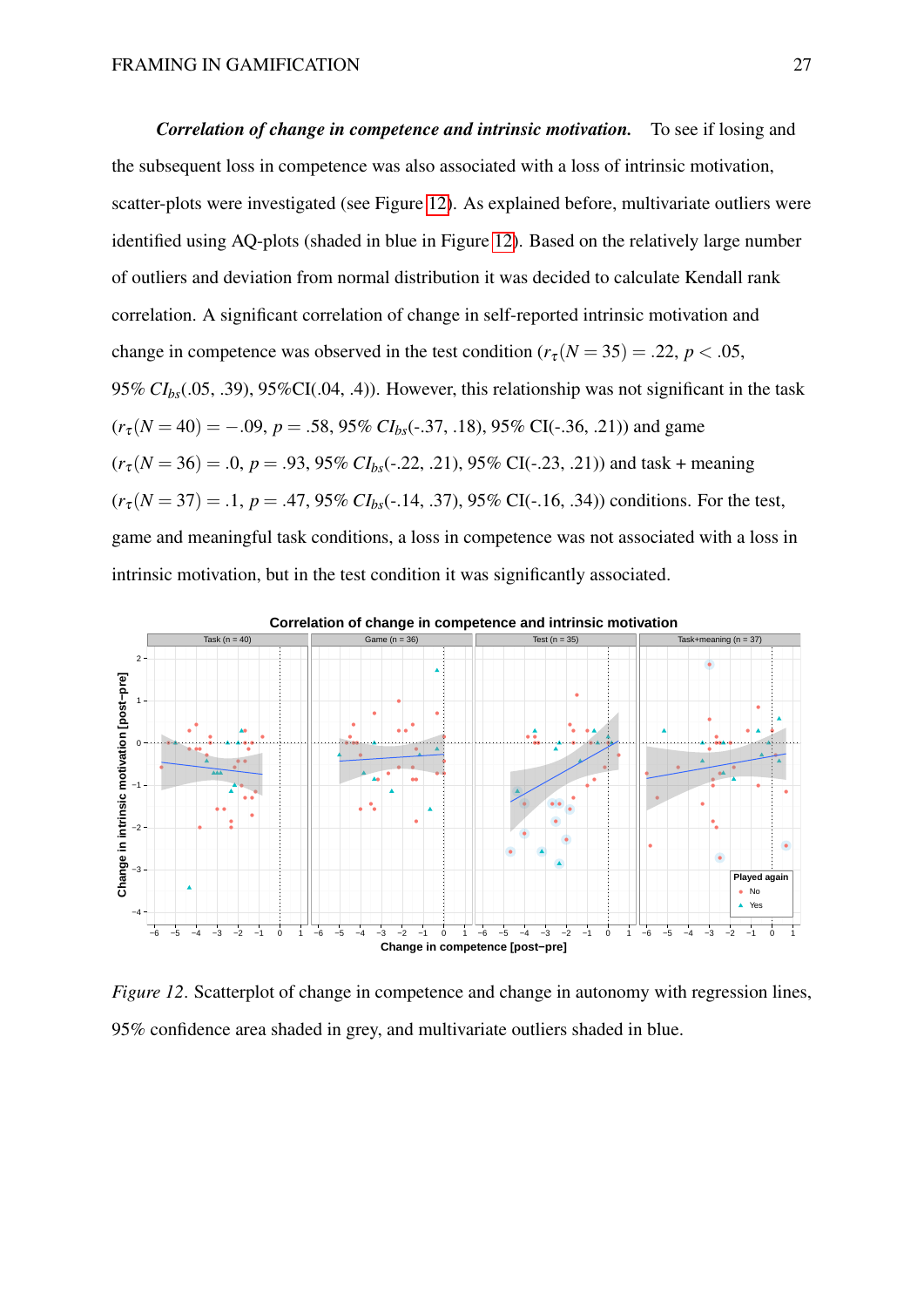*Prediction of replay.* To predict whether participants played at least one additional round after completion of the experiment, a forward and backward selection algorithm selected the best predictors of the full model with change in autonomy, change in competence, change in intrinsic motivation, change in positive and negative affect as well as value, importance and tension in a binomial logistic regression. The resulting model consisted only of perceived value as a predictor of replay. This model was then tested to assess its predictive power (see Figure [13](#page-27-0) and Table [4\)](#page-28-0). Results showed that perceived value was able to predict whether people play additional rounds in the game. However, sensitivity (the fraction of returning players correctly predicted) was low with .12, meaning that it was very difficult to correctly predict which players stay for an additional round (or more).

<span id="page-27-0"></span>

*Figure 13.* Predicted replay probabilities for perceived value and the observed replay behavior. The dots connected with the blue line indicate probabilities of replay. The behavior was coded 0 for no replay and 1 for at least one additional round played. The reduce over-plotting, a vertical jitter was applied. The dotted line indicates the cutoff after that the probability of replay is above .5.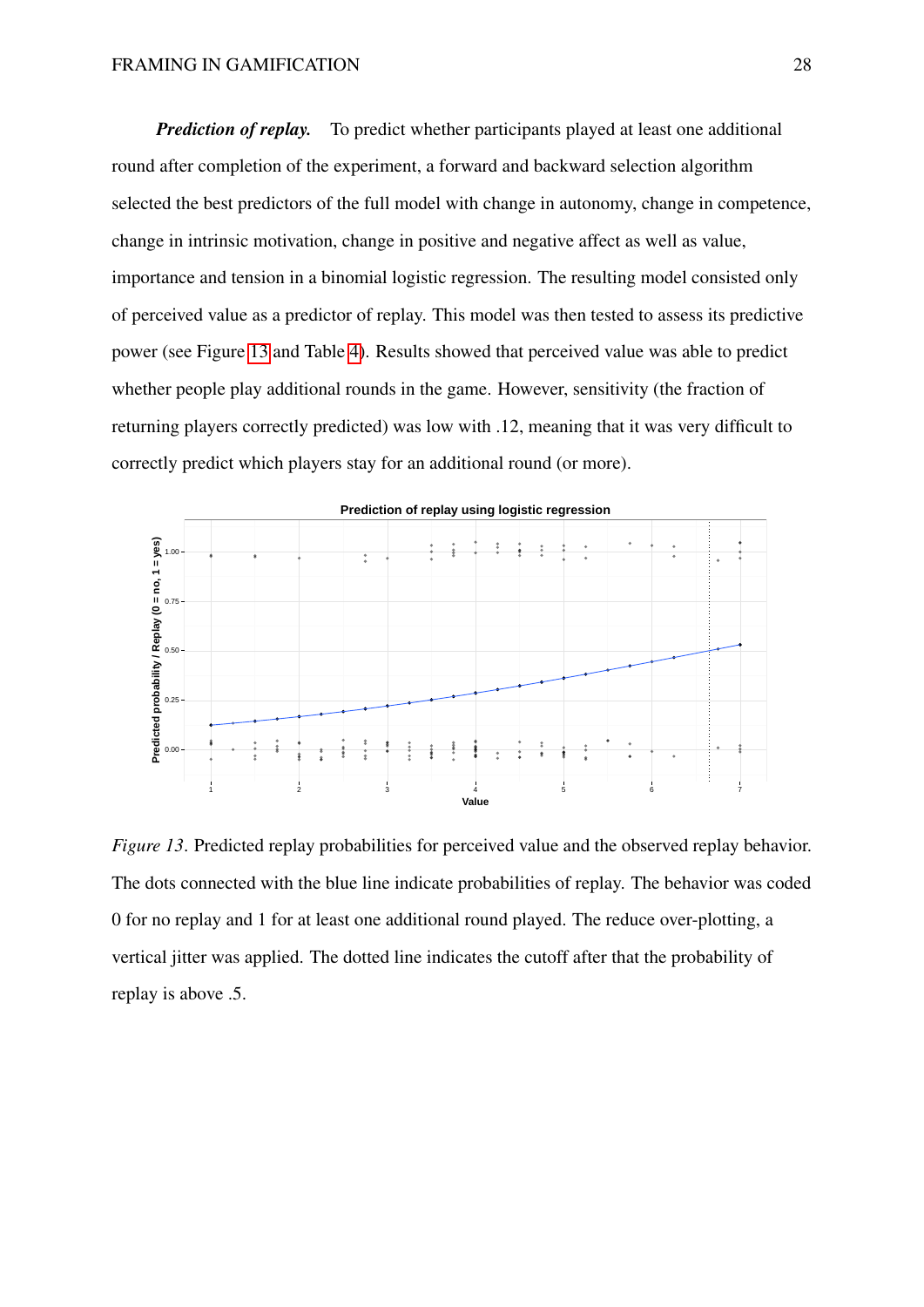<span id="page-28-0"></span>*Binomial logistic regression statistics. Nagelkerke R*<sup>2</sup> *(Max rescaled R*<sup>2</sup> *) = .075. Kendall's Tau*−α = .120. Goodman-Kruskal Gamma = .307. Somers's  $D_{xy}$  = .293. *c-statistic = 64.7%. Accuracy = .72, Precision = .56, Negative predictive value = .73,*

| Predictor                | $\beta$   | SE $\beta$ | Wald's $\chi^2$ df p |                |                | $e^{\beta}$ (odds ratio) 2.5% |        | 97.5%  |
|--------------------------|-----------|------------|----------------------|----------------|----------------|-------------------------------|--------|--------|
| Constant                 | $-2.2938$ | 0.5537     | 17.2                 | $\overline{1}$ | < 0.001        | 0.1009                        | 0.0320 | 0.2842 |
| Value                    | 0.3451    | 0.1266     | 7.4                  | $\blacksquare$ | 0.006          | 1.4122                        | 1.1089 | 1.8271 |
| Test                     |           |            | $\chi^2$             | df             | $\overline{p}$ |                               |        |        |
| Overall model evaluation |           |            |                      |                |                |                               |        |        |
| Likelihood ratio test    |           |            | 7.9488               | $\overline{1}$ | 0.005          |                               |        |        |
| Score test               |           |            | 7.8298               | - 1            | 0.005          |                               |        |        |
| Goodness-of-fit test     |           |            |                      |                |                |                               |        |        |
| Hosmer & Lemeshow        |           |            | 10.526               | 8              | 0.2301         |                               |        |        |

*Sensitivity = .12, Specificity = .96.*

*Correlation analysis.* Table [5](#page-29-0) depicts intercorrelations among all dependent variables including all participants  $(148 + 9)$ . Based on Kendall rank correlations several significant associations were found. Intrinsic motivation correlated with mean score and mean time spent per round. Time was significantly positively associated with autonomy, intrinsic motivation, value and score. Score was significantly positively associated with competence, intrinsic motivation, value and score. Value, importance, positive affect, autonomy and competence were positively associated with intrinsic motivation. Negative affect was positively associated with tension.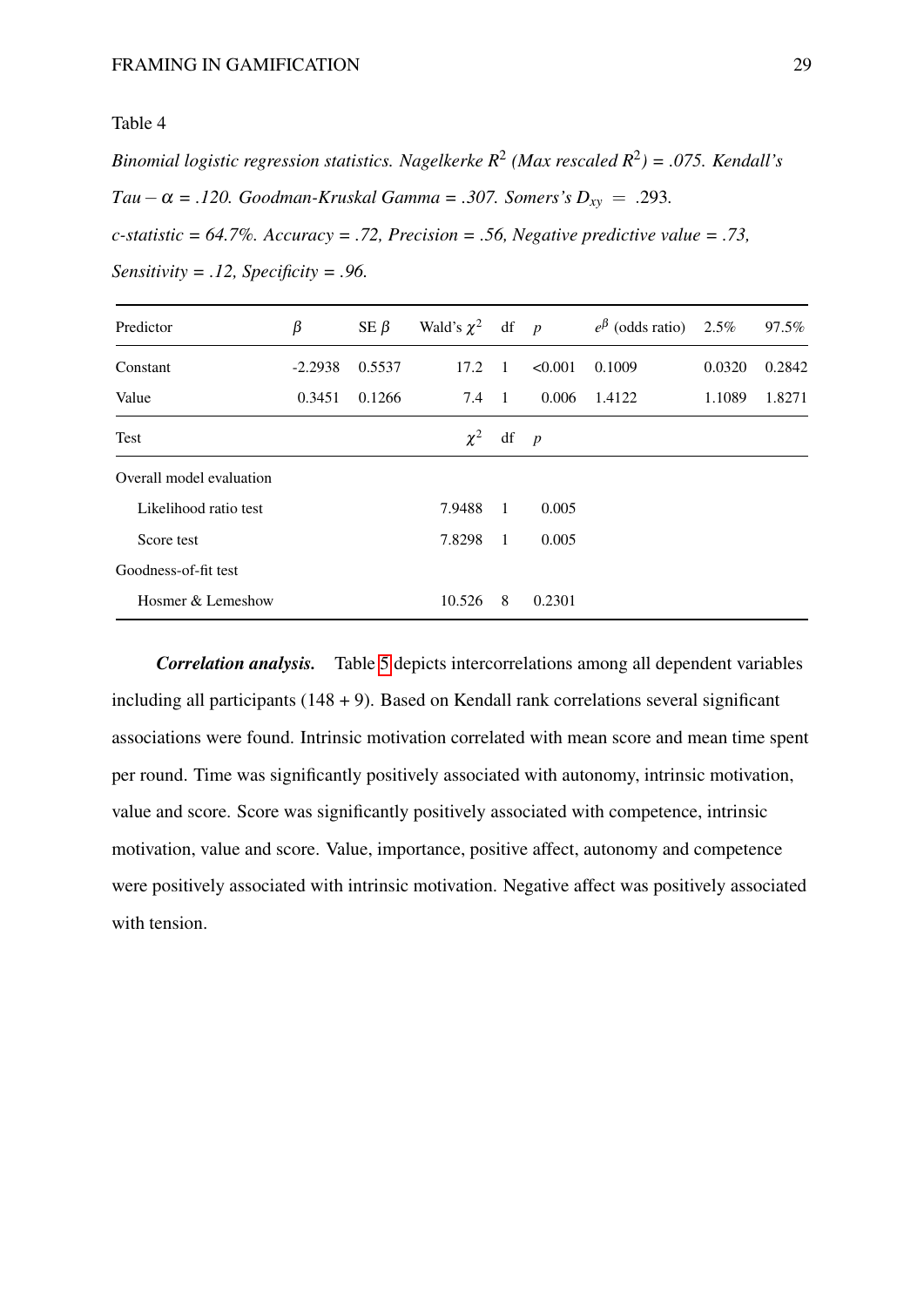<span id="page-29-0"></span>

| Experiment 1 ( $N = 157$ ) | 1        | $\overline{2}$ | 3          | $\overline{4}$ | 5             | 6                | $\tau$        | 8                          | 9                           | 10            |
|----------------------------|----------|----------------|------------|----------------|---------------|------------------|---------------|----------------------------|-----------------------------|---------------|
| 1. Autonomy (post)         |          | $(-.07, .18)$  | (.25, .45) | (.02, .24)     | $(-.31,-.07)$ | (.09, .32)       | (.08, .29)    | $(-.25,-.03)$ $(-.02,.21)$ |                             | (.03, .27)    |
| 2. Competence (post)       | .05      |                | (.10, .32) | $(-.03, .22)$  | $(-.28,-.03)$ | $(-.14, .09)$    | (.13, .33)    | $(-.30,-.09)$              | (.16, .38)                  | $(-.02, .17)$ |
| 3. IM $(post)$             | $.35***$ | $.21***$       |            | (.27, .46)     | $(-.27,-.03)$ | (.27, .49)       | (.35, .55)    | $(-.22, .00)$              | (.02, .24)                  | (.13, .32)    |
| 4. PA $(post)$             | $.13*$   | .10            | $.37***$   |                | $(-.08, .17)$ | (.32, .51)       | (.19, .40)    |                            | $(-.10, .14)$ $(-.16, .07)$ | $(-.03, .19)$ |
| 5. NA $(post)$             | $-.19**$ | $-.16*$        | $-.15*$    | .05            |               | $(-.07, .19)$    | $(-.09, .16)$ |                            | $(.29, .48)$ $(-.14, .09)$  | $(-.18, .04)$ |
| 6. Importance              | $.21***$ | $-.02$         | $.39***$   | $.41***$       | .06           |                  | (.23, .44)    |                            | $(-.13, .13)$ $(-.22, .02)$ | $(-.04, .18)$ |
| 7. Value                   | $.18***$ | $.23***$       | $.46***$   | $.29***$       | .04           | $.34***$         |               |                            | $(-.11, .09)$ $(.01, .24)$  | (.00, .21)    |
| 8. Tension                 | $-.14*$  | $-.19***$      | $-.11$     | .02            | .39***        | $\boldsymbol{0}$ | $-.01$        |                            | $(-.07, .15)$               | $(-.15, .08)$ |
| 9. Score                   | .10      | $.27***$       | $.13*$     | $-.04$         | $-.02$        | $-.10$           | $.13*$        | .04                        |                             | (.02, .24)    |
| 10. Time                   | $.15*$   | .07            | $.23***$   | $.08\,$        | $-.07$        | $.07\,$          | $.11*$        | $-.04$                     | $.13*$                      |               |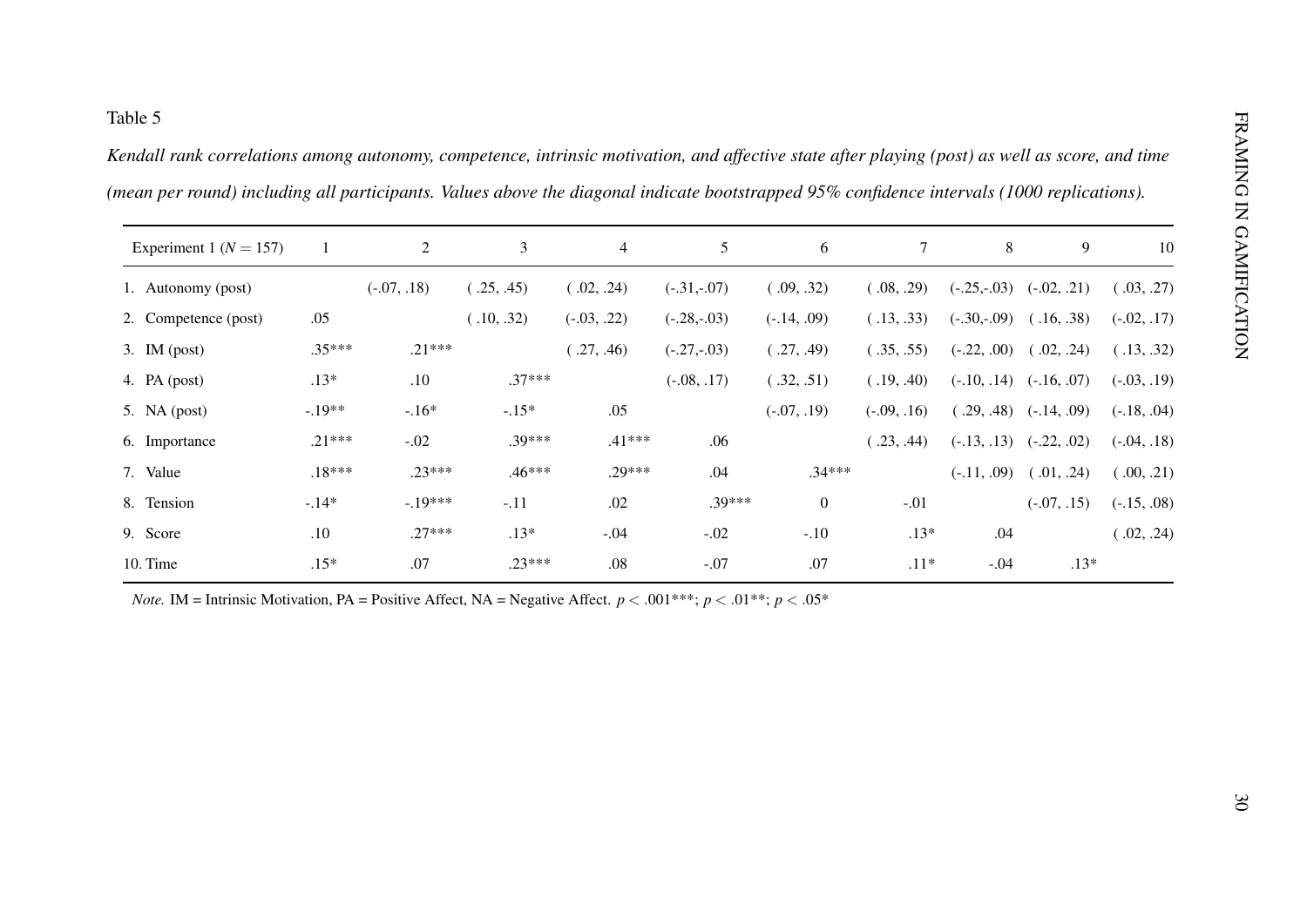#### Discussion Experiment 1

*Need satisfaction, intrinsic motivation, and affect.* No significant differences were observed between the conditions concerning autonomy, competence, and intrinsic motivation. This shows that the framing was not able to change the effect of failing on these variables. Interestingly, participants autonomy was not reduced by failure, but a medium effect for competence and a small effect for intrinsic motivation was observed. Unsurprisingly, competence suffered the most by failure. In terms of affective state, it was expected that participants' positive affect was reduced equally in all conditions. However, results showed that participants in the task condition lost more positive affect than participants in the other conditions. This can be explained by the lack of additional information they received, which might have given Flood It less meaning and strengthened the effect of failing on affect. Meaningfulness has been linked to attitudes, engagement, and behavioral outcomes [\(May,](#page-58-6) [Gilson, & Harter, 2004\)](#page-58-6). Negative effect increased equally in all conditions.

*Importance, value, tension, and additional rounds.* For the secondary dependent variables no significant differences were observed between the conditions. Importance of the activity was relatively high, while perceived value and tension was rather low. As with the motivational variables, participants performed equally in all four conditions and invested the same amount of time in the five required rounds. Only a relatively low number of participants decided to play an additional round, and they were equally distributed across all four conditions. This partially contradicts the finding of [Burgers et al.](#page-56-5) [\(2015\)](#page-56-5), who found that participants of their brain-training game indicated higher levels of immediate replay after receiving negative feedback. A similar effect was expected in the test condition of this experiment.

*Correlation of change in competence and intrinsic motivation.* Analyses of correlations between the variables showed that the loss of competence was only in the test condition associated with a loss of intrinsic motivation. In SDT, competence and autonomy (with relatedness) are antecedents of intrinsic motivation [\(Deci & Ryan, 2004\)](#page-57-3), thus it is very likely that in an environment with a higher risk for the self-image, the resulting intrinsic motivation is more dependent on perceived competence which was also associated with score.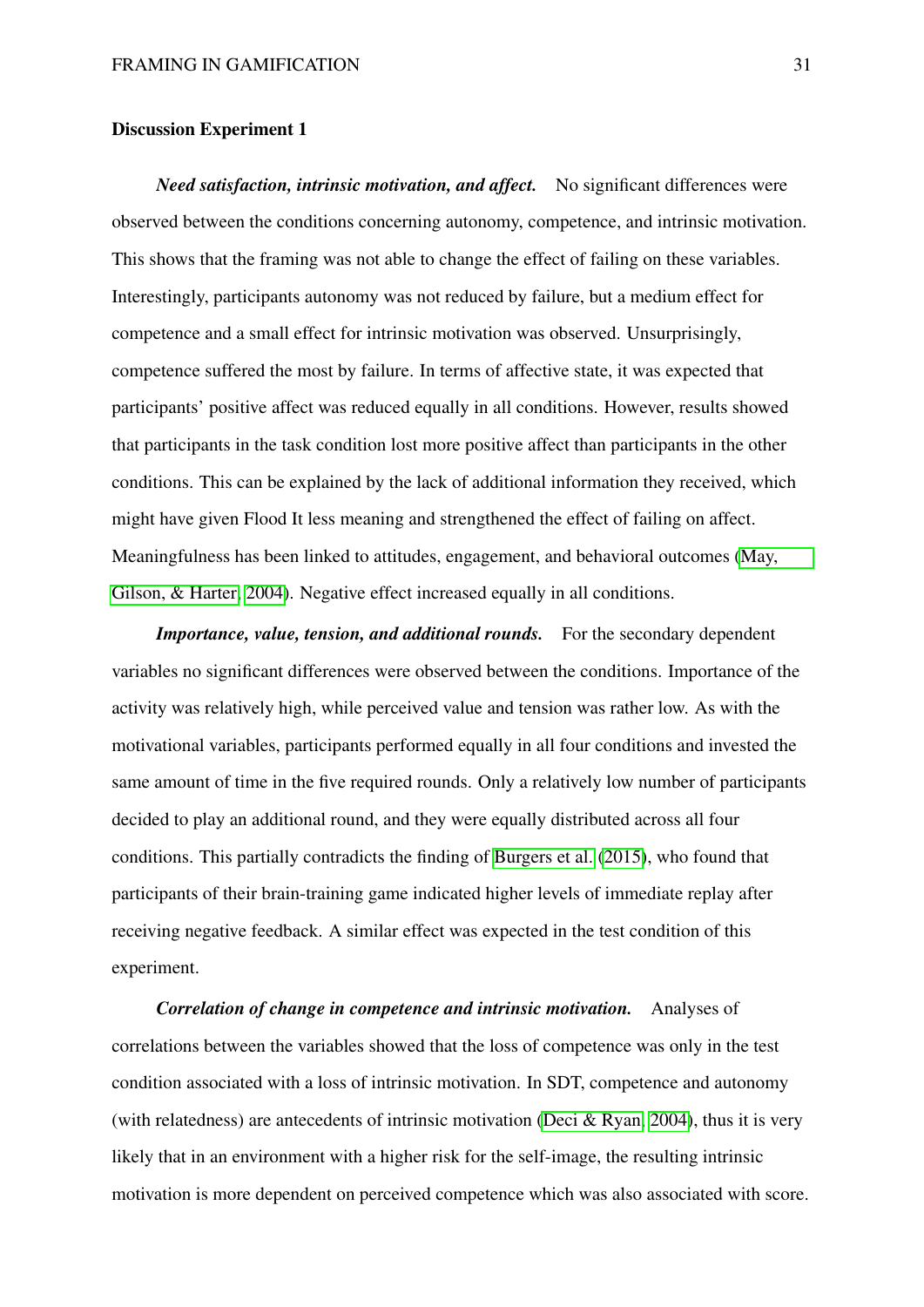*Prediction of replay.* One of the research questions was whether it was possible to predict replay with the motivational and affective variables studied in this experiment. Perceived value was significantly associated with replay, but its sensitivity was rather low due to the large number of people who did not play an additional round. It seems that also other, not observed variables, influenced replay. One possible explanation for the moderate levels of replay would be that participants tried to finish the study as quickly as possible because they were paid for the completion of the study.

*Intercorrelation pattern.* The pattern of the intercorrelation between the variables measured after engaging in Flood It showed that the need satisfaction variables autonomy and competence were strongly associated with intrinsic motivation as well as the received score and the time people invested. Thus, it was shown that score was associated with time, competence, intrinsic motivation, and perceived value. Time was more strongly associated with autonomy, but also very strongly with intrinsic motivation and with value. Value was correlated with all variables except negative affect and tension. Value and importance were very strongly associated with intrinsic motivation, as well as autonomy, positive affect, and, to a lesser degree, with competence. This shows that meaning or how valuable and important this task is perceived, seem to be as relevant as need satisfaction. Especially since value was the strongest predictor of replay, although not without limitations.

*Compensation for participation.* However, the strong effects of value and importance could have came from the fact that people were paid to participate in the experiment. Additionally, a possible reason for the lack of difference between the conditions could be that the framing was not strong enough and was overshadowed by the effects of the monetary reward for participants. The reward given for participation could have undermined intrinsic motivation in all conditions. The undermining effect describes the negative effects of rewards on long-term motivation [\(Deci, Koestner, & Ryan, 2001\)](#page-57-8). It was first reported by [Lepper,](#page-58-7) [Sagotsky, Dafoe, and Greene](#page-58-7) [\(1982\)](#page-58-7), who observed that if students were given rewards for an activity they intrinsically enjoyed, intrinsic motivation declined below the initial level once the rewards were not given anymore.

To reduce possible effects of the reward on intrinsic motivation, it was decided to run an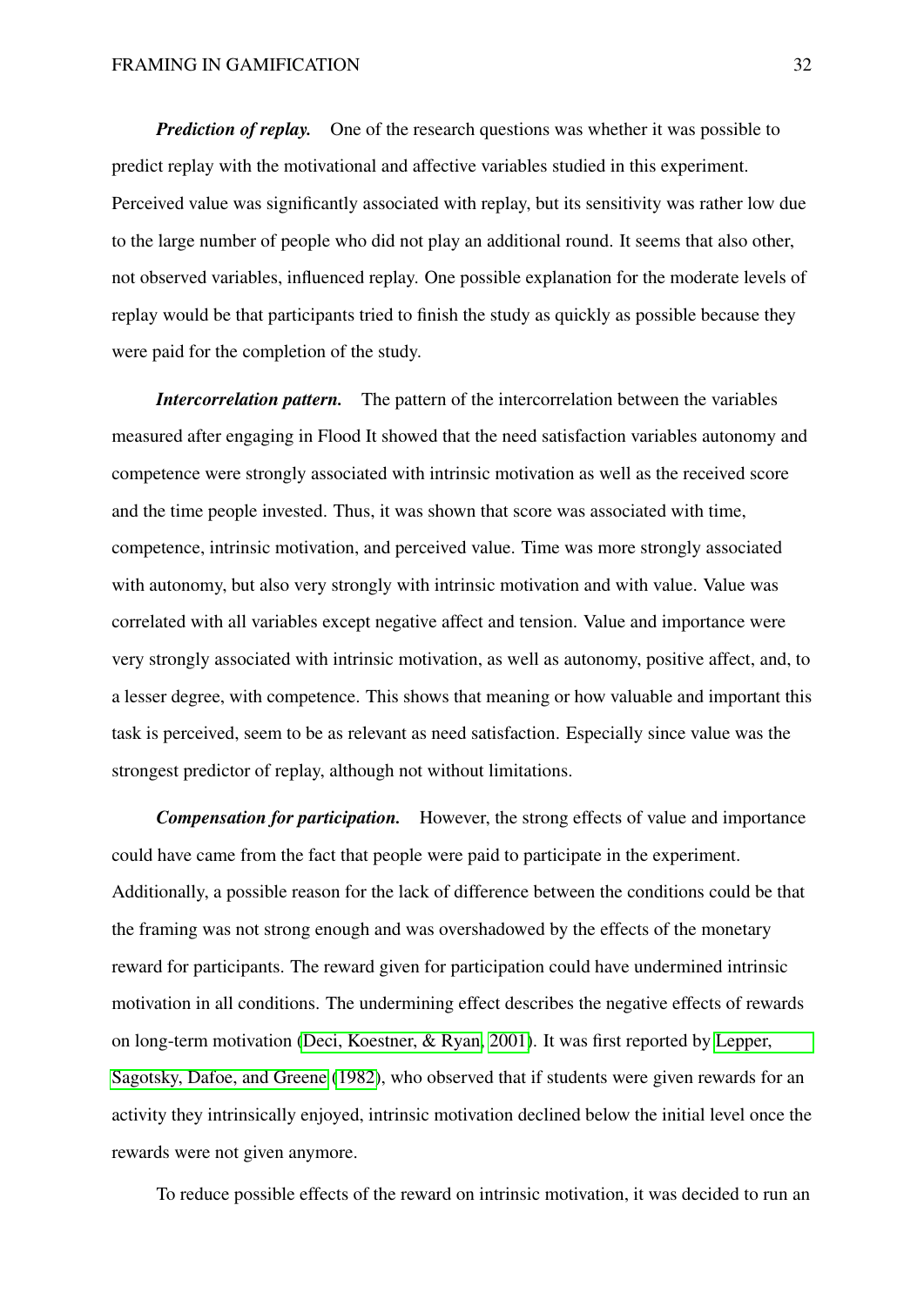additional experiment. In the next experiment participants were not paid for partaking in the survey in order to examine the effects of framing on purely intrinsically motivated participants.

#### Experiment 2 (no compensation)

To better understand the effects of monetary compensation on the effects of failure and framing, a second experiment was conducted without an incentive. The meaningful task condition was dropped because the main interest was the comparison of a game and test condition to the control condition (task). The procedure and dependent measures were identical to Experiment 1. All scales showed good internal consistency with Cronbach's  $\alpha$ ranging from .81 to .93. Participants were recruited on a large internet community and through the University database. As in the first experiment, rigorous data cleaning was conducted with the full sample  $(N = 201)$ .

#### Results Experiment 2

*Descriptives.* Out of 67 remaining participants, none managed to win all 5 rounds, four participants won 3 rounds, 26 participants won 2 rounds, 24 won one round, and 13 participants lost all rounds. As described in the method section, only participants losing more than half (3 or more) of the required rounds were included in the analysis. The same data as in the first experiment cleaning was applied. A sample of  $N = 63$  remained.

*Gender.* Twenty-two participants were in the task condition (13 female, 9 male), 20 in the game (11 female, 8 male, 1 not indicated), and 21 in the test condition (10 female, 11 male). The observed distribution of gender revealed no significant differences,  $\chi^2(2, N = 62)$  $= 0.674, p = .71.$ 

*Age.* The age range was diverse with values from 17 to 65, with a median of 26. There was no significant age difference between the conditions,  $F(2, 60) = 1.96$ ,  $p = .15$ .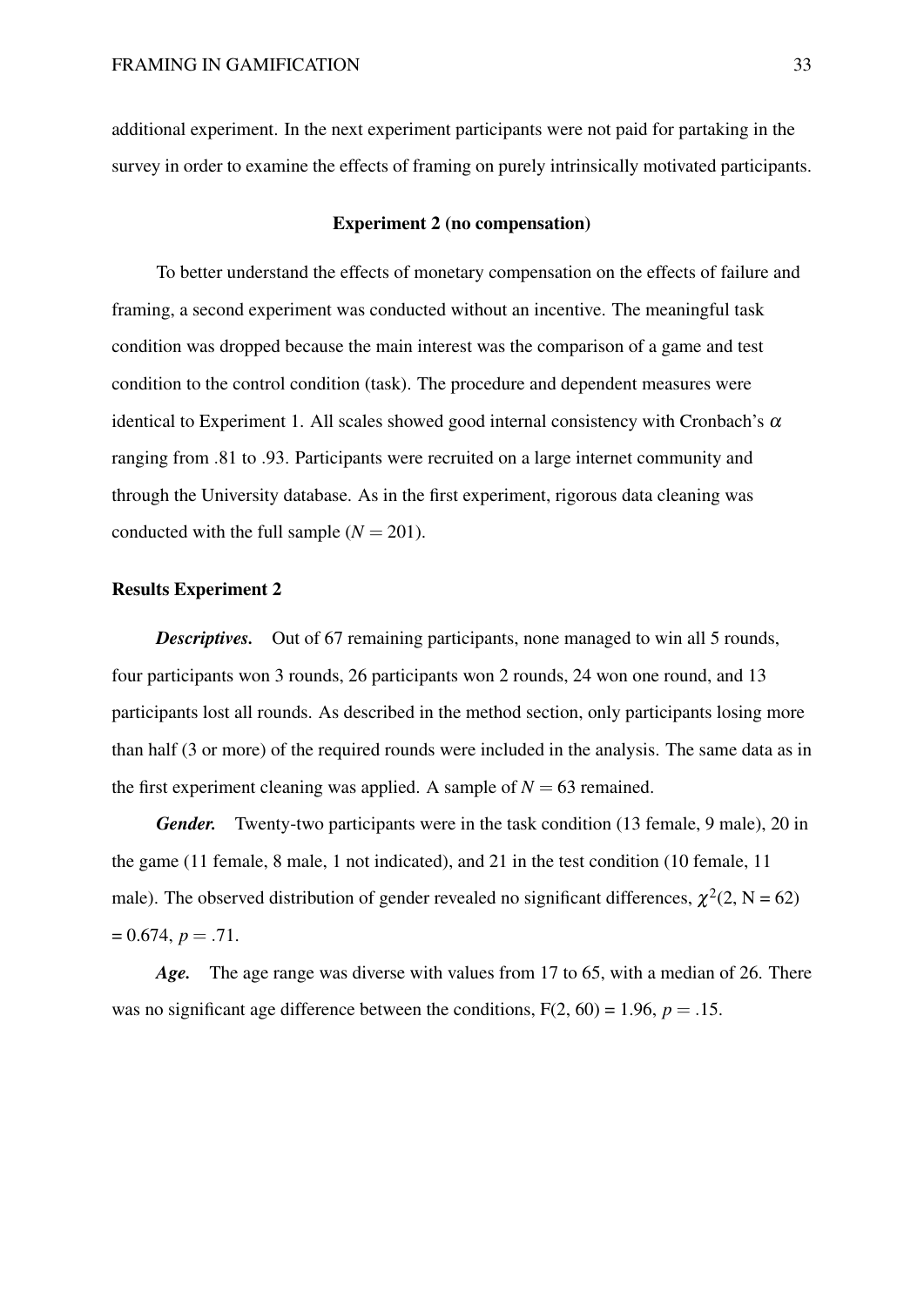# <span id="page-33-0"></span>Table 6

*Means (and standard deviations) of dependent variables by condition for Experiment 2.*

| Variable             | Framing |        |         |                  |                          |               |  |  |  |
|----------------------|---------|--------|---------|------------------|--------------------------|---------------|--|--|--|
|                      |         | Task   |         | Game             |                          | Test          |  |  |  |
| Autonomy             |         |        |         |                  |                          |               |  |  |  |
| Pre                  | 5.65    | (1.33) |         | 5.84 $(1.06)$    |                          | 5.55 $(1.32)$ |  |  |  |
| Post                 | 5.66    | (1.45) | 5.53    | (1.01)           | 5.44                     | (1.21)        |  |  |  |
| $\Delta$ (change)    | 0.01    | (0.73) | $-0.31$ |                  | $(0.85)$ -0.12           | (0.95)        |  |  |  |
| Competence           |         |        |         |                  |                          |               |  |  |  |
| Pre                  | 4.67    | (1.3)  | 4.69    | (0.88)           | 4.84                     | (1.03)        |  |  |  |
| Post                 | 3.28    | (1.09) | 3.46    | (1.02)           | 3.2                      | (0.83)        |  |  |  |
| $\Delta$ (change)    | $-1.39$ | (0.79) |         |                  | $-1.23$ $(1.09)$ $-1.64$ | (1.06)        |  |  |  |
| Intrinsic motivation |         |        |         |                  |                          |               |  |  |  |
| Pre                  | 4.85    | (1.17) |         | 5.25(0.91)       | 4.78                     | (1.25)        |  |  |  |
| Post                 | 4.56    | (1.44) |         | 4.64 $(1.32)$    | 4.45                     | (1.32)        |  |  |  |
| $\Delta$ (change)    | $-0.29$ | (0.87) |         | $-0.61$ $(1.01)$ | $-0.33$                  | (0.82)        |  |  |  |
| Positive affect      |         |        |         |                  |                          |               |  |  |  |
| Pre                  | 2.75    | (1.14) | 2.67    | (0.98)           | 2.48                     | (0.84)        |  |  |  |
| Post                 | 2.6     | (1.14) | 2.56    | (0.81)           | 2.57                     | (0.93)        |  |  |  |
| $\Delta$ (change)    | $-0.15$ | (0.49) | $-0.11$ | (1.06)           | 0.1                      | (0.37)        |  |  |  |
| Negative affect      |         |        |         |                  |                          |               |  |  |  |
| Pre                  | 1.18    | (0.33) | 1.23    | (0.31)           | 1.33                     | (0.41)        |  |  |  |
| Post                 | 1.41    | (0.58) | 1.54    | (0.52)           | 1.88                     | (0.87)        |  |  |  |
| $\Delta$ (change)    | 0.23    | (0.36) | 0.31    | (0.35)           | 0.54                     | (0.8)         |  |  |  |
| Importance           | 4.06    | (1.6)  | 3.81    | (1.63)           | 4.25                     | (0.98)        |  |  |  |
| Value                | 2.99    | (1.28) | 3.17    | (1.43)           | 2.99                     | (1.3)         |  |  |  |
| Tension              | 2.55    | (1.22) | 2.66    | (1.08)           | 3.37                     | (1.21)        |  |  |  |
| Played again         | 0.5     | (0.51) | 0.35    | (0.49)           | 0.38                     | (0.5)         |  |  |  |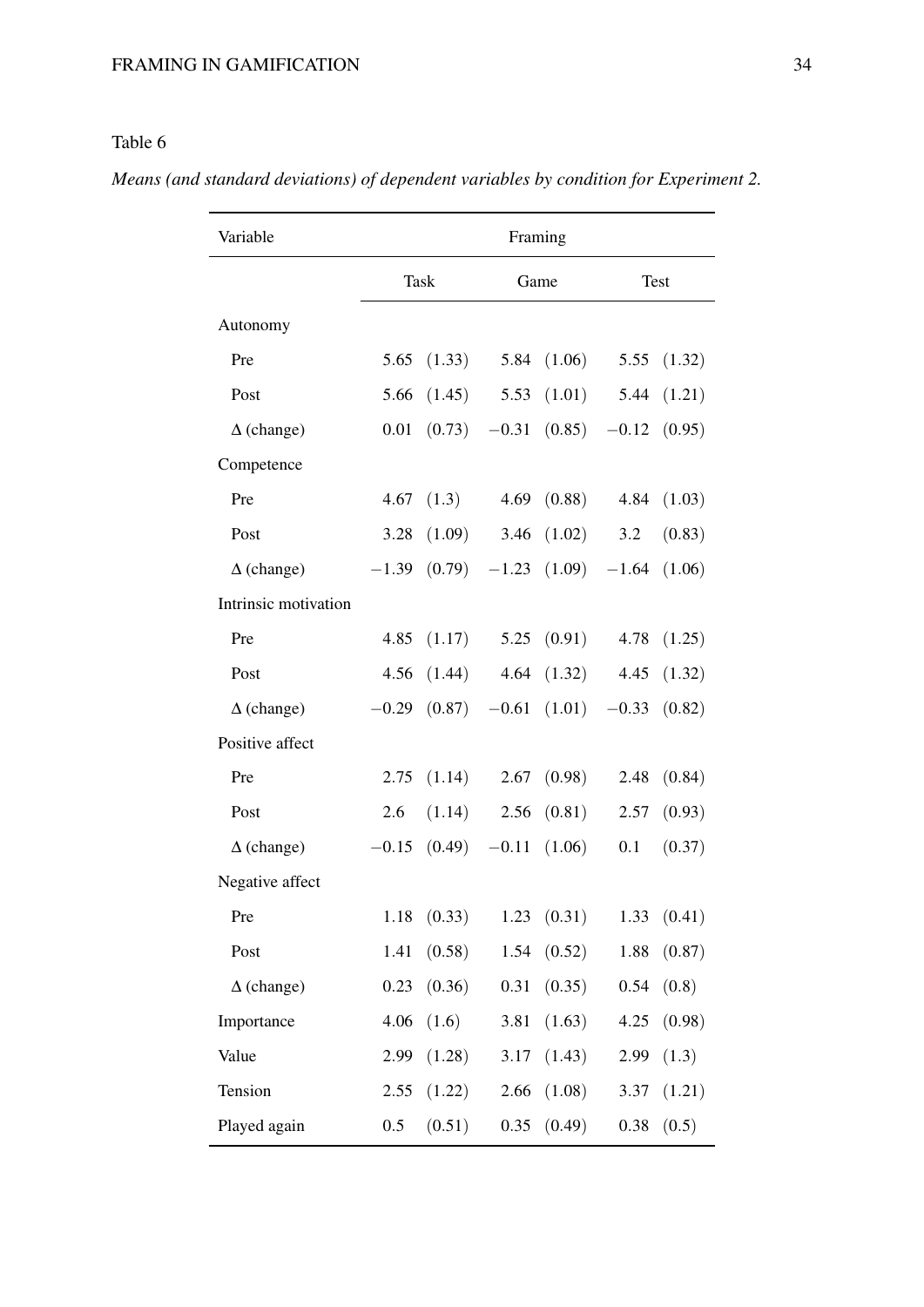*Effects of framing on need satisfaction, intrinsic motivation and affect.* In contrast to Experiment 1, in this experiment participants received no compensation. The sample size was considerably smaller and thus it was decided to run only the most important statistical analysis. Thus, only ANOVAs were conducted and no MANOVA with ∆-values. The means and standard deviations of each dependent variable are presented in Table [6.](#page-33-0) Unless noted, all data were checked normal distribution of residuals.

*Autonomy.* A two-way ANOVA with repeated measures in one factor was conducted to compare the effect of framing type on autonomy need satisfaction in task, game, and test conditions before and after playing the main game (factor time; see Figure [14\)](#page-34-0). The analysis showed no significant main effect for framing,  $F(2,60) = 0.160$ ,  $p = .85$ ,  $\eta^2 < 0.01$ ; no significant main effect for time,  $F(1,60) = 1.755$ ,  $p = .19$ ,  $\eta^2 < 0.01$  and the interaction between condition and time was also not significant,  $F(2,60) = 0.764$ ,  $p = .47$ ,  $\eta^2 < 0.01$ .

<span id="page-34-0"></span>

**Change in autonomy**

*Figure 14.* Change in autonomy and type of framing.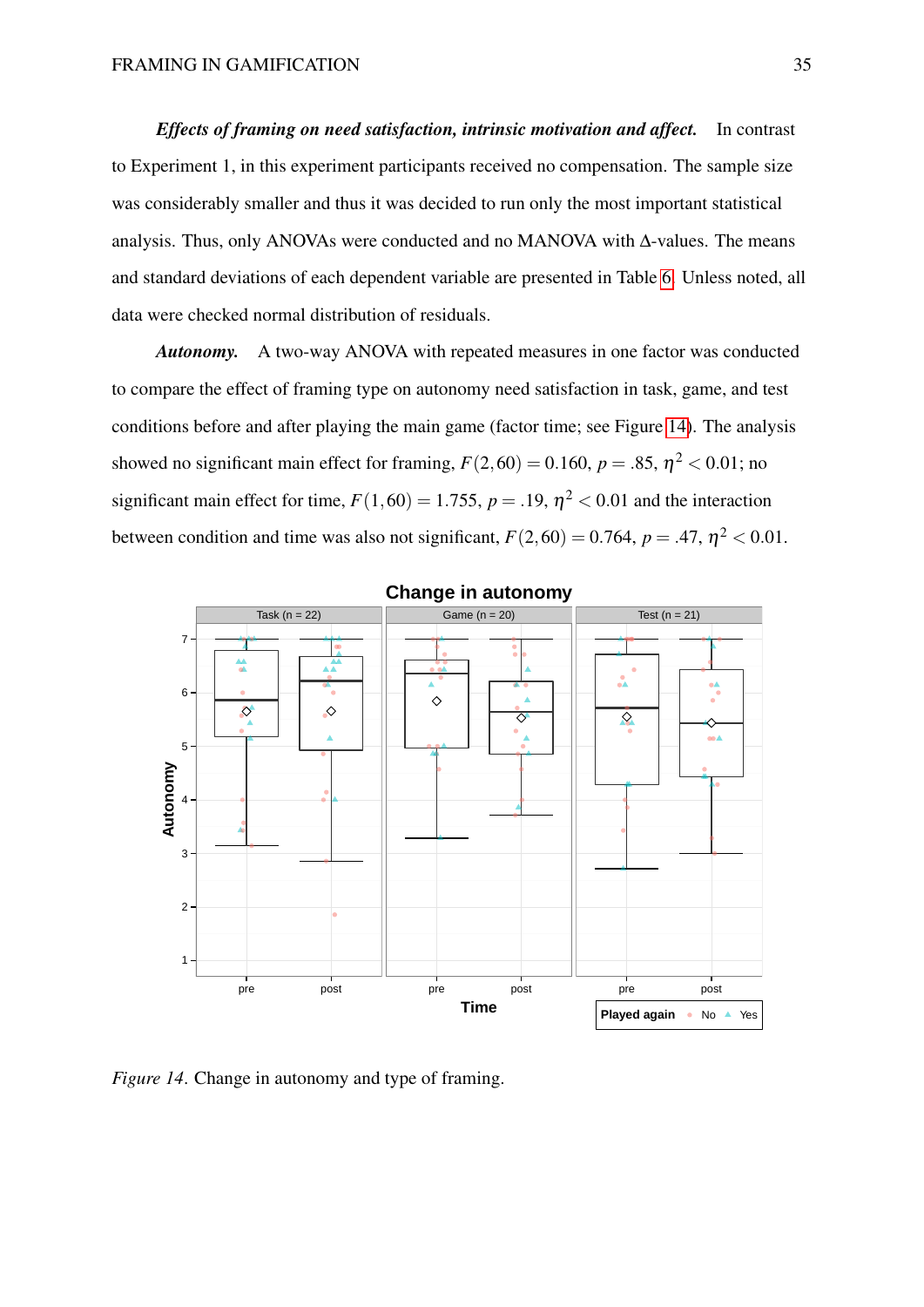*Competence.* A two-way ANOVA with repeated measures in one factor was conducted to compare the effect of framing type on competence need satisfaction in task, game, and test conditions before and after playing the main game (factor time; see Figure [15\)](#page-35-0). The analysis showed no significant main effect for framing,  $F(2,60) = 0.05$ ,  $p = .94$ ,  $\eta^2 < 0.01$ ; a significant main effect for time,  $F(1,60) = 131.182$ ,  $p < .001$ ,  $\eta^2 = 0.33$  but the interaction between condition and time was not significant,  $F(2,60) = 0.902$ ,  $p = .41$ ,  $\eta^2 < 0.01$ .

<span id="page-35-0"></span>

### **Change in competence**

*Figure 15*. Change in competence and type of framing.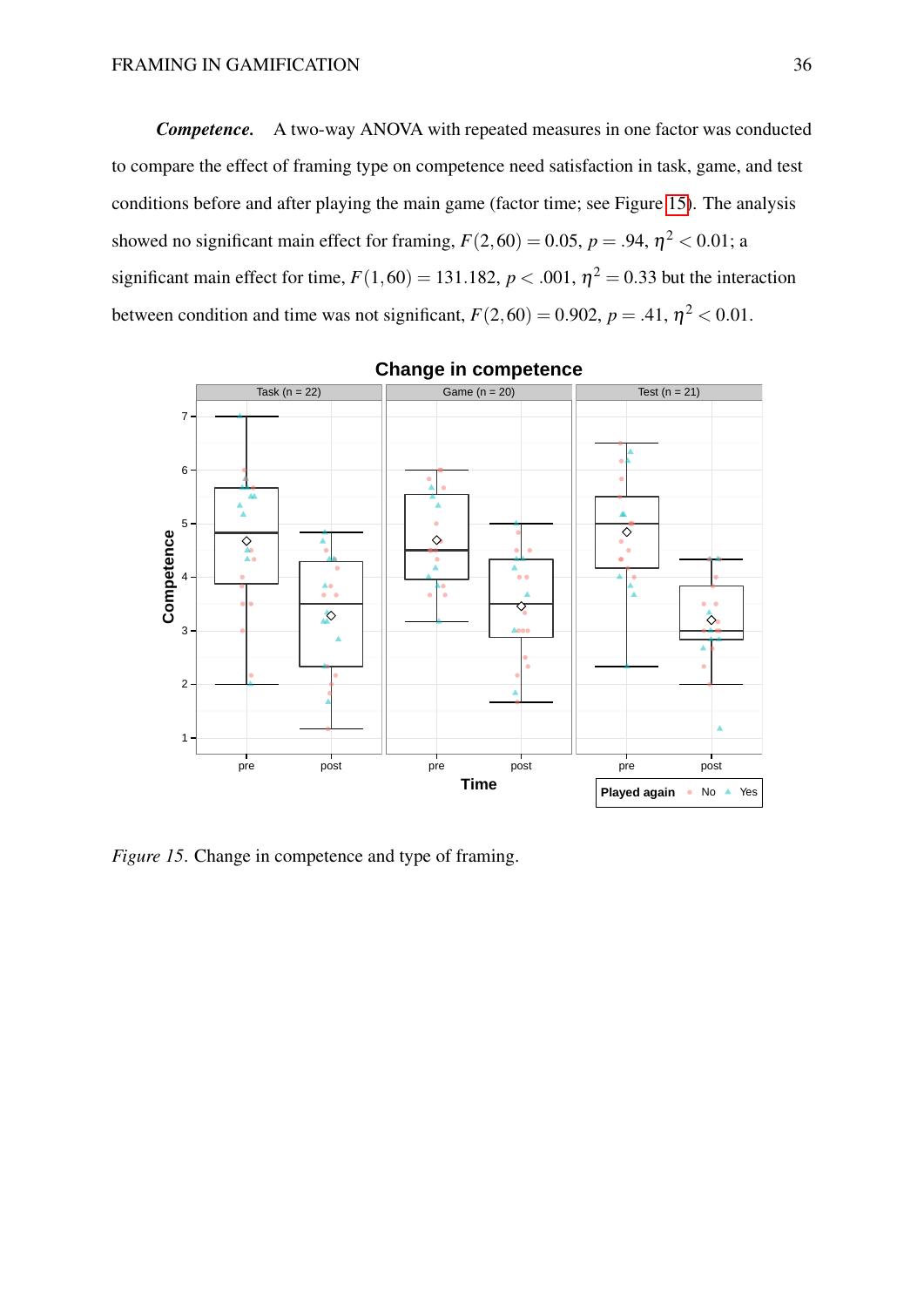*Intrinsic Motivation.* A two-way ANOVA with repeated measures in one factor was conducted to compare the effect of framing type on intrinsic motivation in task, game, and test conditions before and after playing the main game (factor time; see Figure [16\)](#page-36-0). The analysis showed no significant main effect for framing,  $F(2,60) = 0.428$ ,  $p = .65$ ,  $\eta^2 = 0.01$ ; a significant main effect for time,  $F(1,60) = 13.117$ ,  $p < .001$ ,  $\eta^2 = 0.03$  but the interaction between condition and time was not significant,  $F(2,60) = 0.800$ ,  $p = .45$ ,  $\eta^2 < 0.01$ .

<span id="page-36-0"></span>

**Change in intrinsic motivation**

*Figure 16*. Change in intrinsic motivation and type of framing.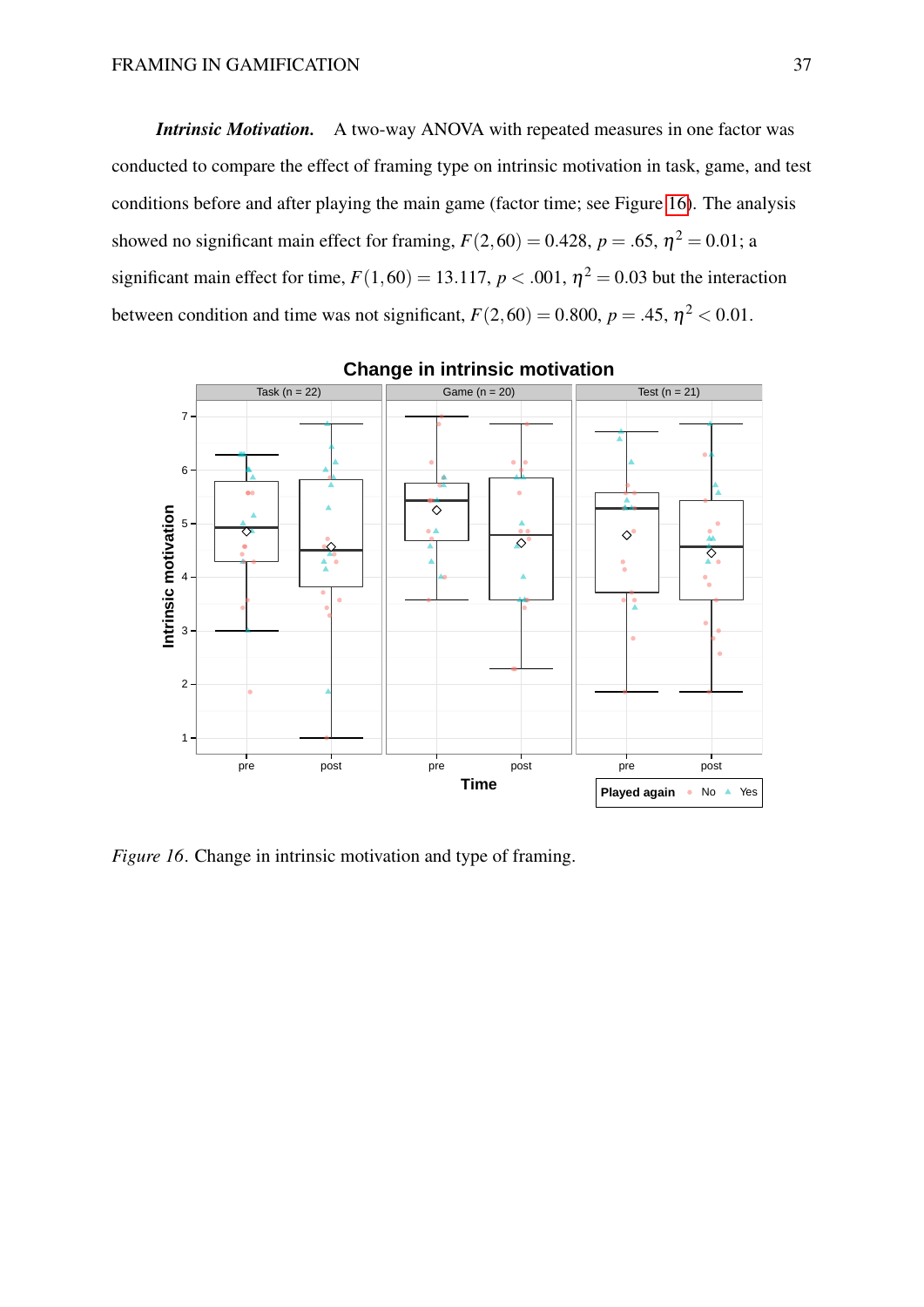*Positive and negative affect.* A two-way repeated measures ANOVA was conducted to compare the effect of framing type on positive affect in task, game, and test conditions before and after playing the main game (see Figure [17\)](#page-37-0). The analysis showed no significant main effect for framing,  $F(2,60) = 0.141$ ,  $p = .87$ ,  $\eta^2 < 0.01$ ; no significant main effect for time,  $F(1,60) = 0.372$ ,  $p = .54$ ,  $\eta^2 < 0.01$ ; the interaction between condition and time was also not significant,  $F(2,60) = 0.742$ ,  $p = .48$ ,  $\eta^2 < 0.01$ .

The analysis for negative affect (see Figure [18\)](#page-38-0) showed no significant main effect for framing,  $F(2,60) = 2.521$ ,  $p = .09$ ,  $\eta^2 = 0.06$ ; a significant main effect for time,  $F(1,60) = 27.436$ ,  $p < .001$ ,  $\eta^2 = 0.11$ ; the interaction between condition and time was not significant,  $F(2,60) = 1.917$ ,  $p = .165$ ,  $\eta^2 = 0.02$ .

<span id="page-37-0"></span>

#### **Change in positive affect**

*Figure 17.* Change in positive affect and type of framing.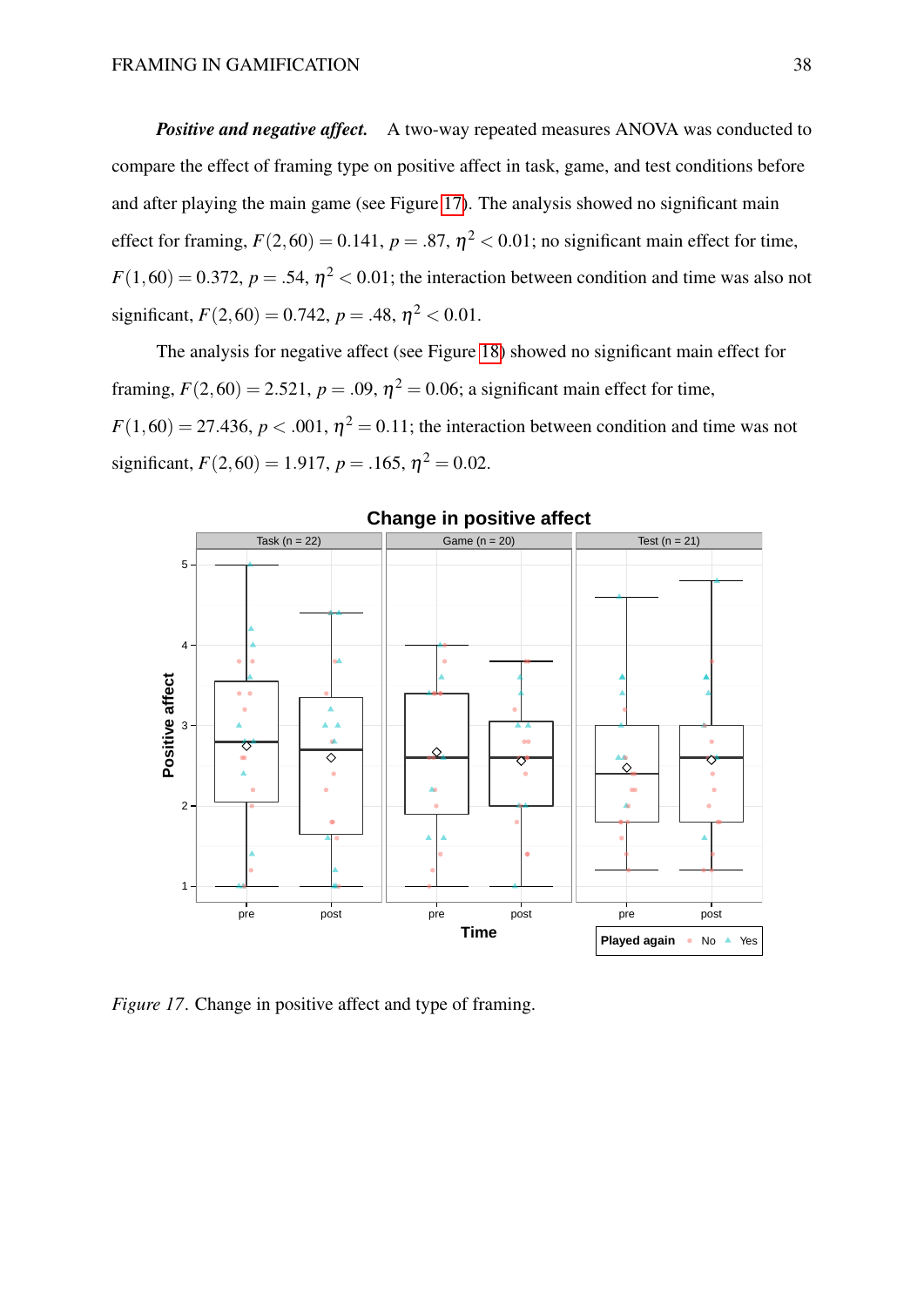<span id="page-38-0"></span>

*Figure 18*. Change in negative affect and type of framing.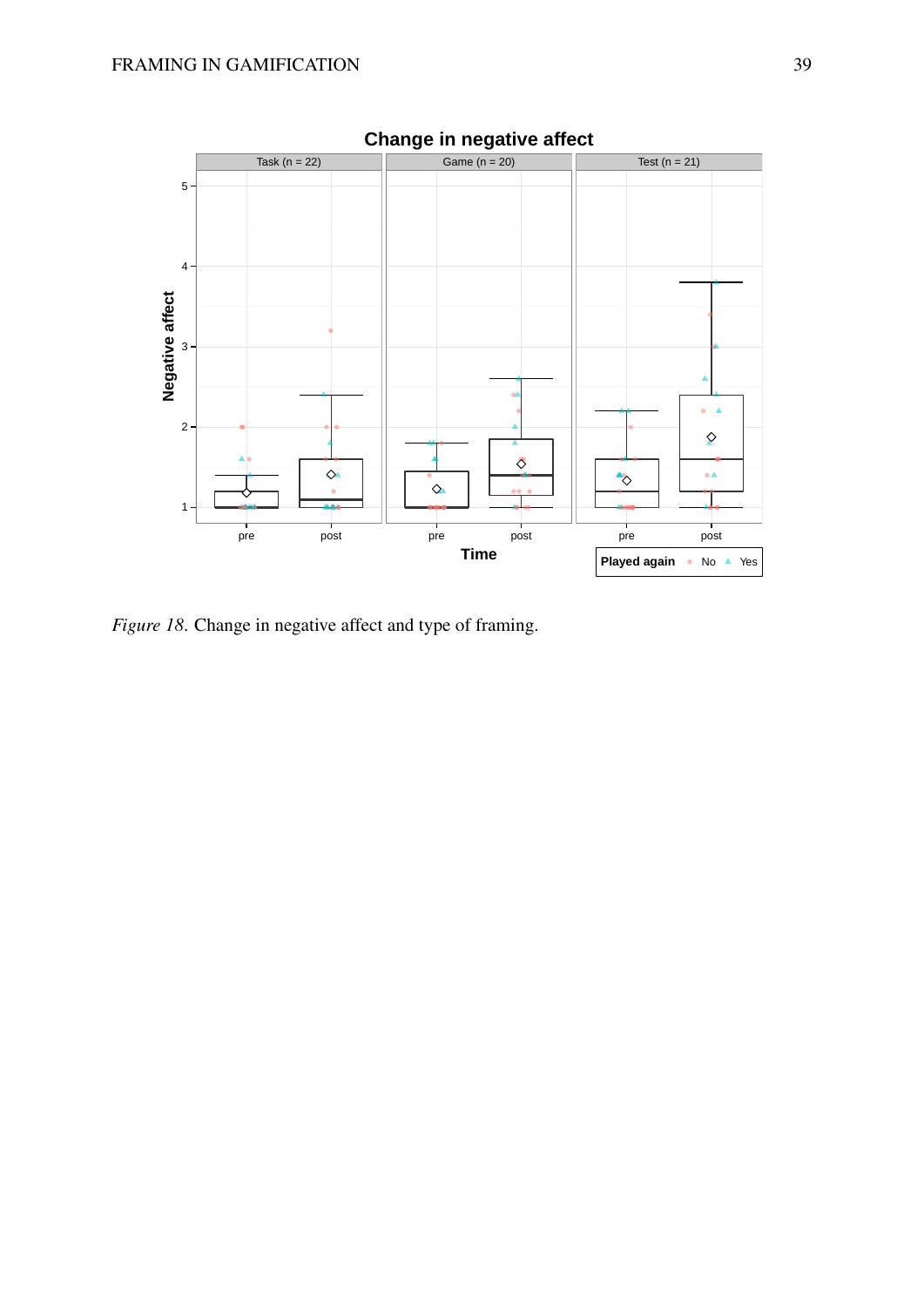*Importance, value, and tension.* Three one-way ANOVAs were conducted to examine the effect of framing type on personal importance, value, and perceived tension (see Figure [19\)](#page-39-0). There was no significant difference in personal importance observed,  $F(2,60) = 0.478$ ,  $p = .62$ ,  $\eta^2 = 0.02$ . Also for value and tension, no significant difference was found,  $F(2,60) = 0.133$ ,  $p = .86$ ,  $\eta^2 < 0.01$ ,  $F(2,60) = 3.046$ ,  $p = .055$ ,  $\eta^2 = 0.09$ , respectively. Levene's Test revealed no significantly different variances between the conditions for importance,  $F(2,60) = 3.132$ ,  $p = .051$ ; value,  $F(2,60) = 0.417$ ,  $p = .66$ ; and tension  $F(2,60) = 0.192$ ,  $p = .83$ . The residuals of all three variables were approximately normally distributed, except for value. However, because no significant differences were found, there was no risk of type-I error inflation [\(Schmider et al., 2010\)](#page-60-9).

<span id="page-39-0"></span>

**Importance, value & tension**

*Figure 19*. Ratings of covariates and type of framing.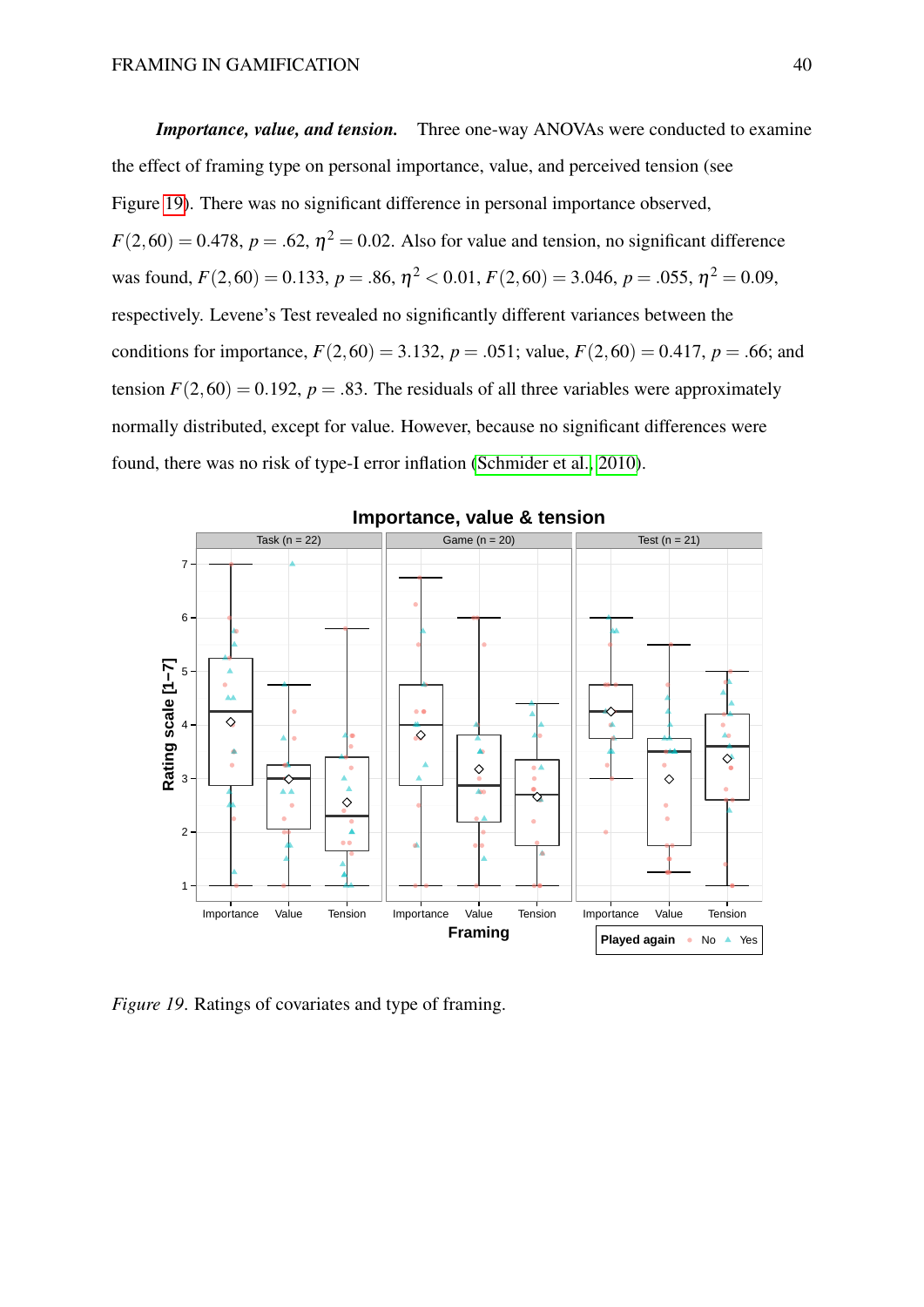*Score and time.* Score was defined as how many steps people were below the maximum allowed number of steps. There were no significant differences between the conditions observed,  $F(1,60) = 0.043$ ,  $p = .96$ ,  $\eta^2 < 0.01$ . Levene's test revealed no significantly different variances between the conditions,  $F(2,60) = 0.127$ ,  $p = .88$ . In terms of the time (reciprocal transformed for analysis) invested in the five required rounds, again no significant differences were observed,  $F(1,60) = 0.330$ ,  $p = .72$ ,  $\eta^2 = 0.01$ . Levene's test was also not significant,  $F(2,60) = 0.688$ ,  $p = .51$ . Values of the score and time variable are depicted in [Figure 20.](#page-40-0)

<span id="page-40-0"></span>

*Figure 20.* Score and playtime in all three conditions.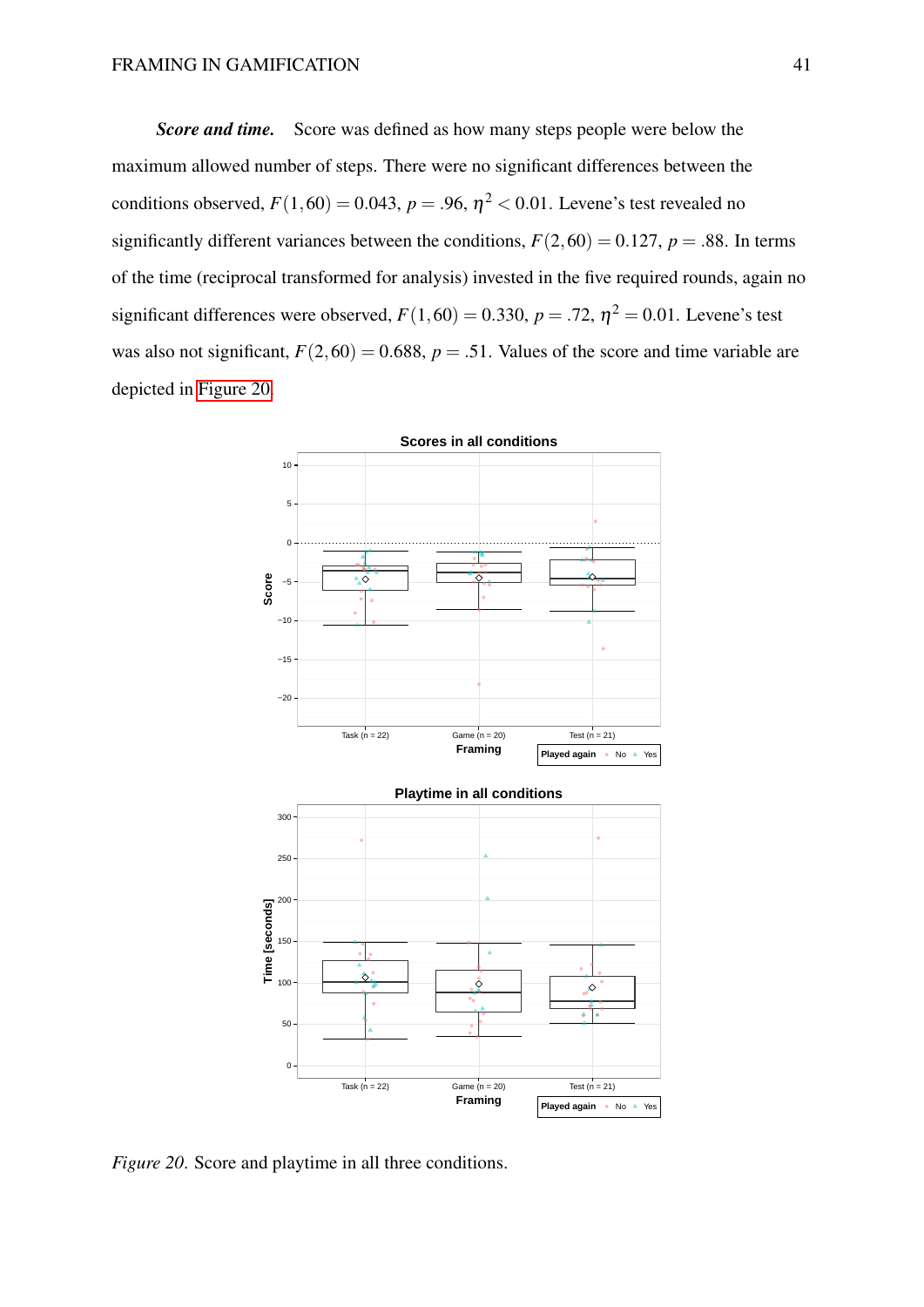*Correlation of change in competence and intrinsic motivation.* To see if losing and the subsequent loss in competence was also associated with a loss of intrinsic motivation, scatter-plots were investigated (see Figure [12\)](#page-26-0). As in the first experiment, multivariate outliers were identified using AQ-plots (shaded in blue in Figure [21\)](#page-41-0). Based on the relatively large number of outliers and deviation from normal distribution it was decided to calculate Kendall rank correlation. A significant correlation of change in self-reported intrinsic motivation and change in competence was observed in the test condition ( $r_\tau (N = 21) = .59$ ,  $p \le .05$ , 95%*CIbs*(.32,.84), 95%*CI*(.26,.81)). However, this relationship was not significant in the task  $(r_{\tau}(N=22) = -.14, p = .37, 95\%CI_{bs}(-.46, .18), 95\%CI(-.45, .18))$  and game conditions  $(r_{\tau}(N=20) = .03, p = .92, 95\%CI_{bs}(-.41, .45), 95\%CI(-.39, .43)$ . For the test and game conditions, a loss in competence was not associated with a loss in intrinsic motivation, but in the test condition it was significantly associated.

<span id="page-41-0"></span>

*Figure 21.* Scatterplot of change in competence and change in autonomy with regression lines including 95% confidence areas shaded in grey, and multivariate outliers shaded in blue.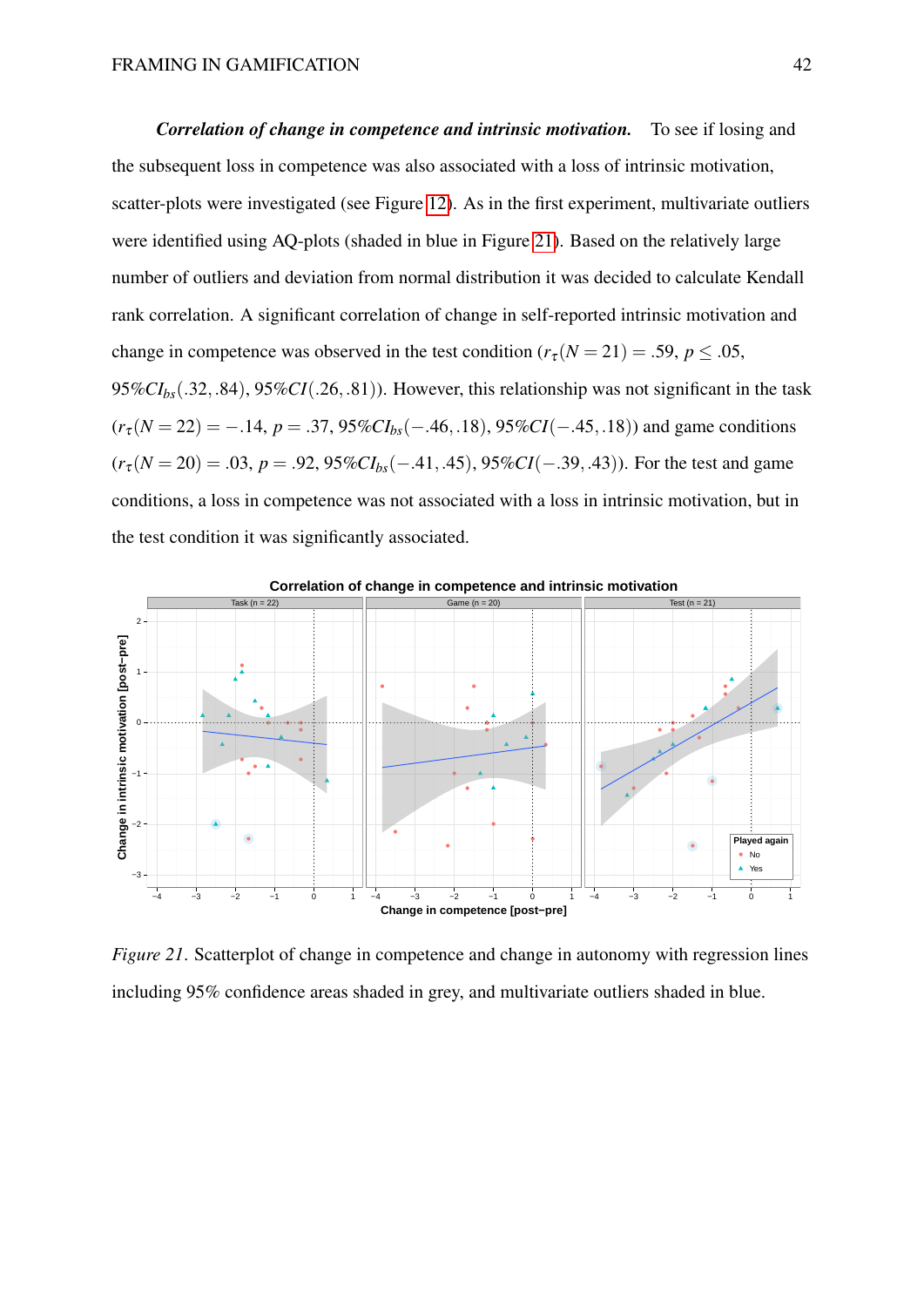*Number of extra rounds and extra playtime.* Participants had the option to play extra rounds after completing the minimum required amount of rounds. The distribution of extra rounds was right-skewed (see Figure [22\)](#page-43-0), the distribution of residuals significantly differed from normality, and the sample size was very low. Thus, it was decided to run a Kruskal-Wallis rank sum test to compare the different conditions. Results showed no significant difference between the conditions  $\chi^2(2) = 0.56$ ,  $p = .76$ . As with the extra rounds, the residual distribution of extra playtime deviated from normal distribution and sample size was low. Hence, data were again analyzed non-parametrically. No significant difference was observed  $\chi^2(2) = 5.83$ ,  $p = .054$  (see Figure [22\)](#page-43-0). However, a trend towards longer playtime in the game condition could be observed.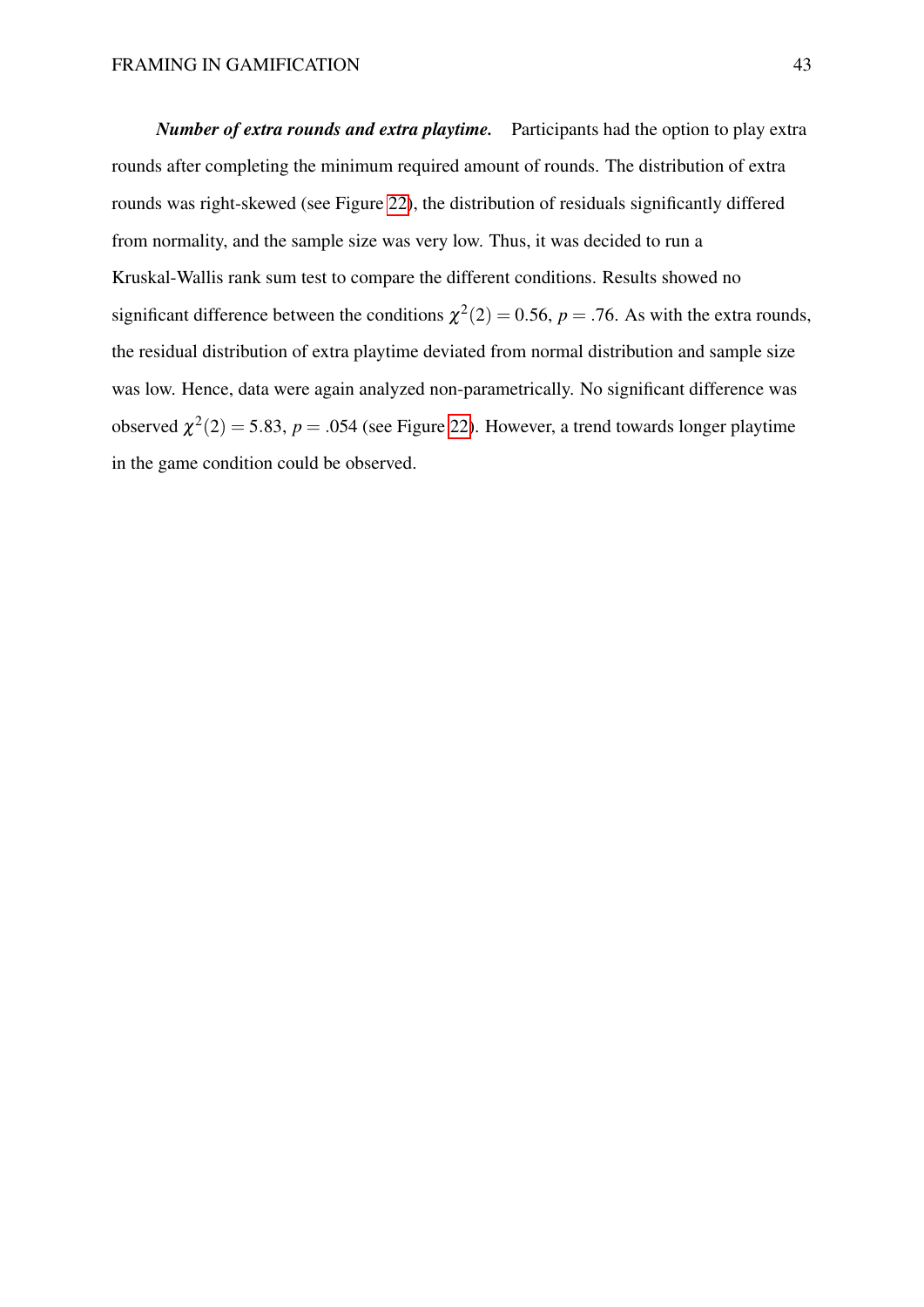<span id="page-43-0"></span>

*Figure 22.* Number of extra rounds played and extra playtime by the participants in all three conditions.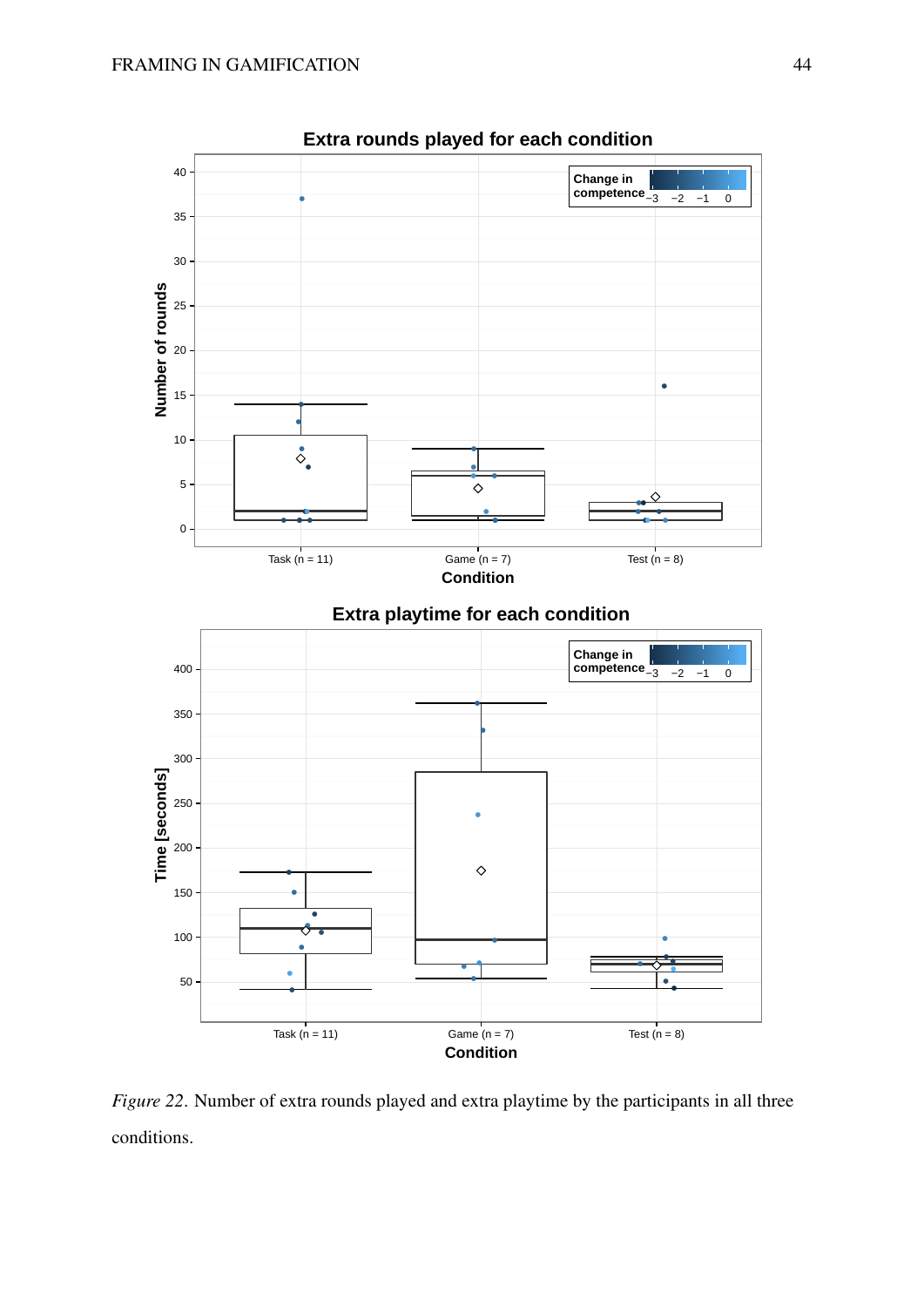*Prediction of replay.* To predict replay after completion of the experiment, a forward and backward selection algorithm selected the best predictors of the full model with change in autonomy, change in competence, change in intrinsic motivation, change in positive and negative affect as well as importance, value, and tension in a binomial logistic regression. The resulting model consisted only of change in autonomy as a significant predictor of replay. This model was then tested to assess its predictive power (see Figure [23](#page-44-0) and Table [7\)](#page-45-0). Results showed that, keeping the low sample size in mind, change in autonomy or rather lack of loss of perceived autonomy was able to predict whether people played additional rounds in the game. However, sensitivity (the fraction of returning players correctly predicted) was relatively low with .31, meaning that it was still very difficult to correctly predict which players stay for an additional round (or more).

<span id="page-44-0"></span>

*Figure 23*. Predicted replay probabilities for perceived value and the observed replay behavior. The dots connected with the blue line indicate probabilities of replay. The observed behavior was coded 0 for no replay and 1 for at least one additional round played. The reduce over-plotting vertical jitter was applied. The dotted line indicates the cutoff after that replay probability is above .5.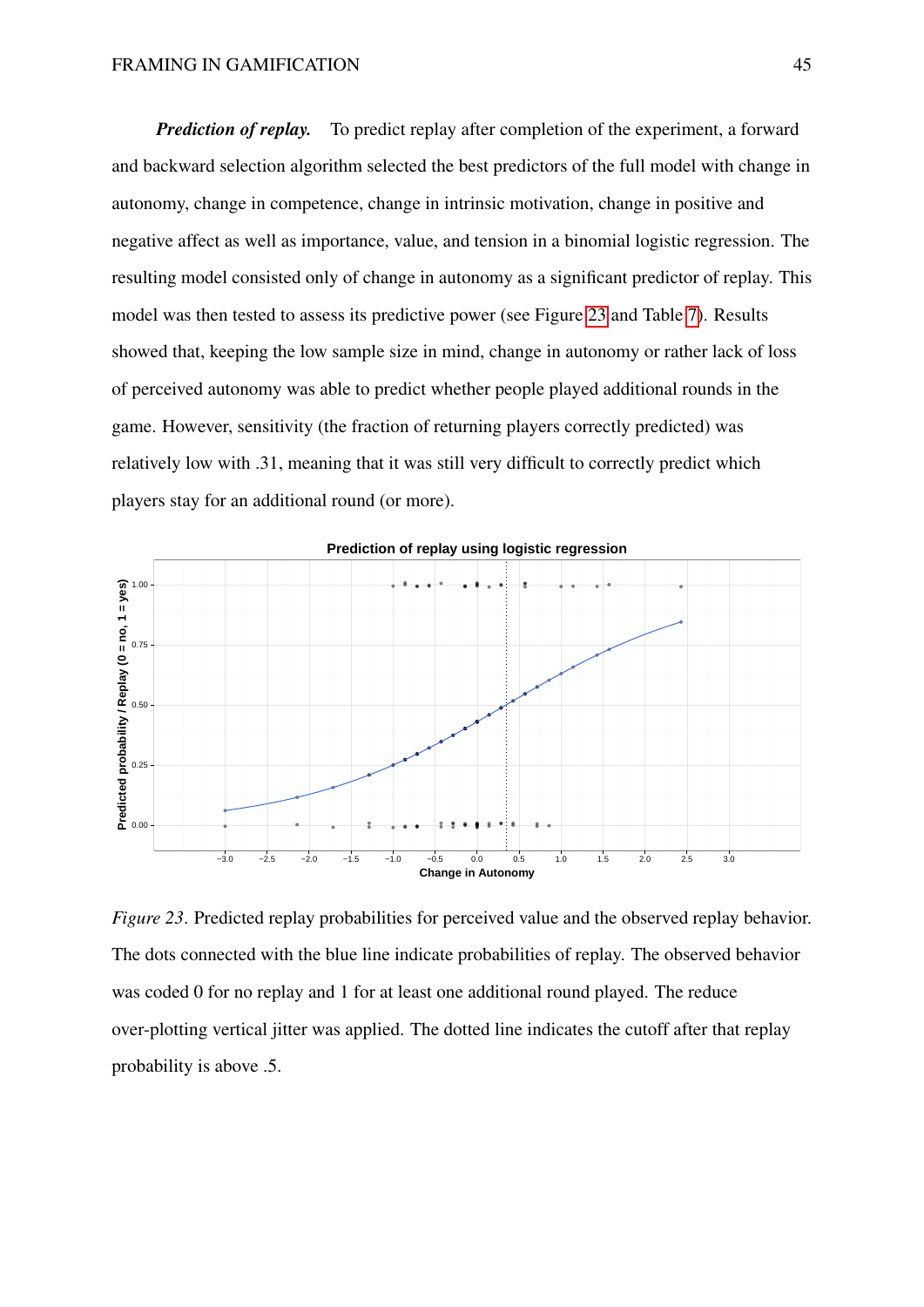<span id="page-45-0"></span>*Binomial logistic regression statistics. Nagelkerke R*<sup>2</sup> *(Max rescaled R*<sup>2</sup> *) = .114. Kendall's Tau*−α = .119. Goodman-Kruskal Gamma = .258. Somers's  $D_{xy}$  = .241. *c-statistic = 62.10%. Accuracy = .63, Precision = .62, Negative predictive value = .64,*

| Predictor                | β         | SE $\beta$ | Wald's $\chi^2$ df p |              |              | $e^{\beta}$ (odds ratio) | 2.5%   | 97.5%  |
|--------------------------|-----------|------------|----------------------|--------------|--------------|--------------------------|--------|--------|
| Constant                 | $-0.2786$ | 0.2682     | 1.1                  | 1            | 0.300        | 0.7567                   | 0.4439 | 1.2796 |
| Change in autonomy       | 0.8167    | 0.3839     | 4.5                  | $\mathbf{1}$ | 0.033        | 2.2630                   | 1.1381 | 5.2413 |
| Test                     |           |            | $\chi^2$             | df           | $\mathbf{p}$ |                          |        |        |
| Overall model evaluation |           |            |                      |              |              |                          |        |        |
| Likelihood ratio test    |           |            | 5.5761               | $\mathbf{1}$ | 0.018        |                          |        |        |
| Score test               |           |            | 5.1347               | $\mathbf{1}$ | 0.024        |                          |        |        |
| Goodness-of-fit test     |           |            |                      |              |              |                          |        |        |
| Hosmer & Lemeshow        |           |            | 4.7638               | 8            | 0.783        |                          |        |        |

*Sensitivity = .31, Specificity = .86.*

*Correlation analysis.* Table [8](#page-46-0) depicts intercorrelations among all dependent variables including all participants  $(63 + 4)$ . Based on Kendall rank correlations several significant associations were found. Intrinsic motivation correlated with positive affect, value, autonomy, competence and importance, but not with any of the behavioral measures. Positive affect was positively associated with negative affect.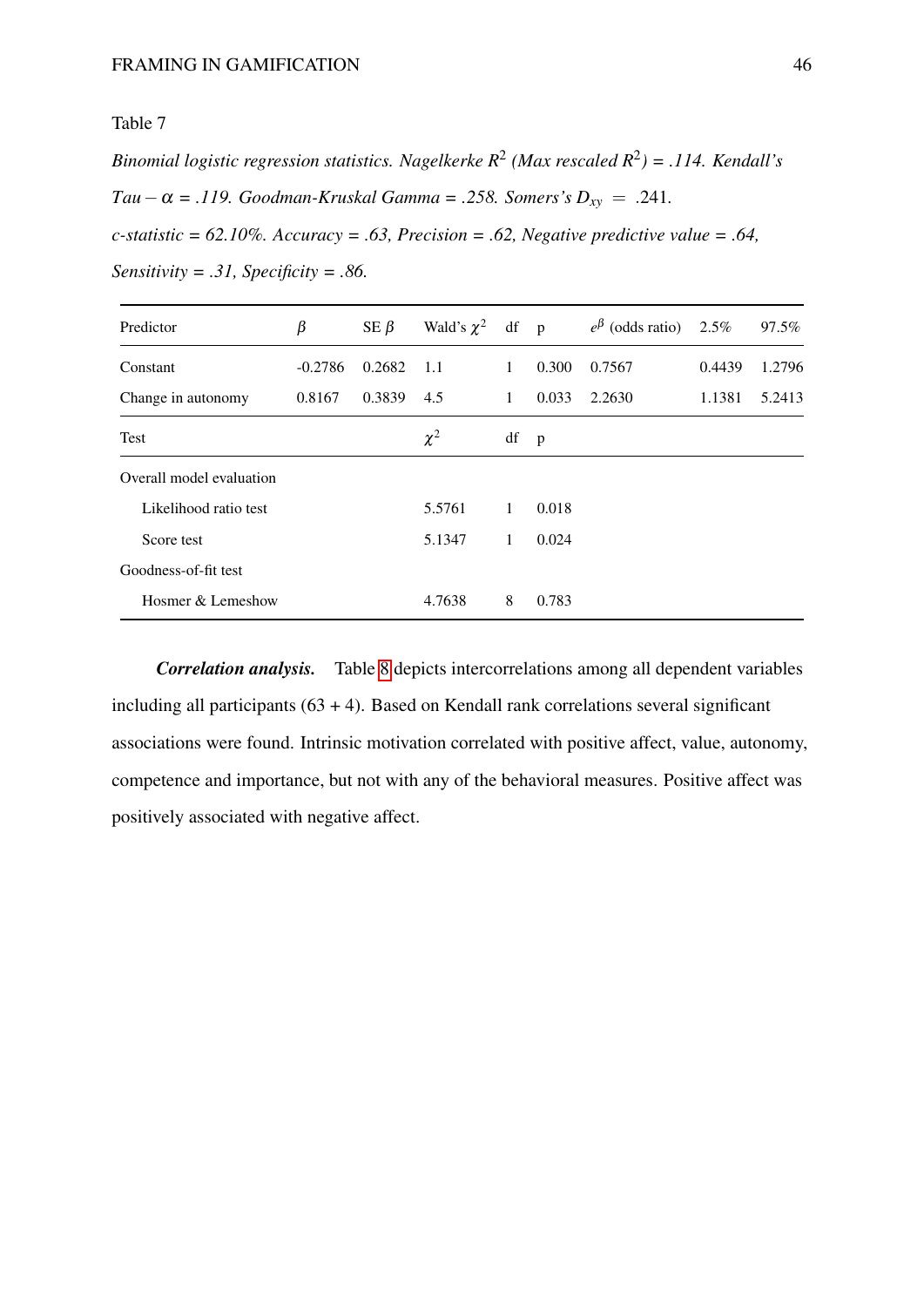<span id="page-46-0"></span>

| Experiment 2 ( $N = 67$ ) |           | $\overline{2}$ | $\mathfrak{Z}$ | $\overline{4}$   | 5             | 6             | $\tau$        | $\,8\,$       | 9             | 10            |
|---------------------------|-----------|----------------|----------------|------------------|---------------|---------------|---------------|---------------|---------------|---------------|
| 1. Autonomy (post)        |           | $(-.08, .24)$  | (.14, .46)     | $(-.11, .23)$    | $(-.44,-.12)$ | $(-.12, .20)$ | $(-.12, .23)$ | $(-.49,-.21)$ | $(-.12, .21)$ | $(-.05, .27)$ |
| 2. Competence (post)      | $.08\,$   |                | (.11, .43)     | $(-.01, .29)$    | $(-.34, .01)$ | $(-.08, .27)$ | (.02, .30)    | $(-.25, .07)$ | $(-.03, .28)$ | $(-.15, .20)$ |
| 3. IM $(post)$            | $.30***$  | $.27**$        |                | (.30, .55)       | $(-.19, .15)$ | (.05, .37)    | (.19, .48)    | $(-.25, .04)$ | $(-.13, .19)$ | $(-.14, .21)$ |
| 4. PA $(post)$            | .05       | .14            | .43***         |                  | (.04, .38)    | (.22, .50)    | (.23, .52)    | $(-.08, .24)$ | $(-.16, .17)$ | $(-.05, .26)$ |
| 5. NA $(post)$            | $-.29**$  | $-.17$         | $-.02$         | $.22*$           |               | $(-.06, .26)$ | $(-.02, .32)$ | (.44, .67)    | $(-.26, .05)$ | $(-.24, .09)$ |
| 6. Importance             | .04       | .09            | $.21*$         | $.36***$         | $.10\,$       |               | (.17, .46)    | (.04, .32)    | $(-.05, .23)$ | $(-.08, .26)$ |
| 7. Value                  | .05       | $.16*$         | $.34***$       | $.38***$         | .15           | $.32***$      |               | (.03, .35)    | $(-.09, .22)$ | $(-.15, .19)$ |
| 8. Tension                | $-.35***$ | $-.09$         | $-.10$         | .09              | $.56***$      | $.19*$        | $.20*$        |               | $(-.18, .13)$ | $(-.24, .04)$ |
| 9. Score                  | .05       | .13            | .03            | $\boldsymbol{0}$ | $-.11$        | .09           | .06           | $-.03$        |               | $(-.01, .30)$ |
| 10. Time                  | .11       | .03            | .04            | .11              | $-.08$        | .08           | .02           | $-.10$        | .14           |               |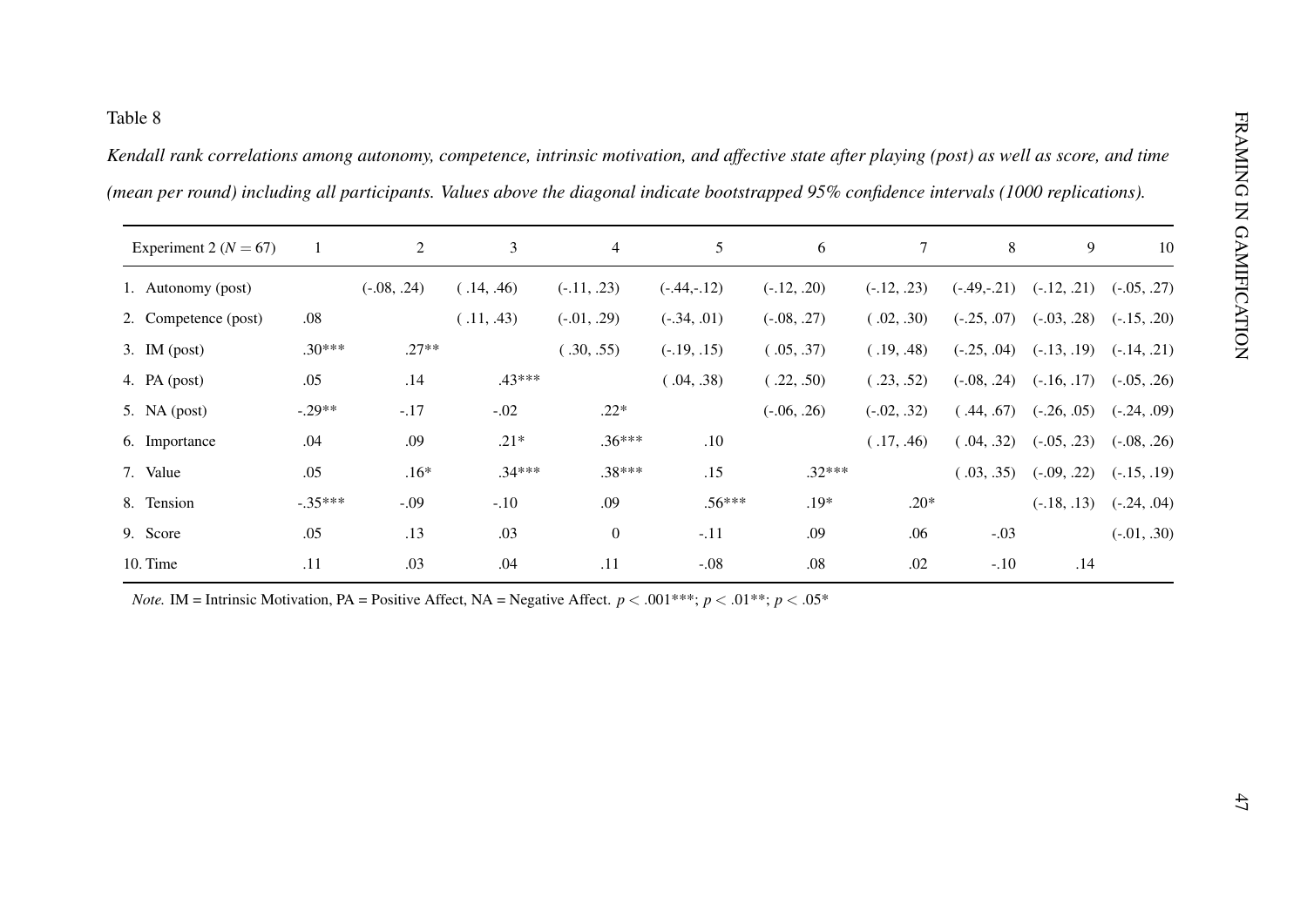#### Comparison of Experiment 1 and Experiment 2

*Autonomy and competence.* For autonomy, no significant differences between the experiments were observed. For competence, a mixed-design ANOVA revealed a significant interaction between compensation and time,  $F(1,168) = 23.211$ , p $< .001$ ,  $\eta^2 = 0.04$ . Competence of participants in Experiment 2 reduced less strongly than those of participants in Experiment 1.

*Intrinsic motivation.* In Experiment 2 participants without compensations showed significantly less intrinsic motivation,  $F(1,168) = 5.589$ , p $< .05$ ,  $\eta^2 = 0.03$  than participants of Experiment 1. There was no significant interaction between time and experiments observed, meaning that in both experiments participants' intrinsic motivation suffered equally.

*Positive and negative affect.* A significant main effect for experiment was found for positive affect,  $F(1, 168) = 46.580$ , p $< .001$ ,  $\eta^2 = 0.20$ , showing that participants in Experiment 1 experienced more positive affect. But the significant interaction between time and experiments,  $F(1,168) = 6.372$ , p< .05,  $\eta^2 < 0.01$ , revealed that participants in Experiment 1 lost more positive affect. No significant differences between the experiments were observed for negative affect.

*Importance, value, and tension.* In Experiment 2 participants perceived the activity significantly less important than in Experiment 1,  $F(1,168) = 48.671$ , p< .001,  $\eta^2 = 0.26$ than participants of Experiment 1. Levene's Test was significant  $F(5,168) = 2.437$ ,  $p < .05$ , thus heteroscedasticity-corrected covariance matrices were used (HC3, based on [Long &](#page-58-8) [Ervin, 2000\)](#page-58-8). As with importance, participants in Experiment 1 perceived the activity as more valuable than participants in Experiment 2,  $F(1,168) = 11.479$ , p $< .001$ ,  $\eta^2 = 0.06$ . However, no significant difference in tension was observed.

*Score.* Participants in Experiment 1 needed more steps to complete the required 5 rounds ( $\bar{x}$  = 31.54, *SD* = 4.44,  $\tilde{x}$  = 31) than participants in Experiment 2 ( $\bar{x}$  = 29.52,  $SD = 3.3$ ,  $\tilde{x} = 28.8$ ). The residuals deviated significantly from normal distribution, thus the variable score was reciprocal transformed. The Shapiro-Wilk normality tests and Q-Q plots showed only one significant deviation for the transformed variable (game condition in Experiment 2). A between-subjects ANOVA returned the following results: A significant main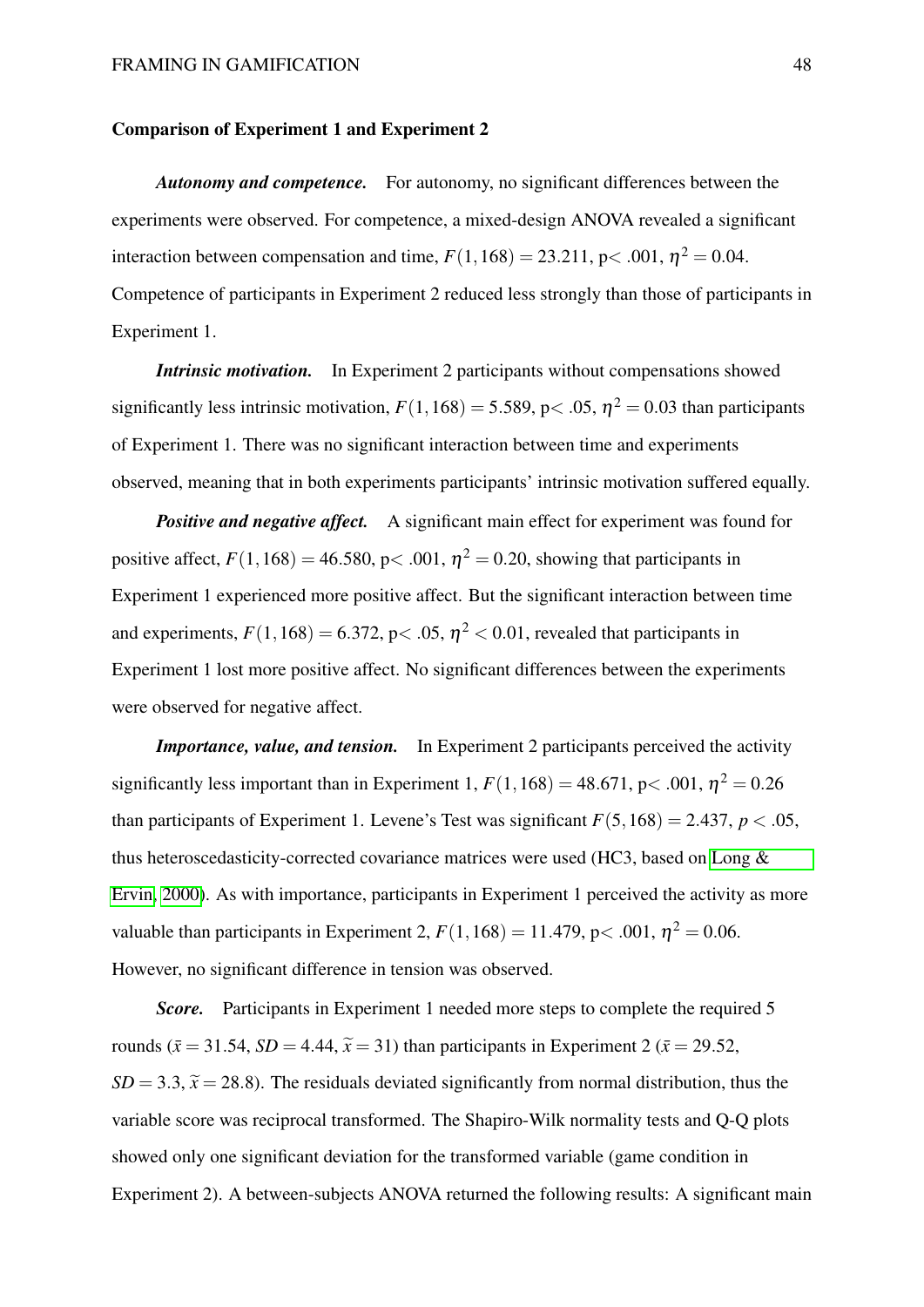effect for experiment,  $F(1,178) = 8.261$ ,  $p < .01$ ,  $\eta_2 = 0.05$ , and no significant experiment x framing interaction,  $F(1,178) = 0.170$ ,  $p = .84$ ,  $\eta_2 < 0.01$ . Levene's test was not significant,  $F(5,168) = 1.547, p = .18.$ 

*Time.* During the 5 rounds of Flood It, participants who did not receive compensation invested more time ( $\bar{x}$  = 99.91, *SD* = 49.71,  $\tilde{x}$  = 91.19) than those who did not ( $\bar{x}$  = 75.3,  $SD = 32.44$ ,  $\tilde{x} = 69.32$ ). The residuals were not normally distributed, hence a reciprocal transformation was applied. Residuals still deviated significantly from normal distribution in the game and test condition of Experiment 1 and the task condition of Experiment 2 when tested with the Shapiro-Wilk normality test. Consequently, it was decided to analyze the transformed time variable with a between-subjects ANOVA and the untransformed time variable with a non-parametric permutation test (with 1000 permutations). Results of the ANOVA showed a significant main effect for experiment,  $F(1,168) = 12.511$ ,  $p < .001$ ,  $\eta_2 = 0.07$ , and no significant interaction between experiment and framing conditions,  $F(1,168) = 0.440$ ,  $p = .64$ ,  $\eta_2 < 0.01$ . The permutation test confirmed the results of the ANOVA (main effect experiment:  $p < .01$ , interaction experiment x framing:  $p = .38$ ). Levene's test was not significant,  $F(5,168) = 1.193$ ,  $p = .31$ .

*Extra rounds and playtime.* In Experiment 1, 31 (27.9%) of 111 participants played at least one additional round, in Experiment 2 this value increased to 26 (41.3%) of 63 participants. However, this difference was not significant,  $\chi^2(1, N = 174) = 3.248$ ,  $p = .071$ . With the subsample of 57 participants who played at least one additional round, the time invested in those additional rounds was analyzed. Over all conditions, participants who did not receive compensation invested more time in the additional rounds ( $\bar{x} = 187.8$ ,  $SD = 230.3$ ,  $\tilde{x}$  = 93.02) than participants who did not receive compensation ( $\bar{x}$  = 97.04, *SD* = 82.27,  $\tilde{x}$  = 65). The number of observations were low when split up into the three conditions (range  $7-11$ ). Thus it was decided to compare only the two studies. Residuals were not normally distributed, thus a reciprocal transformation was applied. Q-Q plots and Shapiro-Wilk normality tests showed no significant deviation. Results of a between-subjects ANOVA showed that the difference between the two experiments was significant,  $F(1,55) = 4.309$ ,  $p < .05$ ,  $\eta_2 = 0.07$ . Levene's test was not significant,  $F(1,55) = 0.217$ ,  $p = .64$ .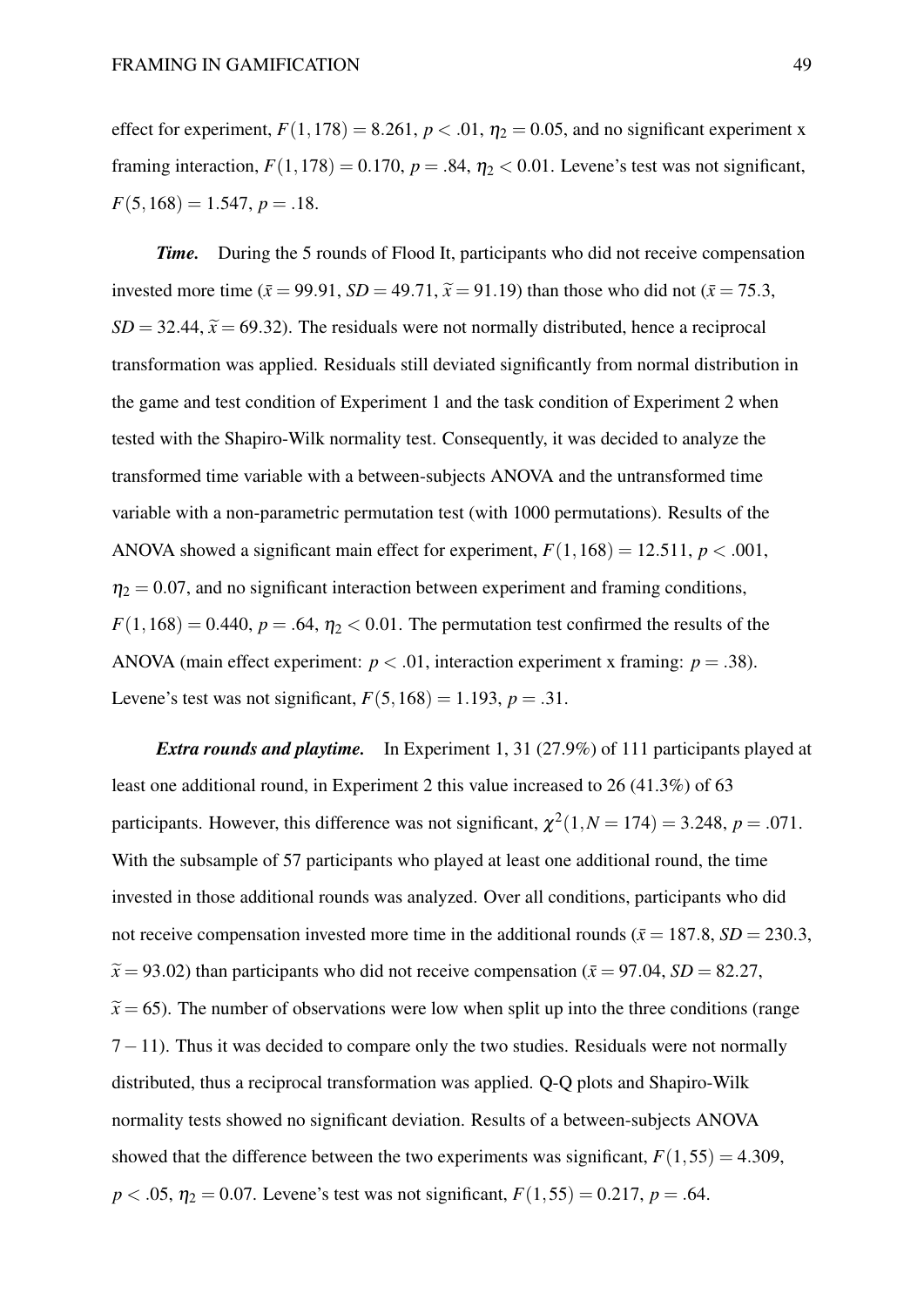#### Discussion Experiment 2

*Need satisfaction, intrinsic motivation, and affect.* As with Experiment 1, no significant differences were observed between the conditions in terms of autonomy, competence and intrinsic motivation. This shows that even in the voluntary context of an online study, framing Flood It as a game did not reduce the negative impact of failing. Similar to Experiment 1, participants' autonomy was not reduced by failure but a medium effect for competence ( $\eta^2 = 0.33$ ) and a small effect ( $\eta^2 = 0.03$ ) for a reduction in intrinsic motivation was observed. Participants in Experiment 2 reported less loss of competence than those in Experiment 1. Another interesting difference is that levels of intrinsic motivation were higher in Experiment 1. Additionally, more positive affect but also more loss of it after failing was reported in Experiment 1, possibly indicating that participants were more vulnerable.

*Importance, value, tension, and additional rounds.* In Experiment 2 participants perceived Flood It as less important and less valuable than in Experiment 1. This could also be explained by the compensation received by participants of the first experiment. As with Experiment 1, no differences between the conditions in perceived importance, value, and tension were observed. While participants in the task and game condition played more additional rounds and especially participants in the game condition invested more time in these additional rounds, the differences were not significant. However, the sample size was very low (range:  $8-11$ ), hence, no final conclusion is possible.

*Correlation of change in competence and intrinsic motivation.* Analyses of the correlations between the variables showed that, consistent with Experiment 1, change in competence was only in the test condition associated with change in intrinsic motivation. This shows that even in the seemingly non-pressuring environment of a voluntary online experiment, participants' intrinsic motivation can be tied to competence with a test framing.

*Prediction of replay.* As with the first experiment it was tried to predict whether participants would engage in another round of Flood It after the study. Results of the binomial logistic regression showed that only change in autonomy was associated with replay. This means that participants who lost less autonomy were more likely to play at least one additional round. Given the low incidents of additional rounds the sensitivity of the model was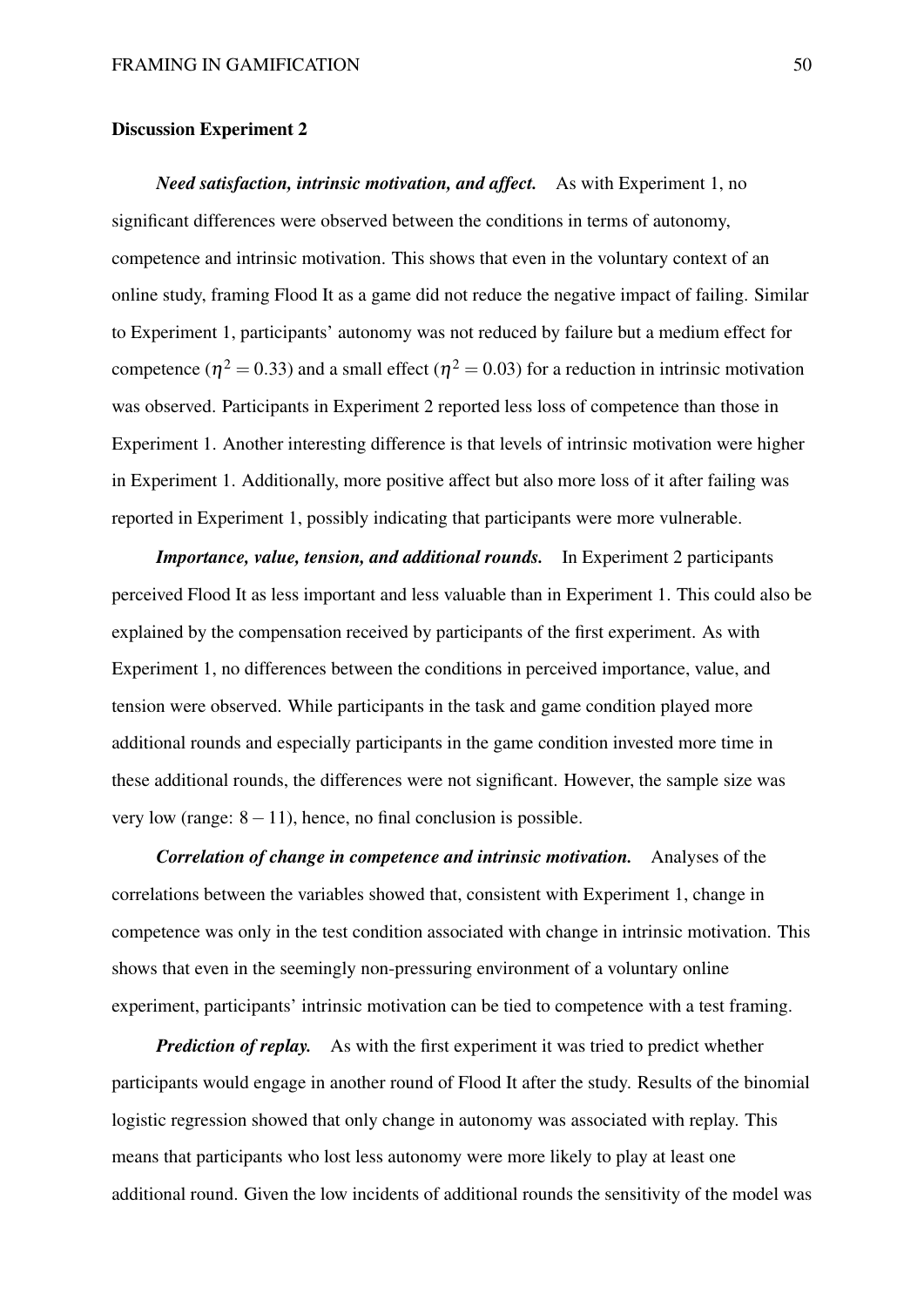still relatively low (.31).

*Intercorrelation pattern.* The pattern of intercorrelations between the variables measured after failing in Flood It (see Table [8\)](#page-46-0) showed a different picture than in Experiment 1. Score and time invested in the five required rounds were not correlated with any of the motivational nor affective variables. Intrinsic motivation was again associated with autonomy, competence, positive affect, importance, and value. Surprisingly, in Experiment 2 negative affect was correlated with positive affect. This seems to be paradox, but there is reasonable doubt about the bipolarity of the two affective states [\(Lindquist, Satpute, Wager,](#page-58-9) [Weber, & Barrett, 2015\)](#page-58-9). This might indicate that participants had conflicting feelings. However, this warrants further research.

#### General Discussion

No significant differences were observed between the different framing conditions in terms of intrinsic motivation. This contradicts the findings of [Lieberoth](#page-58-4) [\(2015\)](#page-58-4), who found that simply framing an activity as a game could increase intrinsic motivation. However, [Lieberoth](#page-58-4) combined framing of an activity with game artifacts. Thus, it remains unclear from whence the effect originated. The results of this study suggest that the effects of game artifacts might have been the more influential. Participants in the study by [Lieberoth](#page-58-4) reported low levels of intrinsic motivation compared to the experiments in this study. Thus, it is possible that in the present study, ceiling effects masked the influence of framing. Another explanation might be that framing in general works better with relatively uninteresting tasks. In all other motivational variables and negative affect, no differences were observed between the conditions. The behavioral data also showed no difference between the framing conditions. Framing Flood It as a game did not reduce performance compared to all other conditions, including the test condition. However, it has to be noted that in contrast to the study by [Lieberoth,](#page-58-4) in which a group activity was gamified, the present study did not take place in a social context. Based on the theory of social facilitation, one could expect that a social context enhances performance in simple tasks and worsens performance in complex tasks [\(Geen,](#page-57-9) [1989\)](#page-57-9).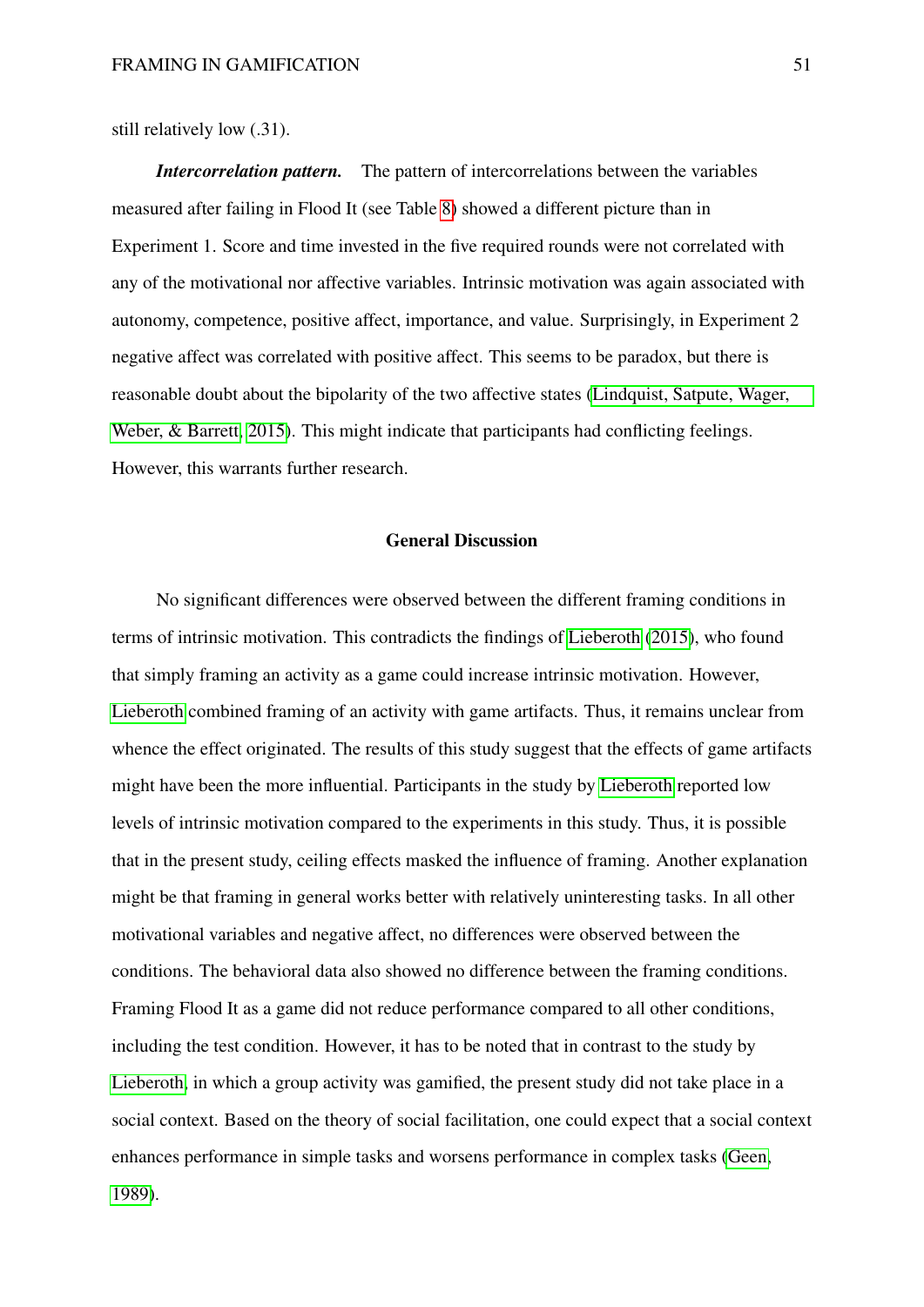Participants' intrinsic motivation and perceived competence suffered significantly from failing. Consequently, negative affect was increased, and positive affect decreased. However, in Experiment 1, positive affect of participants was only in the task condition significantly reduced. This indicates that providing a meaningful rationale for the task by giving more background information can buffer a loss of positive affect. In general, one could also expect positive effects of meaning on performance [\(Chandler & Kapelner, 2013\)](#page-56-9), but in this study, participants' scores were almost equal in all conditions.

Failing in Flood It decreased reported intrinsic motivation, but it is unclear whether this happened because of loss in competence. Results showed that only in the test condition were change in competence and change in intrinsic motivation associated. In other words, failing affected intrinsic motivation independently from competence in all conditions except the test condition. It is conceivable that participants' scores and subsequently their perceived competence were not tied to intrinsic motivation when their performance was not linked to their self-image. Participants in the test condition, however, may have attributed their performance to their cognitive abilities, thus linking perceived competence with intrinsic motivation. It would therefore be interesting to investigate whether differences in the attribution of failure could be found between the conditions. The test condition was in this thesis framed as an assessment of cognitive abilities, resembling the brain-training game of [Burgers et al.](#page-56-5) [\(2015\)](#page-56-5). [Burgers et al.](#page-56-5) found that negative feedback increased willingness for immediate replay, but this was not observed in the test condition of this study. A possible explanation could be that Flood It was perceived as unfair or too great a challenge to be able to repair competence with additional rounds. [Vansteenkiste and Deci](#page-61-0) [\(2003\)](#page-61-0) found that people can still stay motivated after failing to receive a reward if they are given positive normative feedback. The feedback given to participants in this study was not positive, but it incorporated information about the performance. Since autonomy was not negatively affected by the feedback, it is likely that it was perceived as informational in all conditions. It is conceivable that controlling feedback would have different effects in varying contexts, potentially even larger negative effects on intrinsic motivation.

More than a quarter of the participants decided to play at least one additional round.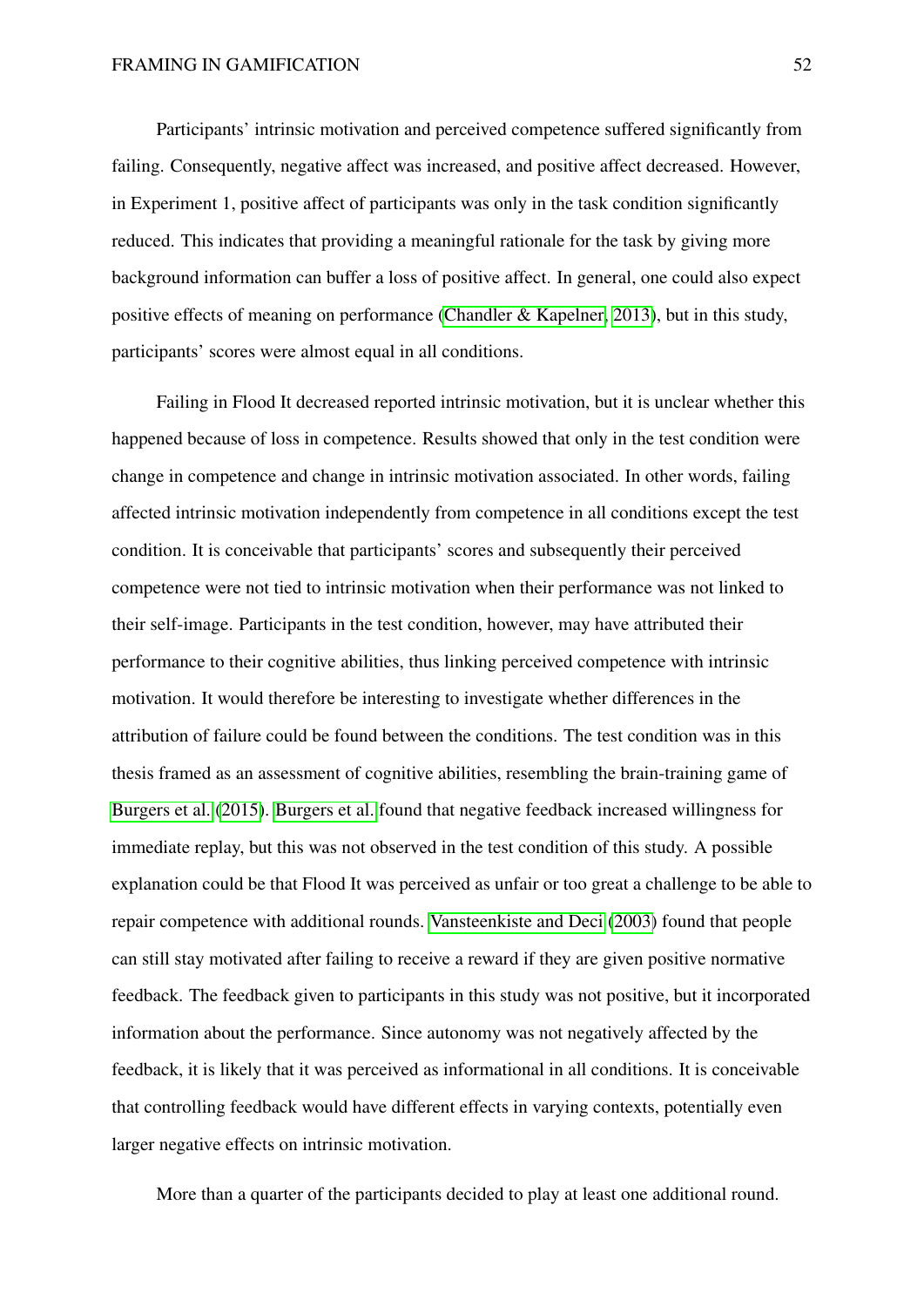Results of the binomial logistic regression showed that perceived value of the activity predicted replay in Experiment 1. However, sensitivity was low, and one could expect that it might be difficult to predict replay on a different sample with value. Indeed, in the second experiment, value was no longer a significant predictor. Autonomy was found to predict replay. Generally, this means that it is important to consider how valuable the activity is for the users when they are paid, such as in a corporate environment, and/or how autonomous their participation is. This supports the notion of [Nicholson](#page-59-1) [\(2012\)](#page-59-1), who argued that gamification should be meaningful to reduce possible negative effects on intrinsic motivation. If users identify with goals that are meaningful, they are more likely to produce autonomous, internalized behaviors because they can connect these goals with other values that they already hold [\(Nicholson, 2012\)](#page-59-1). The participants who decided to not play additional rounds could have been driven by the following processes: 1) the activity was too challenging, and thus the skill-challenge balance was never achieved, but relatively high levels of intrinsic motivation contradict this notion; 2) the increased negative affect led to the desire to repair their mood or their depleted competence, which was not deemed possible with Flood It; or 3) participants wanted to complete the study as quickly as possible to do something else. However, it would have been interesting to allow the participants to chose between different difficulties of Flood It after the study to investigate whether decreased competence need satisfaction would lead to mood repair, as found in a study by [Reinecke et al.](#page-59-7) [\(2012\)](#page-59-7).

The comparison between the experiments revealed some interesting differences: Although paid participants in Experiment 1 reported higher levels of intrinsic motivation, they performed worse than people in Experiment 2. Participants in Experiment 1 did not refrain from completing additional rounds when compared to the second experiment, despite losing more competence and more positive affect than participants in Experiment 2. They also perceived Flood It as more important and valuable than participants of Experiment 2. Yet, participants in the second experiment performed better and invested more time in the activity. Similar to the first experiment, participants' autonomy did not decrease significantly in Experiment 2. Results showed that intrinsic motivation suffered equally in both experiments. This means that compensation did not affect the change in intrinsic motivation. However,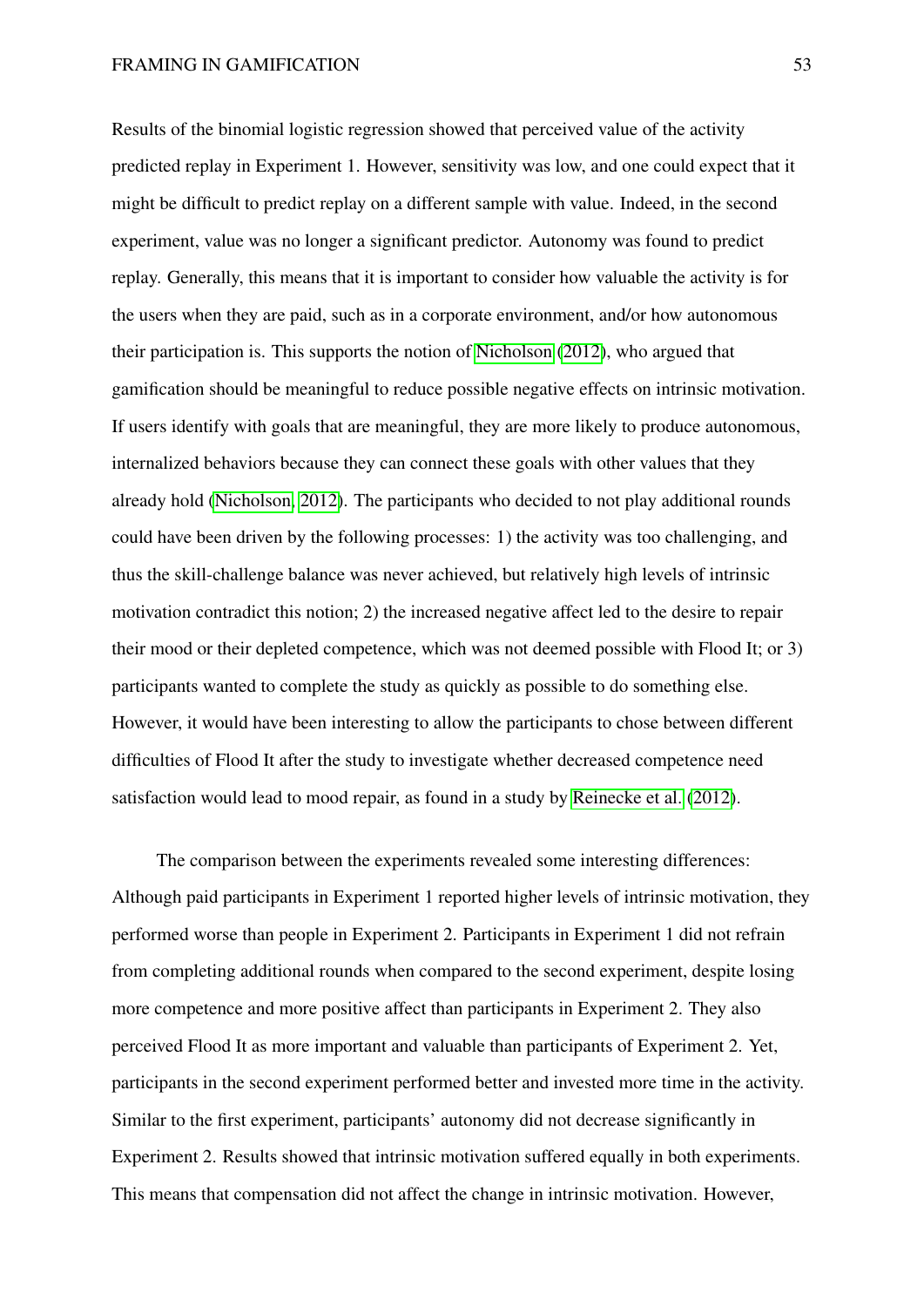payment was not experimentally manipulated, so any differences between the experiments are not causal and need to be interpreted with caution.

#### Implications

This study is the first to show that different types of framing do not affect intrinsic motivation or behavior in a difficult puzzle-solving task. Giving users more information about the nature of the task or framing the task as a game or test seem to lower the reduction of positive affect when participants failed at said task. Additionally, value was positively and change in autonomy (i.e., how much perceived autonomy was lost during the task) was negatively associated with replay. This provides support for the importance of the voluntariness and meaningfulness of the task to keep people engaged, especially since this might lead to more internally regulated motivation in the long term [\(Deci & Ryan, 2004\)](#page-57-3). The design of gamified applications should therefore be user-centered, autonomy-supporting and conveying value to the user. Designers of gamified applications should identify the types of failure that are possible in their applications and reduce their negative effects on value and autonomy. Even though one could argue that many gamified applications do not include a state of failure, most applications do quantify user input and actions. This quantification makes it possible to track progress — or lack of progress. Negative feedback in the form of not meeting one's own standard or a standard set by competing users is a form of failing that needs to be considered.

Keeping the quasi-experimental nature of the comparison of the two experiments in mind, one could argue that in Experiment 1, participants performed worse, invested less time, and were more severely affected by failure. Thus, from a motivational and behavioral perspective, it seems advisable to give users of a gamified application no monetary compensation for participating.

#### Limitations

The experimental paradigm reported in this thesis is not without limitations. It could be possible that the framing was not strong enough. However, special care was taken to word the instructions for the game and test conditions very similarly to the study by [Ryan, Koestner,](#page-60-10)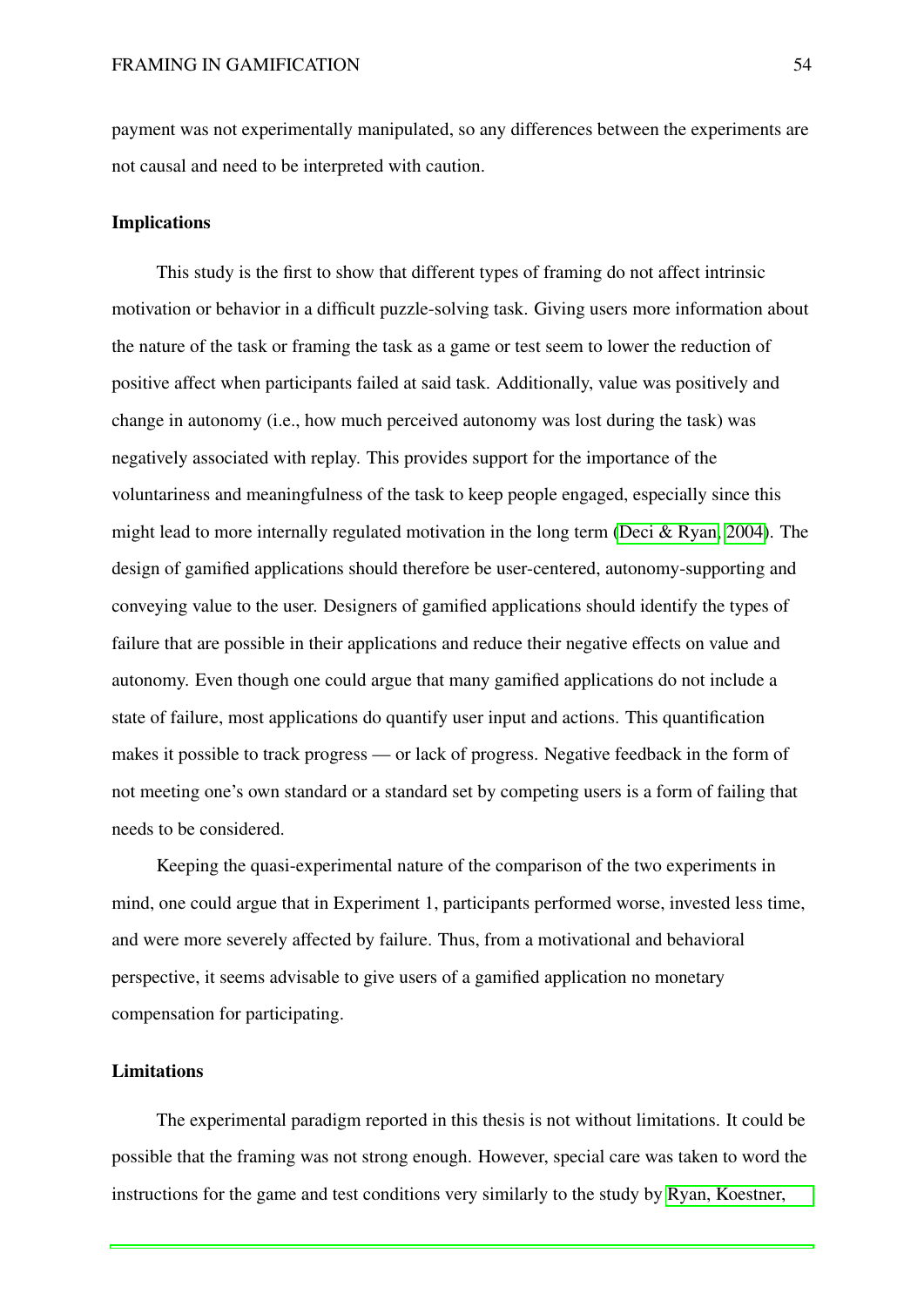[and Deci](#page-60-10) [\(1991\)](#page-60-10), and the instructions of the task with meaning condition were almost identical to the framing used by [Mekler, Brühlmann, Opwis, and Tuch](#page-59-8) [\(2013a\)](#page-59-8). Another possibility would be that Flood It was too interesting or motivating on its own (ceiling effect) to show differences because of the framing. It is also conceivable that Flood It incorporated too many game-like features (e.g., different rounds and the display of a score). Still, Flood It was chosen because it was abstract and did not rely on a specific content such as images of paintings (e.g., as in [Mekler et al., 2013a\)](#page-59-8). It still might be possible that the playful nature of Flood It and its game-like features made game-related associations more salient in all conditions, and thus the feedback was deemed equally informational. However, the different types of relationships among the key variables — intrinsic motivation and competence — as well as differences between the conditions in terms of loss in positive affect show that there was an effect of framing. This study only allows conclusions about the interaction of framing and failing. It would be interesting to decrease the difficulty to study possible effects of framing when succeeding in Flood It. The type of feedback was similar in all conditions, and one could expect that different types of feedback have distinct effects when participants are failing or winning, especially if they are more controlling.

### Future Research

Future research should include also positive experiences and manipulate the outcome experimentally. It would be interesting to apply the experimental paradigm to less interesting or more routine tasks to study the effects of a "game frame" in other environments. Future studies could vary the amount of feedback given by the system to examine effects of different degrees of feedback in varying conditions. Autonomy did not decrease in any of the conditions; thus, it can be said that the received feedback was not of controlling nature [\(Deci](#page-57-3) [& Ryan, 2004\)](#page-57-3). However, it would be interesting to examine the effect of controlling feedback in various contexts because it might affect autonomy differently.

It would be worthwhile to study the effects of different contexts and failure in a social environment. The study of relatedness, the third need in SDT, was omitted in this study. It is possible that the awareness of others could affect performance and intrinsic motivation in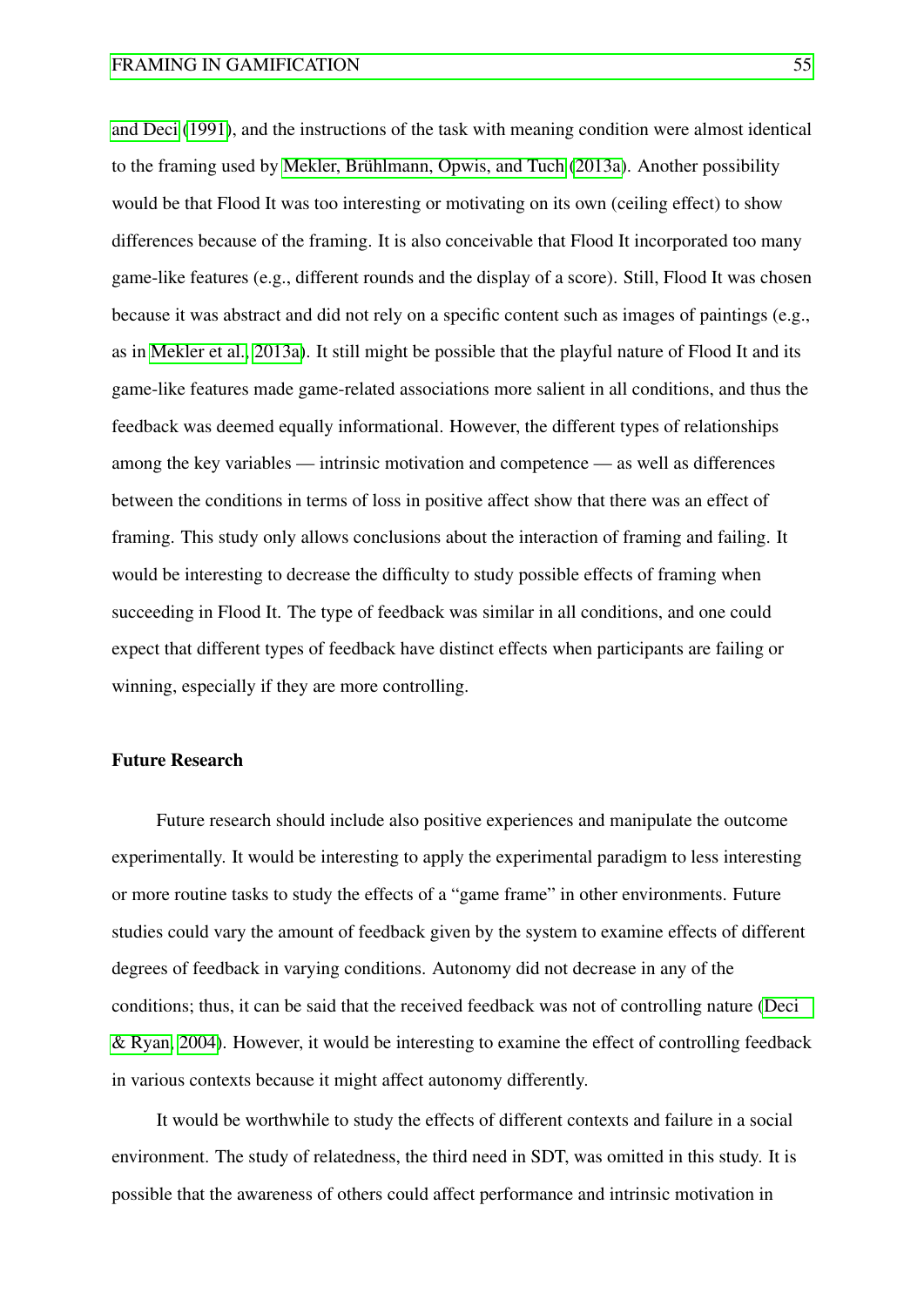varying contexts differently. One promising approach would be the theory of social facilitation (e.g., [Geen, 1989\)](#page-57-9).

While no differences between the conditions in terms of gender and age were found, it could still be possible that demography of the sample might affect the perception of the different conditions. For example, [Koivisto and Hamari](#page-58-10) [\(2014\)](#page-58-10) found that social benefits of gamification were more effective for women. With the broad range of age and the approximately equal number of female and male participants, further analyses would be possible with the collected data.

To reduce the potential influence of a novelty effect, which was found to influence the perception of gamified applications (Koivisto  $\&$  Hamari, 2014), it would be beneficial to study the effects of the different conditions over a longer time span. Additionally, it would be worthwhile to study whether autonomy supporting and value conveying gamification can shift external regulation towards internal regulation over time and subsequently increase intrinsic motivation.

#### **Conclusion**

Framing an activity as a game did not reduce the negative effects of failing in an activity when compared to a simple task, a test, and a task with additional meaning. Participants reported decreased positive affect in all conditions of Experiment 1, but significantly more loss was observed in the task condition. This means that more information about a task can reduce some of the negative effects. Additionally, loss in competence was only associated in the test condition with loss in intrinsic motivation, suggesting that in activities tied to one's self-image, support for competence might be able to reduce the negative impact of failure on intrinsic motivation. When the participants were paid, perceived value of the activity was found to be a weak but significant predictor for additional rounds played. Without pay, perceived autonomy was a relatively strong predictor for prolonged engagement even after the experiment. This shows that perception of value and particularly autonomy need satisfaction in gamification are important and can be linked to persisting behavior.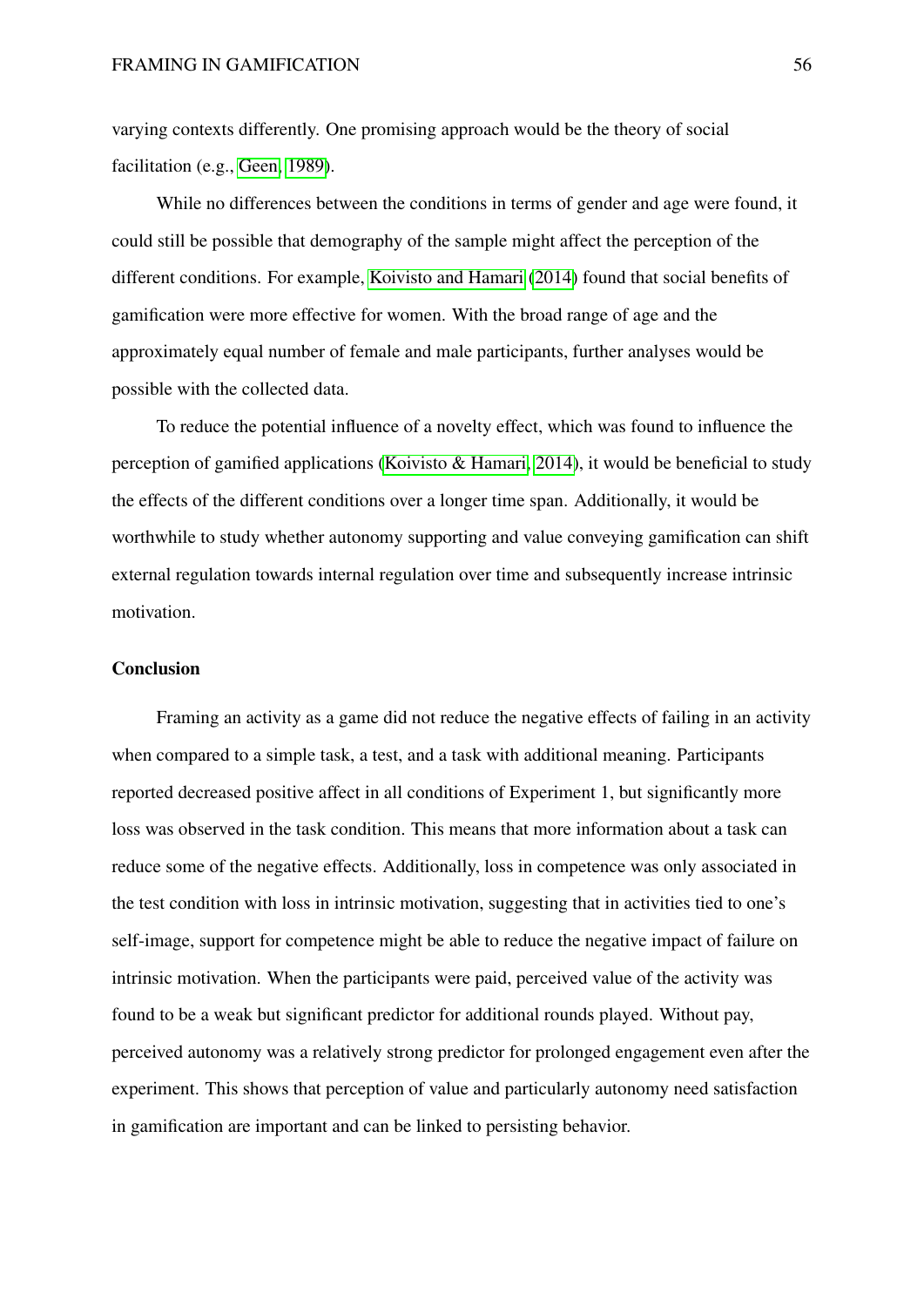#### References

- <span id="page-56-8"></span>Abuhamdeh, S., Csikszentmihalyi, M., & Jalal, B. (2015). Enjoying the possibility of defeat: Outcome uncertainty, suspense, and intrinsic motivation. *Motivation and Emotion*, *39*(1), 1-10. doi: 10.1007/s11031-014-9425-2
- <span id="page-56-0"></span>Anderson, C. A., & Bushman, B. J. (2001). Effects of violent video games on aggressive behavior, aggressive cognition, aggressive affect, physiological arousal, and prosocial behavior: A meta-analytic review of the scientific literature. *Psychological Science*, *12*(5), 353-359. doi: 10.1111/1467-9280.00366
- <span id="page-56-1"></span>Bavelier, D., Green, C. S., Han, D. H., Renshaw, P. F., Merzenich, M. M., & Gentile, D. A. (2011, 12). Brains on video games. *Nature Reviews Neuroscience*, *12*(12), 763–768. doi: 10.1038/nrn3135
- <span id="page-56-4"></span>Brühlmann, F. (2013). *Gamification from the perspective of self-determination theory and flow.* Retrieved from

[https://bruehlmann.io/pub/fbruehlmann\\_bachelorthesis\\_final.pdf](https://bruehlmann.io/pub/fbruehlmann_bachelorthesis_final.pdf)

- <span id="page-56-5"></span>Burgers, C., Eden, A., van Engelenburg, M. D., & Buningh, S. (2015). How feedback boosts motivation and play in a brain-training game. *Computers in Human Behavior*, *48*(0), 94 - 103. doi: 10.1016/j.chb.2015.01.038
- <span id="page-56-2"></span>Cerasoli, C. P., Nicklin, J. M., & Ford, M. T. (2014). Intrinsic motivation and extrinsic incentives jointly predict performance: A 40-year meta-analysis. *Psychological Bulletin*, *140*(4), 980. doi: 10.1037/a0035661
- <span id="page-56-9"></span>Chandler, D., & Kapelner, A. (2013). Breaking monotony with meaning: Motivation in crowdsourcing markets. *Journal of Economic Behavior & Organization*, *90*, 123–133. doi: 10.1016/j.jebo.2013.03.003
- <span id="page-56-7"></span>Chen, J. (2007). Flow in games (and everything else). *Communications of the ACM*, *50*(4), 31–34. doi: 10.1145/1232743.1232769
- <span id="page-56-10"></span><span id="page-56-6"></span>Cohen, J. (1988). *Statistical power analysis for the behavioral sciences*. London: Routledge.
- Csikszentmihalyi, M. (1990). *The psychology of optimal experience*. New York: Harper Collins.
- <span id="page-56-3"></span>Deci, E., Koestner, R., & Ryan, R. (1999). A meta-analytic review of experiments examining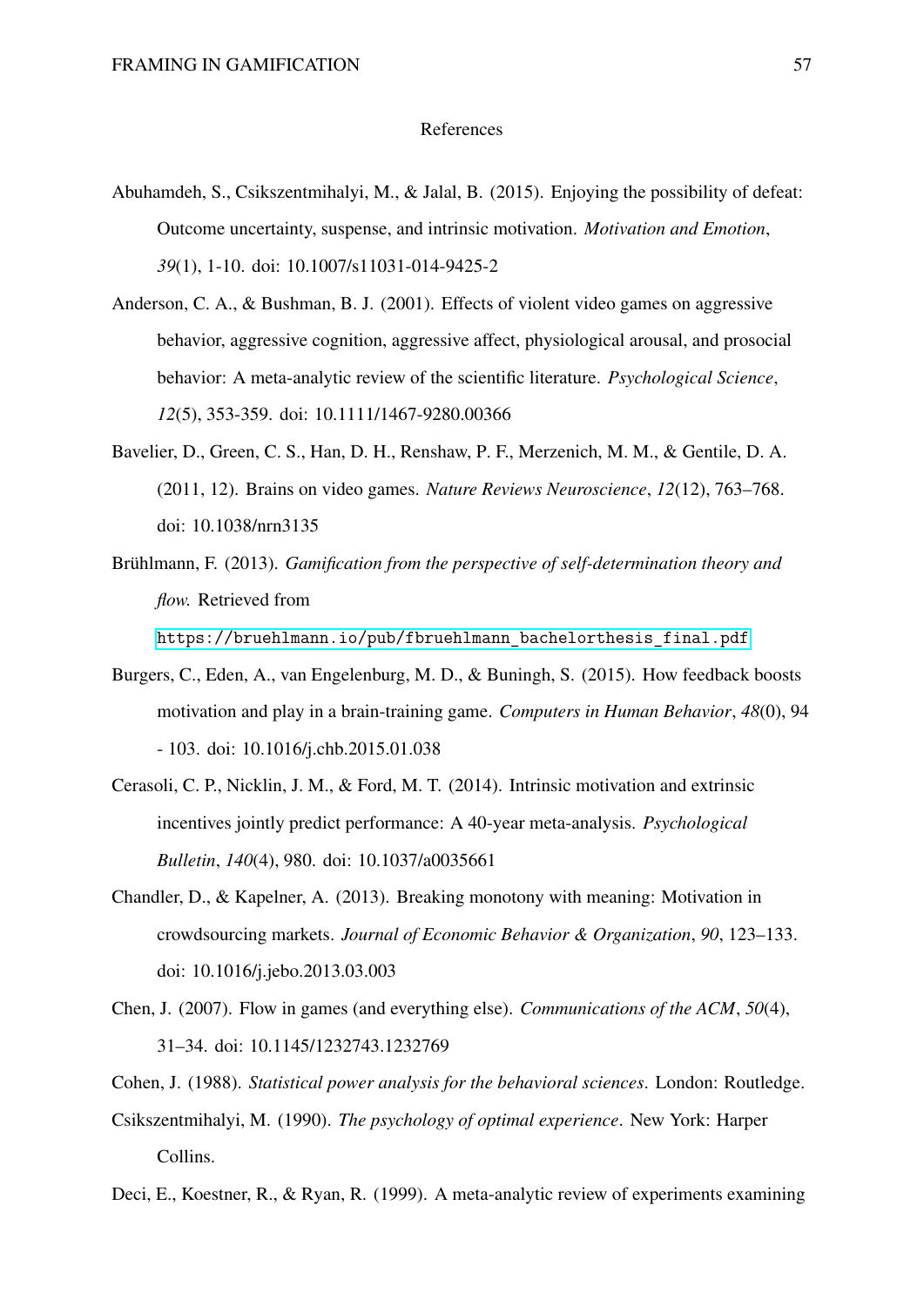the effects of extrinsic rewards on intrinsic motivation. *Psychological bulletin*, *125*(6), 627. doi: 10.1037/0033-2909.125.6.627

- <span id="page-57-8"></span>Deci, E., Koestner, R., & Ryan, R. (2001). Extrinsic rewards and intrinsic motivation in education: reconsidered once again. *Review of Educational Research*, *71*(1), 1–27. doi: 10.3102/00346543071001001
- <span id="page-57-3"></span>Deci, E., & Ryan, R. (2004). *Handbook of self-determination research*. Rochester: University Rochester Press.
- <span id="page-57-1"></span>Deterding, S., Dixon, D., Khaled, R., & Nacke, L. (2011). From game design elements to gamefulness: Defining "gamification". In *Proceedings of the 15th international academic mindtrek conference: Envisioning future media environments* (pp. 9–15). New York, NY, USA: ACM. doi: 10.1145/2181037.2181040
- <span id="page-57-0"></span>Ferguson, C. (2007). The good, the bad and the ugly: A meta-analytic review of positive and negative effects of violent video games. *Psychiatric Quarterly*, *78*(4), 309-316. doi: 10.1007/s11126-007-9056-9
- <span id="page-57-5"></span>Field, A., Miles, J., & Field, Z. (2012). *Discovering statistics using r*. London: SAGE Publications.
- <span id="page-57-7"></span>Filzmoser, P. (2005). Identification of multivariate outliers: a performance study. *Austrian Journal of Statistics*, *32*, 127–138.
- <span id="page-57-6"></span>Filzmoser, P., & Gschwandtner, M. (2015). mvoutlier: Multivariate outlier detection based on robust methods [Computer software manual]. Retrieved from <http://CRAN.R-project.org/package=mvoutlier> (R package version 2.0.6)
- <span id="page-57-9"></span>Geen, R. G. (1989). Alternative conceptions of social facilitation. In P. B. Paulus (Ed.), *Psychology of group influence* (pp. 15–51). Hillsdale, NJ: Lawrence Erlbaum Associates, Inc.
- <span id="page-57-2"></span>Hamari, J., Koivisto, J., & Sarsa, H. (2014). Does gamification work? – literature review of empirical studies on gamification. In *Proceedings of the 47th hawaii international conference on system sciences.* doi: 10.1109/HICSS.2014.377
- <span id="page-57-4"></span>Hanus, M. D., & Fox, J. (2015). Assessing the effects of gamification in the classroom: A longitudinal study on intrinsic motivation, social comparison, satisfaction, effort, and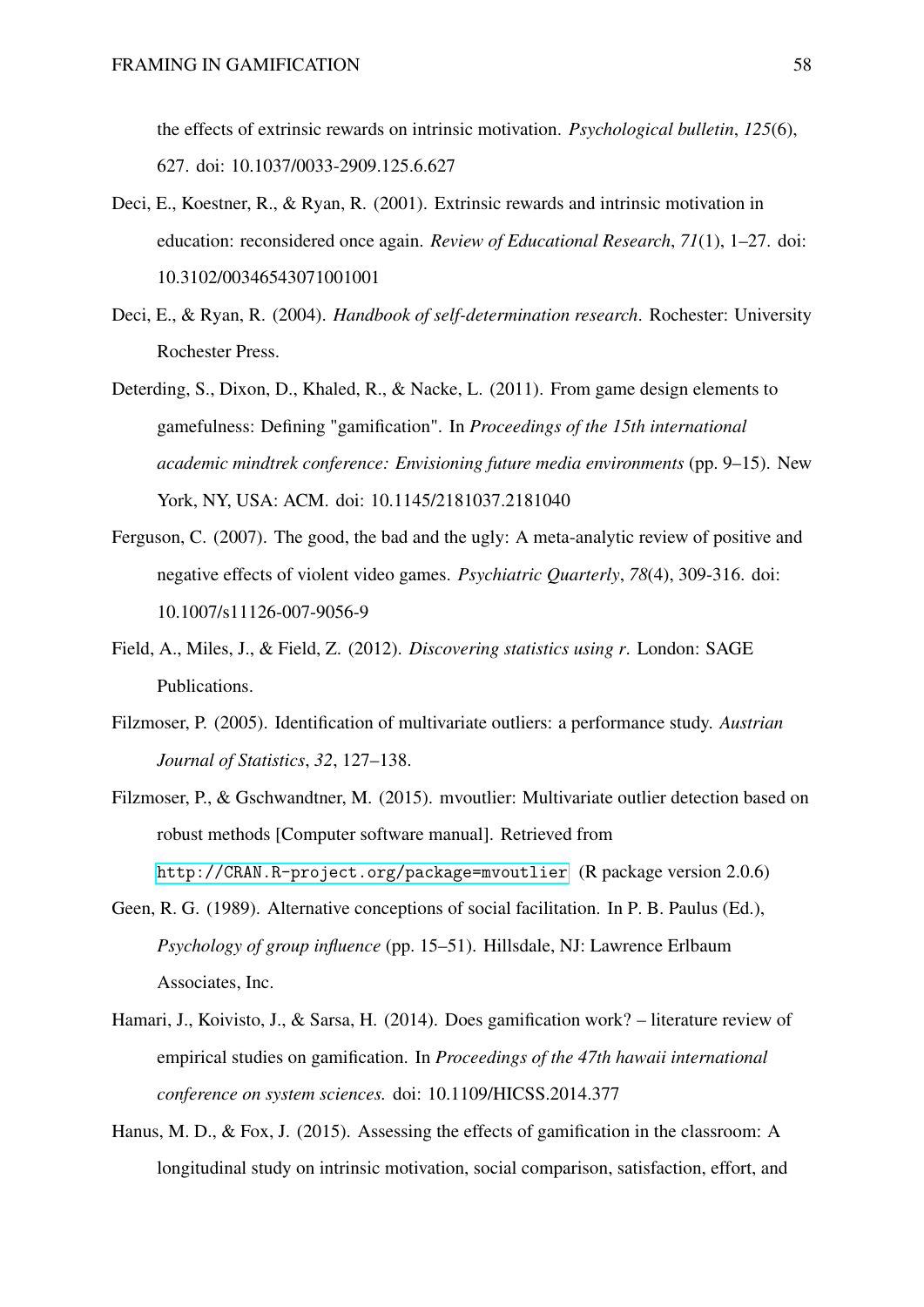academic performance. *Computers & Education*, *80*, 152 - 161. doi: 10.1016/j.compedu.2014.08.019

- <span id="page-58-0"></span>Hassenzahl, M., & Tractinsky, N. (2006). User experience - a research agenda. *Behaviour & Information Technology*, *25*(2), 91–97. doi: 10.1080/01449290500330331
- <span id="page-58-5"></span>Holm, S. (1979). A simple sequentially rejective multiple test procedure. *Scandinavian Journal of Statistics*, *6*(2), pp. 65-70.
- <span id="page-58-2"></span>Juul, J. (2013). *The art of failure: An essay on the pain of playing video games*. Cambridge, Mass: MIT Press.
- <span id="page-58-3"></span>Kaiser Family Foundation. (2010). *Generation m2: Media in the lives of 8- to 18-year-olds.* Retrieved from <http://www.kff.org/entmedia/upload/mh012010presentL.pdf>
- <span id="page-58-10"></span>Koivisto, J., & Hamari, J. (2014). Demographic differences in perceived benefits from gamification. *Computers in Human Behavior*, *35*, 179–188. doi: 10.1016/j.chb.2014.03.007
- <span id="page-58-7"></span>Lepper, M., Sagotsky, G., Dafoe, J., & Greene, D. (1982). Consequences of superfluous social constraints: Effects on young children's social inferences and subsequent intrinsic interest. *Journal of Personality and Social Psychology*, *42*(1), 51. doi: 10.1037/0022-3514.42.1.51
- <span id="page-58-4"></span>Lieberoth, A. (2015). Shallow gamification: Testing psychological effects of framing an activity as a game. *Games and Culture*, *10*(3), 229-248. doi: 10.1177/1555412014559978
- <span id="page-58-9"></span>Lindquist, K. A., Satpute, A. B., Wager, T. D., Weber, J., & Barrett, L. F. (2015). The brain basis of positive and negative affect: Evidence from a meta-analysis of the human neuroimaging literature. *Cerebral Cortex*. doi: 10.1093/cercor/bhv001
- <span id="page-58-8"></span>Long, J. S., & Ervin, L. H. (2000). Using heteroscedasticity consistent standard errors in the linear regression model. *The American Statistician*, *54*(3), pp. 217-224. doi: 10.1080/00031305.2000.10474549
- <span id="page-58-1"></span>Malone, T. W. (1981). Toward a theory of intrinsically motivating instruction. *Cognitive science*, *5*(4), 333–369. doi: 10.1207/s15516709cog0504\_2
- <span id="page-58-6"></span>May, D. R., Gilson, R. L., & Harter, L. M. (2004). The psychological conditions of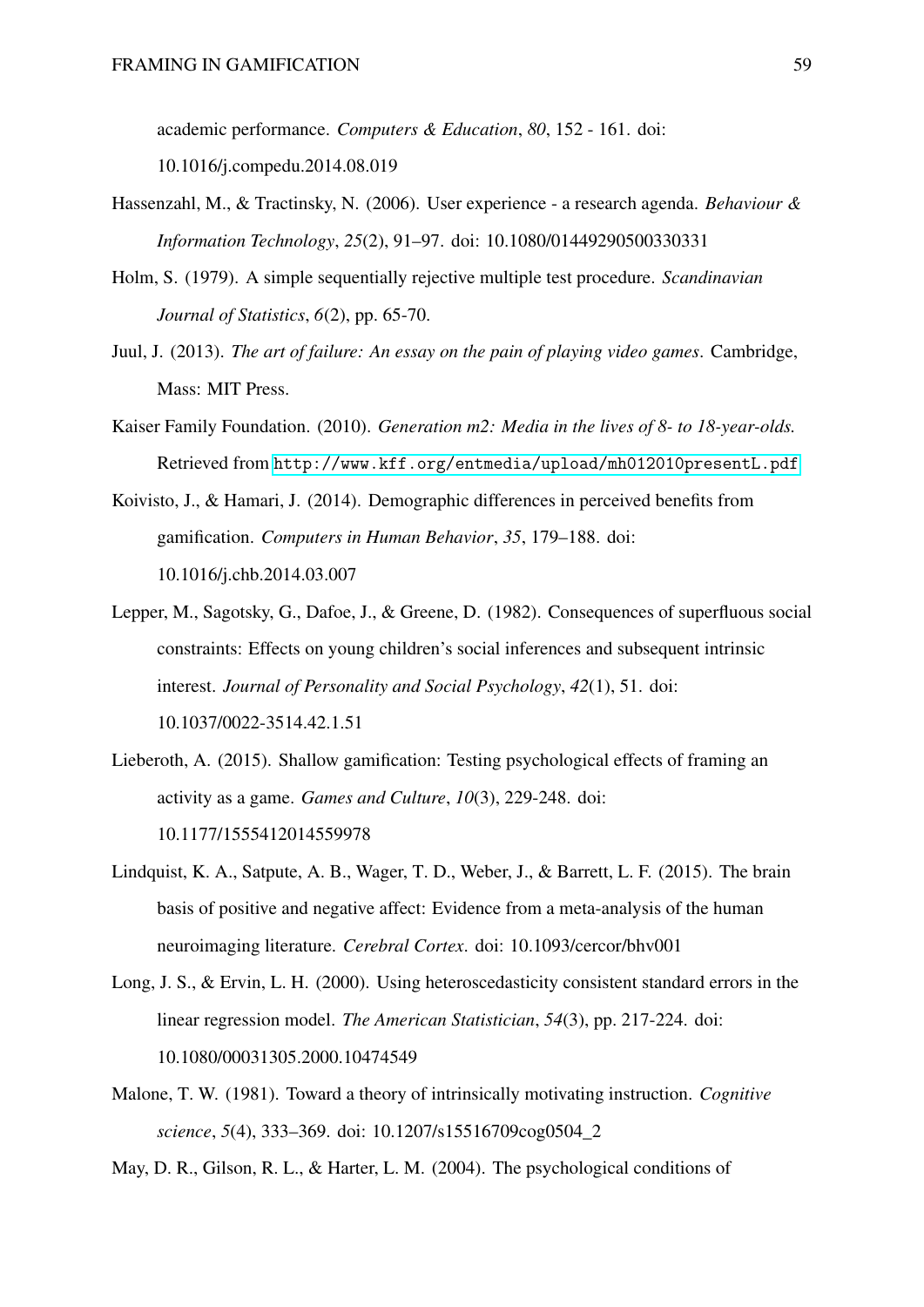meaningfulness, safety and availability and the engagement of the human spirit at work. *Journal of Occupational and Organizational Psychology*, *77*(1), 11–37. doi: 10.1348/096317904322915892

- <span id="page-59-5"></span>Meade, A. W., & Craig, S. B. (2012). Identifying careless responses in survey data. *Psychological methods*, *17*(3), 437. doi: 10.1037/a0028085
- <span id="page-59-8"></span>Mekler, E., Brühlmann, F., Opwis, K., & Tuch, A. (2013a). Disassembling gamification: The effects of points and meaning on user motivation and performance. In *Proceedings of the 2013 annual conference on human factors in computing systems (chi ea '13).* ACM, New York, NY, USA. doi: 10.1145/2468356.2468559
- <span id="page-59-3"></span>Mekler, E., Brühlmann, F., Opwis, K., & Tuch, A. (2013b). Do points, levels and leaderboards harm intrinsic motivation? an empirical analysis of common gamification elements. In *Proceedings of the first international conference on gameful design, research, and applications.* Stratford, Ontario, Canada. doi: 10.1145/2583008.2583017
- <span id="page-59-2"></span>Mekler, E., Brühlmann, F., Tuch, A., & Opwis, K. (in press). Towards understanding the effects of individual gamification elements on intrinsic motivation and performance. *Computers in Human Behavior*. doi: 10.1016/j.chb.2015.08.048
- <span id="page-59-1"></span>Nicholson, S. (2012). A user-centered theoretical framework for meaningful gamification. *Games+Learning+Society 8.0*.
- <span id="page-59-6"></span>Olejnik, S., & Algina, J. (2003). Generalized eta and omega squared statistics: measures of effect size for some common research designs. *Psychological methods*, *8*(4), 434. doi: 10.1037/1082-989X.8.4.434
- <span id="page-59-4"></span>Reeve, J., & Deci, E. L. (1996). Elements of the competitive situation that affect intrinsic motivation. *Personality and Social Psychology Bulletin*, *22*, 24–33. doi: 10.1177/0146167296221003
- <span id="page-59-7"></span>Reinecke, L., Tamborini, R., Grizzard, M., Lewis, R., Eden, A., & David Bowman, N. (2012). Characterizing mood management as need satisfaction: The effects of intrinsic needs on selective exposure and mood repair. *Journal of Communication*, *62*(3), 437–453. doi: 10.1111/j.1460-2466.2012.01649.x

<span id="page-59-0"></span>Rigby, S., & Ryan, R. M. (2011). *Glued to games: How video games draw us in and hold us*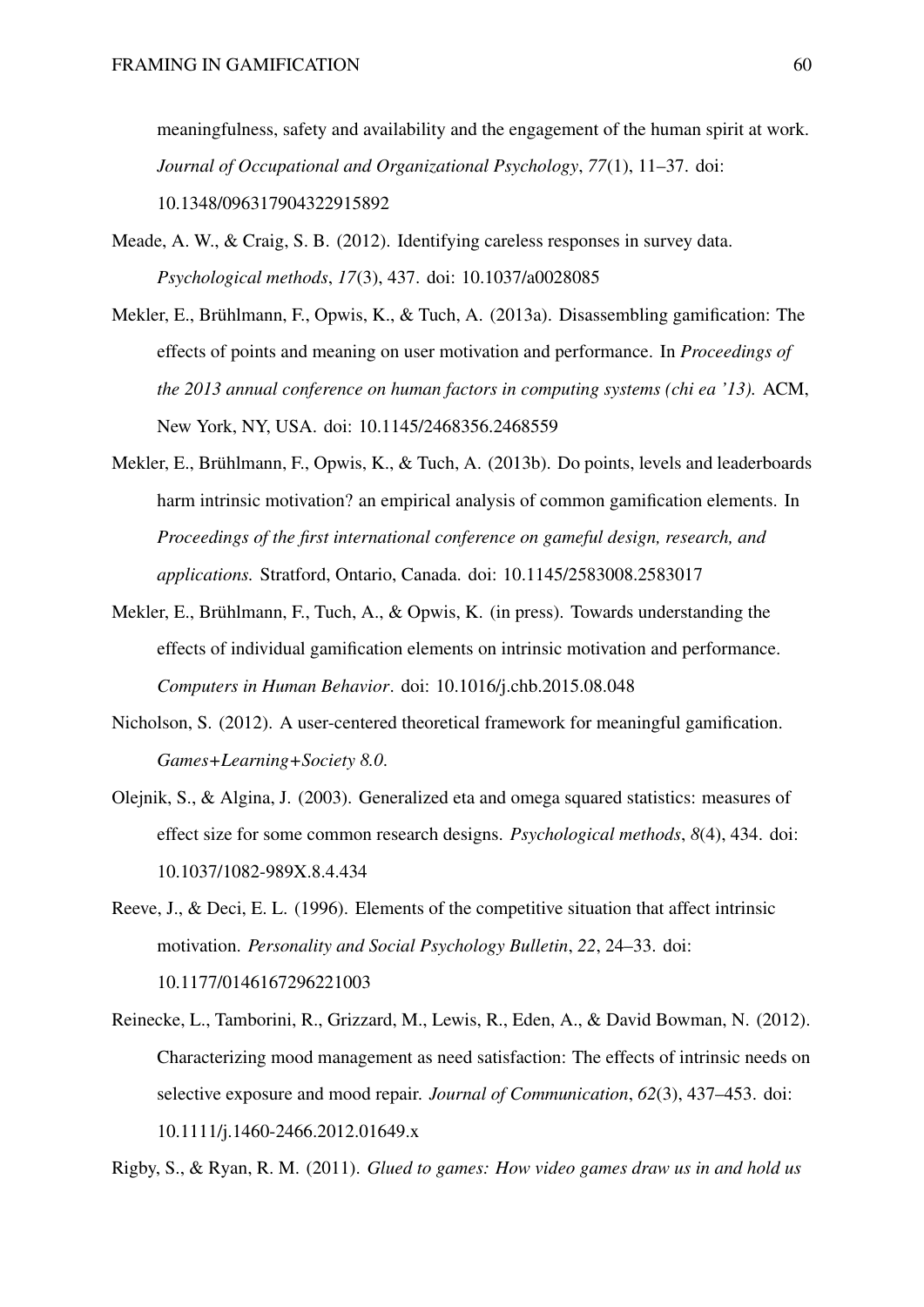*spellbound: How video games draw us in and hold us spellbound*. Santa Barbara, CA: ABC-CLIO.

- <span id="page-60-6"></span>Ryan, R. (1982). Control and information in the intrapersonal sphere: An extension of cognitive evaluation theory. *Journal of personality and social psychology*, *43*(3), 450. doi: 10.1037/0022-3514.43.3.450
- <span id="page-60-4"></span>Ryan, R., & Deci, E. (2000). Intrinsic and extrinsic motivations: Classic definitions and new directions. *Contemporary educational psychology*, *25*(1), 54–67. doi: 10.1006/ceps.1999.1020
- <span id="page-60-10"></span>Ryan, R., Koestner, R., & Deci, E. (1991). Ego-involved persistence: When free-choice behavior is not intrinsically motivated. *Motivation and Emotion*, *15*(3), 185-205. doi: 10.1007/BF00995170
- <span id="page-60-2"></span>Ryan, R., Rigby, C., & Przybylski, A. (2006). The motivational pull of video games: A self-determination theory approach. *Motivation and Emotion*, *30*(4), 344–360. doi: 10.1007/s11031-006-9051-8
- <span id="page-60-9"></span>Schmider, E., Ziegler, M., Danay, E., Beyer, L., & Bühner, M. (2010). Is it really robust? reinvestigating the robustness of anova against violations of the normal distribution assumption. *Methodology*, *6*(4), 147-151. doi: 10.1027/1614-2241/a000016
- <span id="page-60-0"></span>Schmierbach, M., Chung, M.-Y., Wu, M., & Kim, K. (2014). No one likes to lose. *Journal of Media Psychology*, *26*(3), 105-110. doi: 10.1027/1864-1105/a000120
- <span id="page-60-3"></span>Seaborn, K., & Fels, D. I. (2015). Gamification in theory and action: A survey. *International Journal of Human-Computer Studies*, *74*, 14 - 31. doi: 10.1016/j.ijhcs.2014.09.006
- <span id="page-60-5"></span>Thom, J., Millen, D., & DiMicco, J. (2012). Removing gamification from an enterprise sns. In *Proceedings of the acm 2012 conference on computer supported cooperative work* (pp. 1067–1070). doi: 10.1145/2145204.2145362
- <span id="page-60-7"></span>Thompson, E. R. (2007). Development and validation of an internationally reliable short-form of the positive and negative affect schedule (panas). *Journal of cross-cultural psychology*, *38*(2), 227–242. doi: 10.1177/0022022106297301

<span id="page-60-8"></span><span id="page-60-1"></span>Tukey, J. W. (1977). *Exploratory data analysis*. Reading, Mass.: Addison-Wesley.

Valadez, J. J., & Ferguson, C. J. (2012). Just a game after all: Violent video game exposure